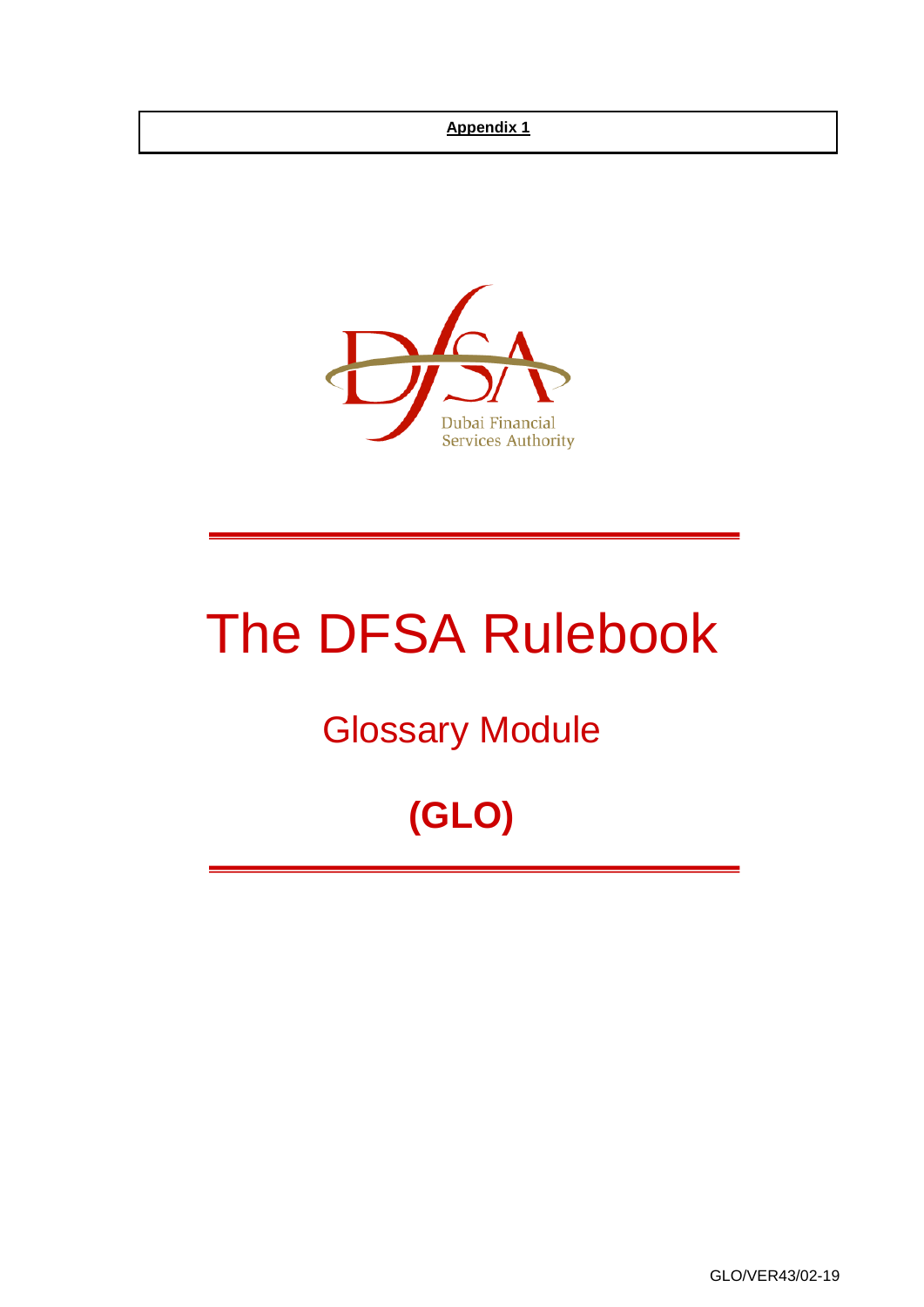

### <u>[A](#page-2-0) [B](#page-7-0) [C](#page-9-0) [D](#page-18-0) [E](#page-22-0) [F](#page-23-0) [G](#page-26-0) [H](#page-30-0) [I](#page-31-0) [J](#page-35-0) [K](#page-36-0) [L](#page-37-0) [M](#page-40-0) [N](#page-43-0) [O](#page-45-0) [P](#page-47-0) [Q](#page-53-0) [R](#page-54-0) [S](#page-59-0) [T](#page-63-0) [U](#page-65-0) [V](#page-66-0) [W](#page-67-0) [X](#page-68-0) [Y](#page-69-0) [Z](#page-70-0)</u>

#### <span id="page-1-0"></span>**1 INTRODUCTION**

#### **1.1 Application**

**1.1.1** This module (GLO) applies to every Person to whom any module of the Rulebook applies.

#### **1.2 Defined Terms**

- **1.2.1** (1) In the Rulebook:
	- (a) a word or phrase which is defined in this module is a defined term and has the meaning given in this module (GLO); and
	- (b) a word or phrase which relates to a defined term must be interpreted accordingly;
	- (2) In the PIB, AML and FPR modules:
		- (a) a word or phrase which is defined solely for the purposes of a module is also a defined term and has the meaning given in that module; and
		- (b) a word or phrase in that module which relates to such a defined term must be interpreted accordingly.

#### **Guidance**

- 1. Defined terms are identified throughout the Rulebook by the capitalisation of the initial letter of a word or of each word in a phrase. Unless the context otherwise requires, where capitalisation of the initial letter or letters is not used, an expression has its natural meaning.
- 2. A word or phrase which appears with capitalisation of the initial letter, but is not itself defined should be read in the same sense as the expression to which it relates, for example 'Advice on Financial Products' is related to 'Advising on Financial Products', so the reader should refer to the definition of 'Advising on Financial Products' for its meaning.
- 3. Many of the defined expressions in GLO are used or defined in the relevant DIFC law or in legislation made under it. In these cases, GLO may refer to the statutory provision which is the source of the Rulebook definition. Where there is a short statutory definition, GLO sets out the definition in full. Where the statutory definition is long, GLO gives a summary of it, and states that it is a summary.
- 4. Each module of the Rulebook has a reference code of three letters, usually a contraction or abbreviation of its title (for example, COB stands for the Conduct of Business module). The meaning of each of these codes is given in GLO.
- 5. GEN section 6.2 provides further important guidance on interpreting words and phrases.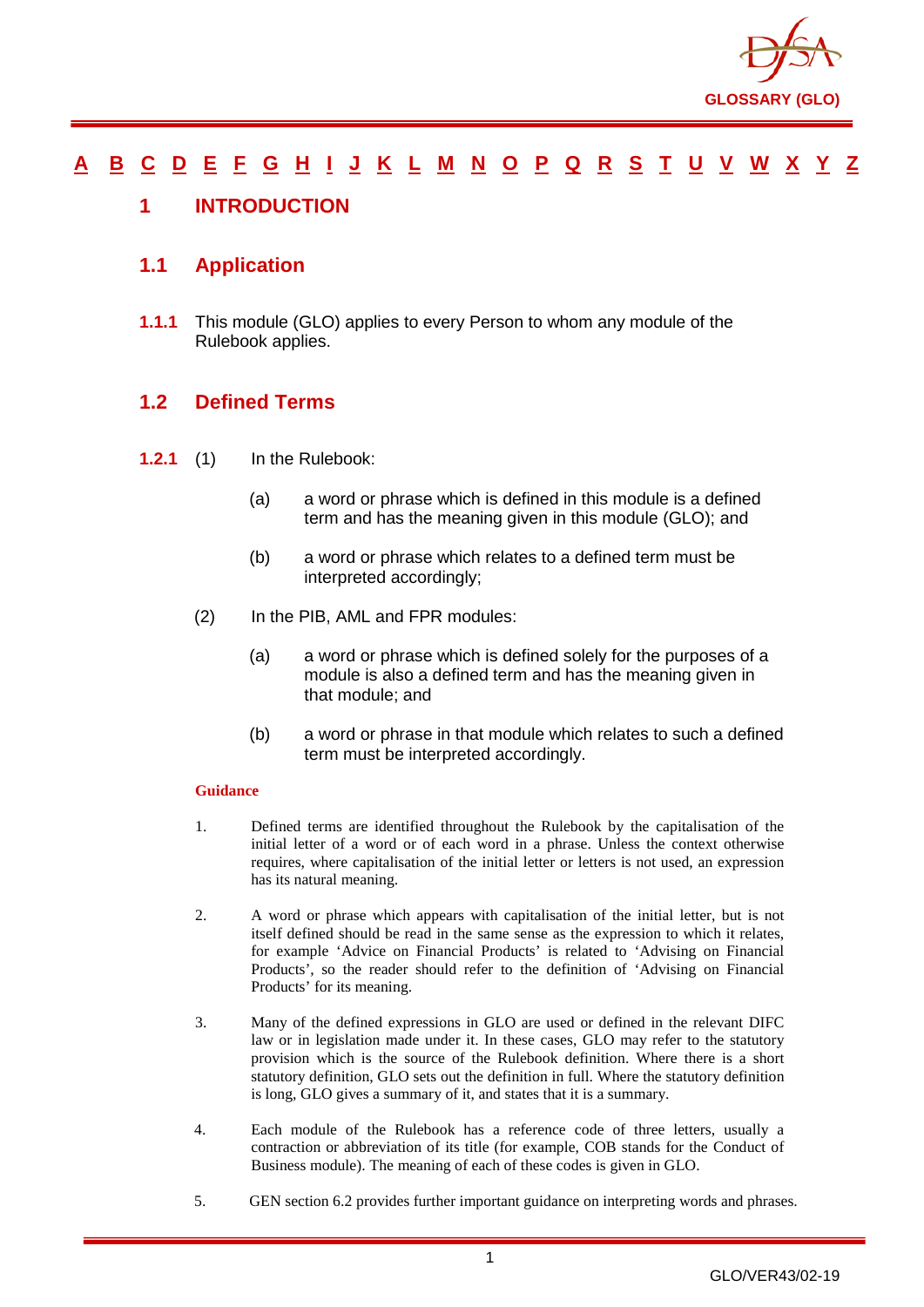

# **2 GLOSSARY**

### <span id="page-2-0"></span>**A [Back to top](#page-1-0)**

| <b>Defined Term</b>                                      | <b>Definition</b>                                                                                                                                                                                         |
|----------------------------------------------------------|-----------------------------------------------------------------------------------------------------------------------------------------------------------------------------------------------------------|
| <b>Accepting Deposits</b>                                | Has the meaning given in GEN section 2.4.                                                                                                                                                                 |
| <b>Accounting Records</b>                                | Means records and underlying documents comprising<br>initial and other accounting entries and associated<br>supporting documents such as:                                                                 |
|                                                          | cheques;<br>(a)                                                                                                                                                                                           |
|                                                          | records of electronic fund transfers;<br>(b)                                                                                                                                                              |
|                                                          | invoices;<br>(c)                                                                                                                                                                                          |
|                                                          | (d)<br>contracts;                                                                                                                                                                                         |
|                                                          | the general and subsidiary ledgers, journal entries<br>(e)<br>and other adjustments to the financial statements<br>that are not reflected in journal entries; and                                         |
|                                                          | (f)<br>work sheets and spread sheets supporting cost<br>allocations,<br>computations, reconciliations<br>and<br>disclosures.                                                                              |
| Acting as the Trustee of a<br>Fund                       | Has the meaning given in GEN section 2.25.                                                                                                                                                                |
| Actuary                                                  | An individual who is a 'Fellow', or the holder of an<br>equivalent qualification or rank, of a professional<br>actuarial body that is a full member of the International<br><b>Actuarial Association.</b> |
| <b>Adjusted Capital Resources</b>                        | Capital resources calculated in accordance with PIN<br>Rule A3.2.1.                                                                                                                                       |
| <b>Adjusted Cellular Capital</b><br><b>Resources</b>     | Cellular capital resources calculated in accordance with<br><b>PIN Rule A5.6.1.</b>                                                                                                                       |
| <b>Adjusted Fund Capital</b><br>Resources                | Fund capital resources calculated in accordance with<br><b>PIN Rule A7.2.1.</b>                                                                                                                           |
| <b>Adjusted Non-Cellular</b><br><b>Capital Resources</b> | Non-cellular capital resources calculated in accordance<br>with PIN Rule A5.2.1.                                                                                                                          |
| Advice                                                   | Advice of the type specified in GEN section 2.11 or 2.28.                                                                                                                                                 |
| Advising                                                 | Advising on Credit or Advising on Financial Products.                                                                                                                                                     |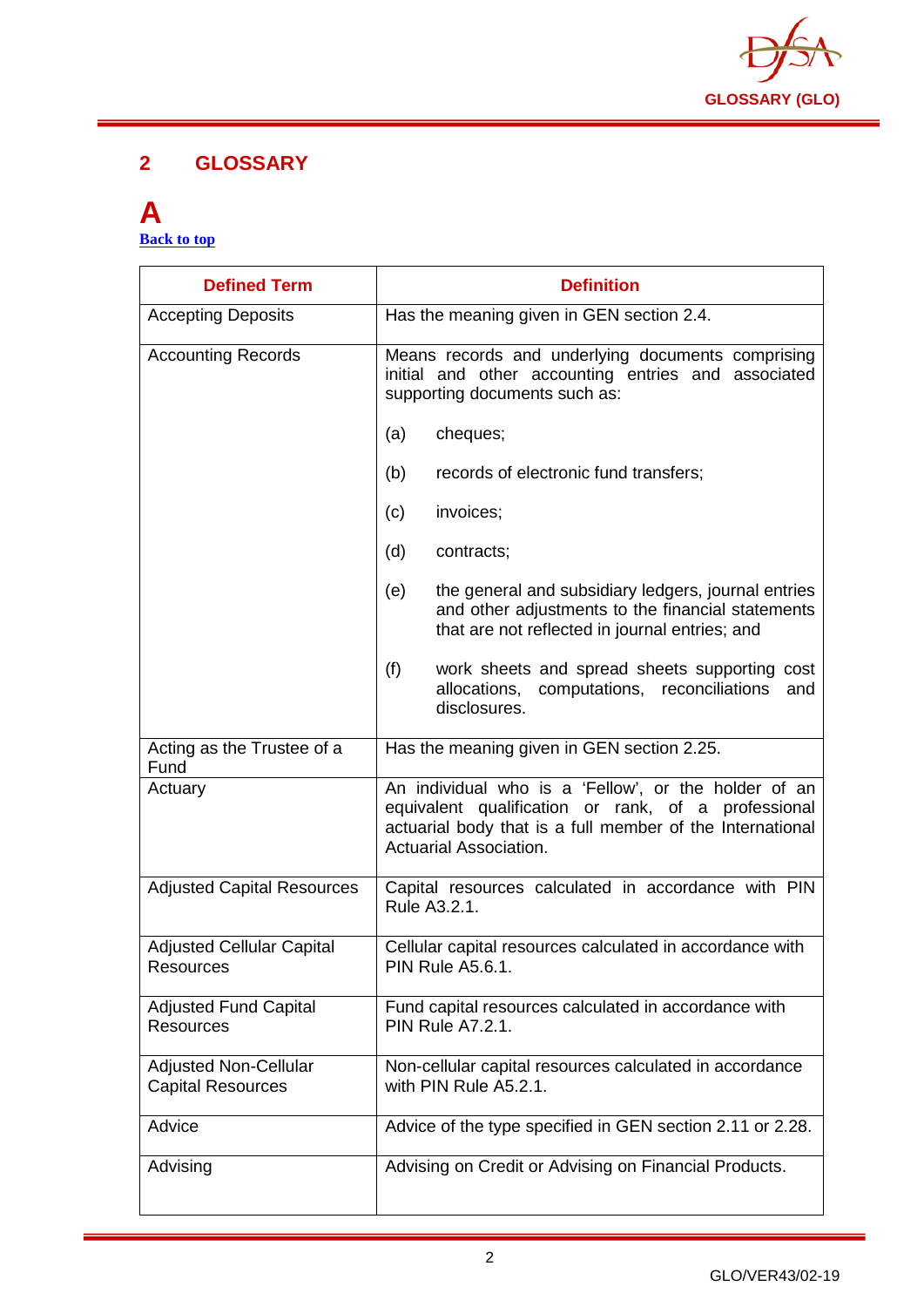

| <b>Defined Term</b>                      | <b>Definition</b>                                                                                                                                                                                                                                                                                                                                                                                                                                                  |
|------------------------------------------|--------------------------------------------------------------------------------------------------------------------------------------------------------------------------------------------------------------------------------------------------------------------------------------------------------------------------------------------------------------------------------------------------------------------------------------------------------------------|
| Advising on Credit                       | Has the meaning given in GEN Rule 2.28.1(1)(b).                                                                                                                                                                                                                                                                                                                                                                                                                    |
| Advising on Financial<br><b>Products</b> | Has the meaning given in GEN section 2.11.                                                                                                                                                                                                                                                                                                                                                                                                                         |
| Advisor                                  | In relation to a Fund, a Person who is retained by the<br>Fund, its Eligible Custodian, a Person providing<br>oversight or its Fund Manager under a commercial<br>arrangement which is not a contract of service:                                                                                                                                                                                                                                                  |
|                                          | to supply any of them with the advice in relation to<br>(a)<br>the Fund as to the merits of investment<br>opportunities or information relevant to the making<br>of judgments about the merits of investment<br>opportunities; or                                                                                                                                                                                                                                  |
|                                          | to exercise for any of the functions concerning the<br>(b)<br>management of the Fund Property.                                                                                                                                                                                                                                                                                                                                                                     |
| <b>AFN</b>                               | The Applications, Forms and Notices module of the<br>Sourcebook.                                                                                                                                                                                                                                                                                                                                                                                                   |
| Agent                                    | In relation to a Passported Fund, a Licensed Person<br>appointed by the Fund Manager of the Fund to Promote<br>the Units of that Fund.                                                                                                                                                                                                                                                                                                                             |
| <b>Alternative Trading System</b>        | A trading system or facility of a type specified under<br>GEN 2.22.1.                                                                                                                                                                                                                                                                                                                                                                                              |
| AMI                                      | The Authorised Market Institutions module of the<br>Rulebook.                                                                                                                                                                                                                                                                                                                                                                                                      |
| <b>AML</b>                               | Means either "anti-money laundering" or the Anti-Money<br>Laundering, Counter-Terrorist Financing and Sanctions<br>module depending on the context.                                                                                                                                                                                                                                                                                                                |
| <b>Annual Information Return</b>         | Registered Auditor for<br>prepared by a<br>A<br>return<br>submission to the DFSA in accordance with AUD Rule<br>4.8.                                                                                                                                                                                                                                                                                                                                               |
| <b>Annual Regulatory Return</b>          | An annual regulatory return of the type specified in PIN<br>Rule A10.3.1.                                                                                                                                                                                                                                                                                                                                                                                          |
| <b>Approved Asset</b>                    | A certificate of deposit with a maximum term to<br>(1)<br>maturity of six months issued by and held with an<br>Eligible Bank;<br>a term deposit with an Eligible Bank with a<br>(2)<br>remaining term to maturity of one year or less;<br>(3)<br>a negotiable debt instrument, with a remaining<br>term to maturity of five years or less, where the<br>instrument, or issuer thereof, is Rated at least AA-<br>by Standard & Poor's, or the equivalent by another |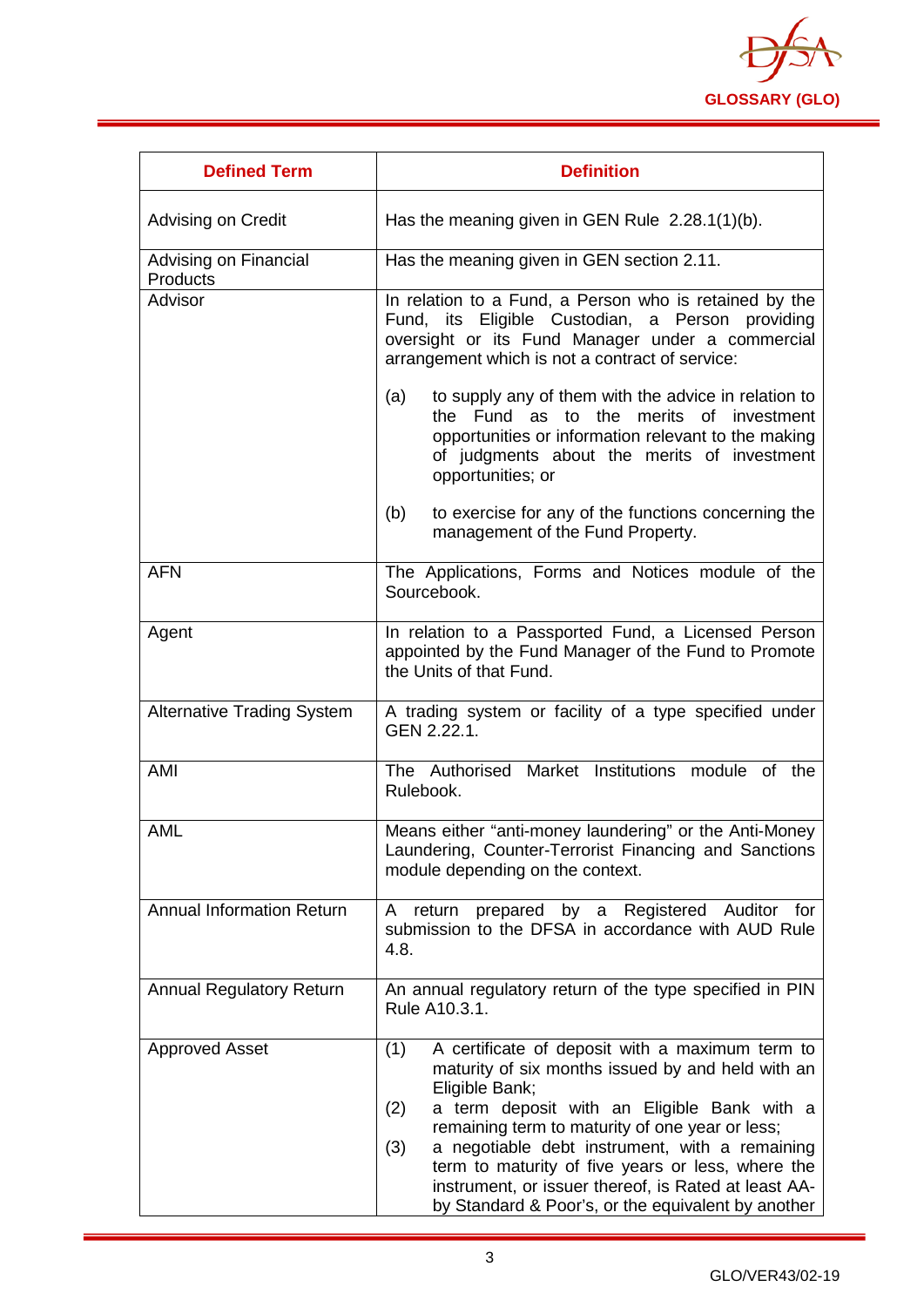

| <b>Defined Term</b>                        | <b>Definition</b>                                                                                                                                                                                                                                          |
|--------------------------------------------|------------------------------------------------------------------------------------------------------------------------------------------------------------------------------------------------------------------------------------------------------------|
|                                            | Rating Agency;<br>(4)<br>repurchase<br>which<br>fully<br>agreement<br>is<br>a<br>collateralised with negotiable debt instruments<br>meeting the rating criterion in (3), and where the<br>credit rating of the counterparty also meets the<br>criteria; or |
|                                            | a bond fund meeting the rating criterion in (3) and where<br>the designated bank account for redeemed investment is<br>the an Insurance Bank Account held by the Authorised<br>Firm in accordance with the requirement of COB section<br>14.3.             |
| <b>Approved Prospectus</b>                 | Has the meaning given in MKT Rule 2.6.2(2), 2.7.1(4)<br>and 6.3.2(2).                                                                                                                                                                                      |
| Approved Stock Exchange                    | A stock exchange designated as approved by a written<br>notice from the DFSA, subject to any conditions that the<br>DFSA may specify in that notice.                                                                                                       |
| Arranging Credit and<br>Advising on Credit | Has the meaning given in GEN section 2.28.                                                                                                                                                                                                                 |
| <b>Arranging Credit</b>                    | Has the meaning given in GEN Rule 2.28.1(1)(a).                                                                                                                                                                                                            |
| <b>Arranging Custody</b>                   | Has the meaning given in GEN section 2.14.                                                                                                                                                                                                                 |
| Arranging Deals in<br>Investments          | Has the meaning given in GEN section 2.9.                                                                                                                                                                                                                  |
| Associate                                  | In Chapters 7 and 11 of GEN and Chapter 8 of AMI<br>(1)<br>means, in respect of a Person 'A' holding Shares or<br>entitled to exercise, or control the exercise of voting<br>power, in an Authorised Firm or a Holding Company<br>of an Authorised Firm:   |
|                                            | the spouse of A;<br>(a)                                                                                                                                                                                                                                    |
|                                            | (b)<br>a child or stepchild of A;                                                                                                                                                                                                                          |
|                                            | (c)<br>the trustee of any settlement, including<br>any<br>disposition<br>or arrangement<br>under which<br>property is held on trust or subject to a<br>comparable obligation, under which A has a<br>life interest in possession;                          |
|                                            | (d)<br>an Undertaking of which A is a director;                                                                                                                                                                                                            |
|                                            | a Person who is an Employee or partner of A;<br>(e)                                                                                                                                                                                                        |
|                                            | (f)<br>where A is an Undertaking:                                                                                                                                                                                                                          |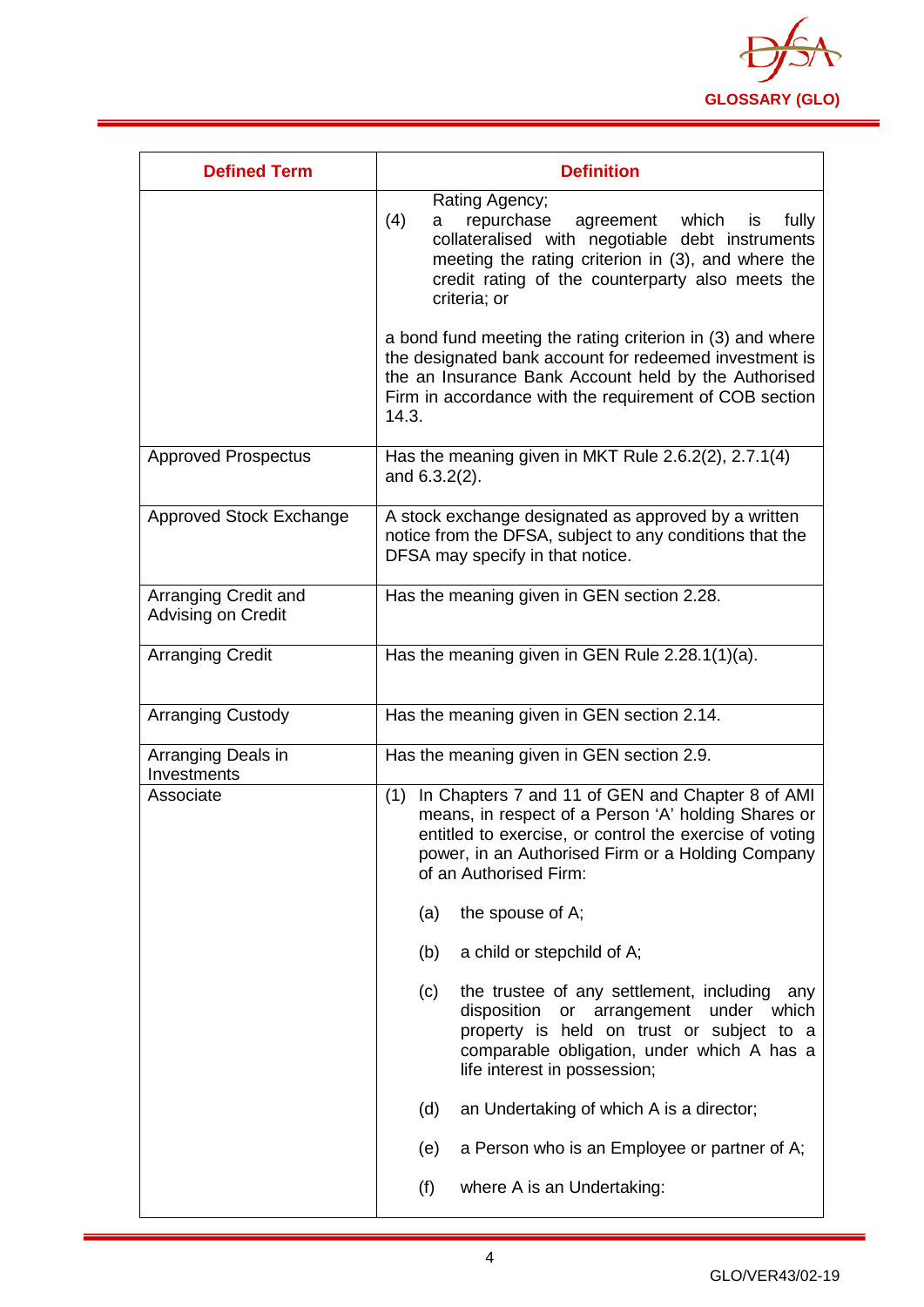

| <b>Defined Term</b>    | <b>Definition</b>                                                                                                                                                                                                                                                                                                                                                                                                                              |
|------------------------|------------------------------------------------------------------------------------------------------------------------------------------------------------------------------------------------------------------------------------------------------------------------------------------------------------------------------------------------------------------------------------------------------------------------------------------------|
|                        | a director of A;<br>(i)                                                                                                                                                                                                                                                                                                                                                                                                                        |
|                        | a subsidiary or wholly owned subsidiary<br>(ii)<br>of A; or                                                                                                                                                                                                                                                                                                                                                                                    |
|                        | a director or Employee of such a<br>(iii)<br>subsidiary or wholly owned subsidiary; or                                                                                                                                                                                                                                                                                                                                                         |
|                        | (g)<br>who<br>Person<br>has<br>an<br>agreement<br>a<br>or<br>arrangement with A with respect to the<br>acquisition, holding or disposal of Shares or<br>other interests in the Authorised Firm or the<br>Holding Company of an Authorised Firm or<br>under which they undertake to act together in<br>exercising their voting power in relation to an<br>Authorised Firm or the Holding Company of an<br>Authorised Firm or that other Person. |
|                        | (2) Except in Chapters 7 and 11 of GEN and Chapter 8<br>of AMI means in respect of a Person 'A', any<br>Person, including an affiliated company which is:                                                                                                                                                                                                                                                                                      |
|                        | (a)<br>an undertaking in the same Group as A; or                                                                                                                                                                                                                                                                                                                                                                                               |
|                        | (b)<br>any other person whose business or domestic<br>relationship with A or his Associate might<br>reasonably be expected to give rise to a<br>community of interest between them which<br>may involve a conflict of interest in dealings<br>with third parties.                                                                                                                                                                              |
| <b>ATS</b>             | An Alternative Trading System.                                                                                                                                                                                                                                                                                                                                                                                                                 |
| ATS Operator           | An Authorised Firm carrying on the Financial Service of<br>Operating an Alternative Trading System for which it has<br>authorisation under its Licence.                                                                                                                                                                                                                                                                                        |
| <b>AUD</b>             | The Auditor module of the Rulebook.                                                                                                                                                                                                                                                                                                                                                                                                            |
| Auditor                | Has the meaning given in Article 97 of the Regulatory<br>Law 2004.                                                                                                                                                                                                                                                                                                                                                                             |
| <b>Audit Principal</b> | Has the meaning given in Article 97 of the Regulatory<br>Law 2004.                                                                                                                                                                                                                                                                                                                                                                             |
| <b>Audit Services</b>  | Has the meaning given in Article 97 of the Regulatory<br>Law 2004.                                                                                                                                                                                                                                                                                                                                                                             |
| <b>Authorised Firm</b> | A Person, other than an Authorised Market Institution,<br>who holds a Licence.                                                                                                                                                                                                                                                                                                                                                                 |
| Authorised Individual  | An individual who has been authorised by the DFSA to                                                                                                                                                                                                                                                                                                                                                                                           |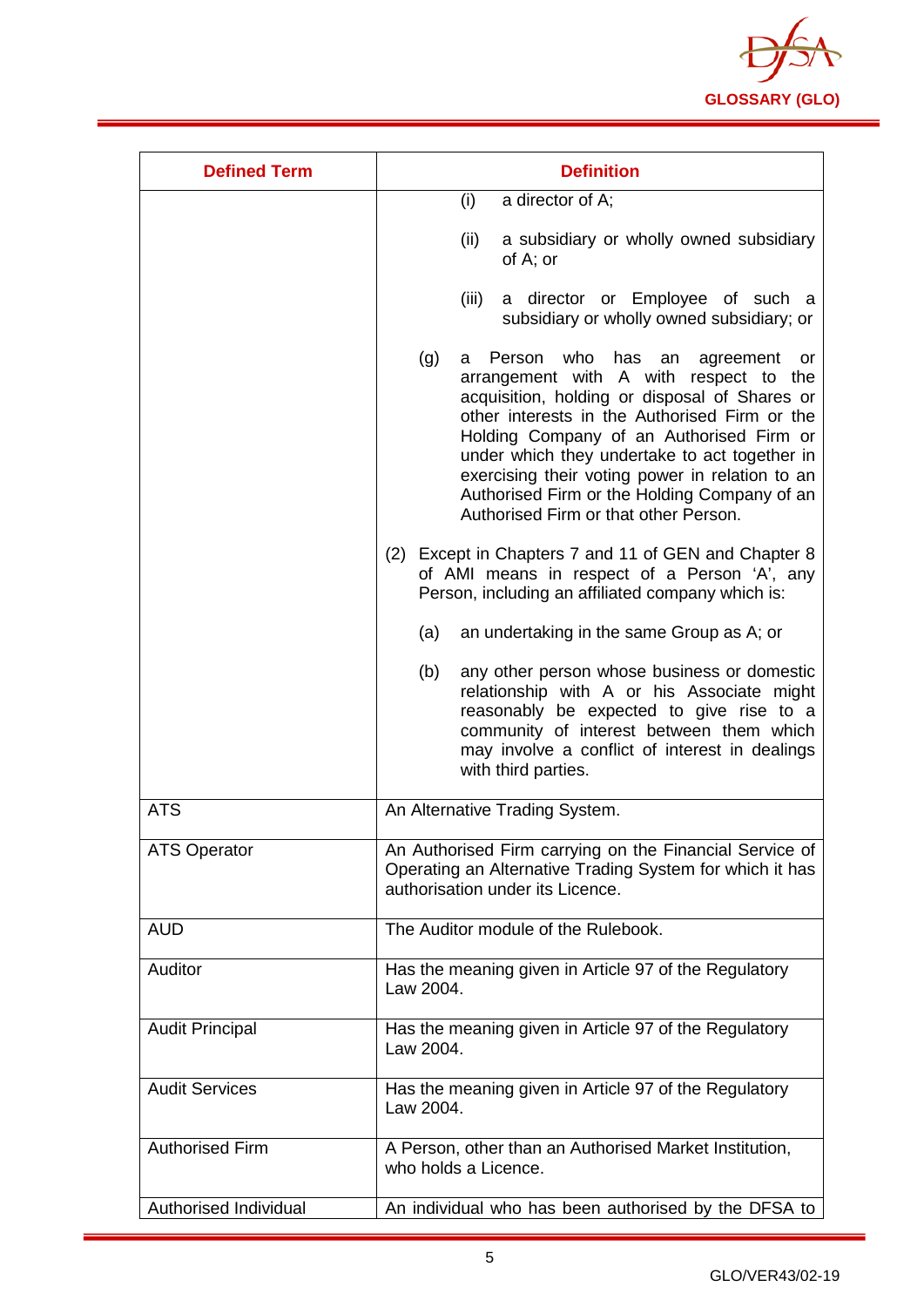

| <b>Defined Term</b>                  | <b>Definition</b>                                                                                                                                                                       |
|--------------------------------------|-----------------------------------------------------------------------------------------------------------------------------------------------------------------------------------------|
|                                      | perform one or more Licensed Functions for<br>an<br>Authorised Firm.                                                                                                                    |
| <b>Authorised ISPV</b>               | An ISPV which holds a Licence to carry on either or both<br>of the following Financial Services:<br>Effect Contracts of Insurance; or<br>(a)<br>(b)<br>Carry Out Contracts of Insurance |
| <b>Authorised Market Institution</b> | A Person who is Licensed by the DFSA in relation to the<br>carrying on either or both of the Financial Services<br>prescribed in GEN Rule 2.17.1 and 2.18.1.                            |
| <b>Authorised Participant</b>        | In relation to an ETF, a market maker appointed by the<br>Fund Manager of the ETF for the purposes referred to in<br>CIR Rule 3.1.12 or IFR Rule 6.13.1.                                |
| Authorised Person                    | An Authorised Firm or an Authorised Market Institution.                                                                                                                                 |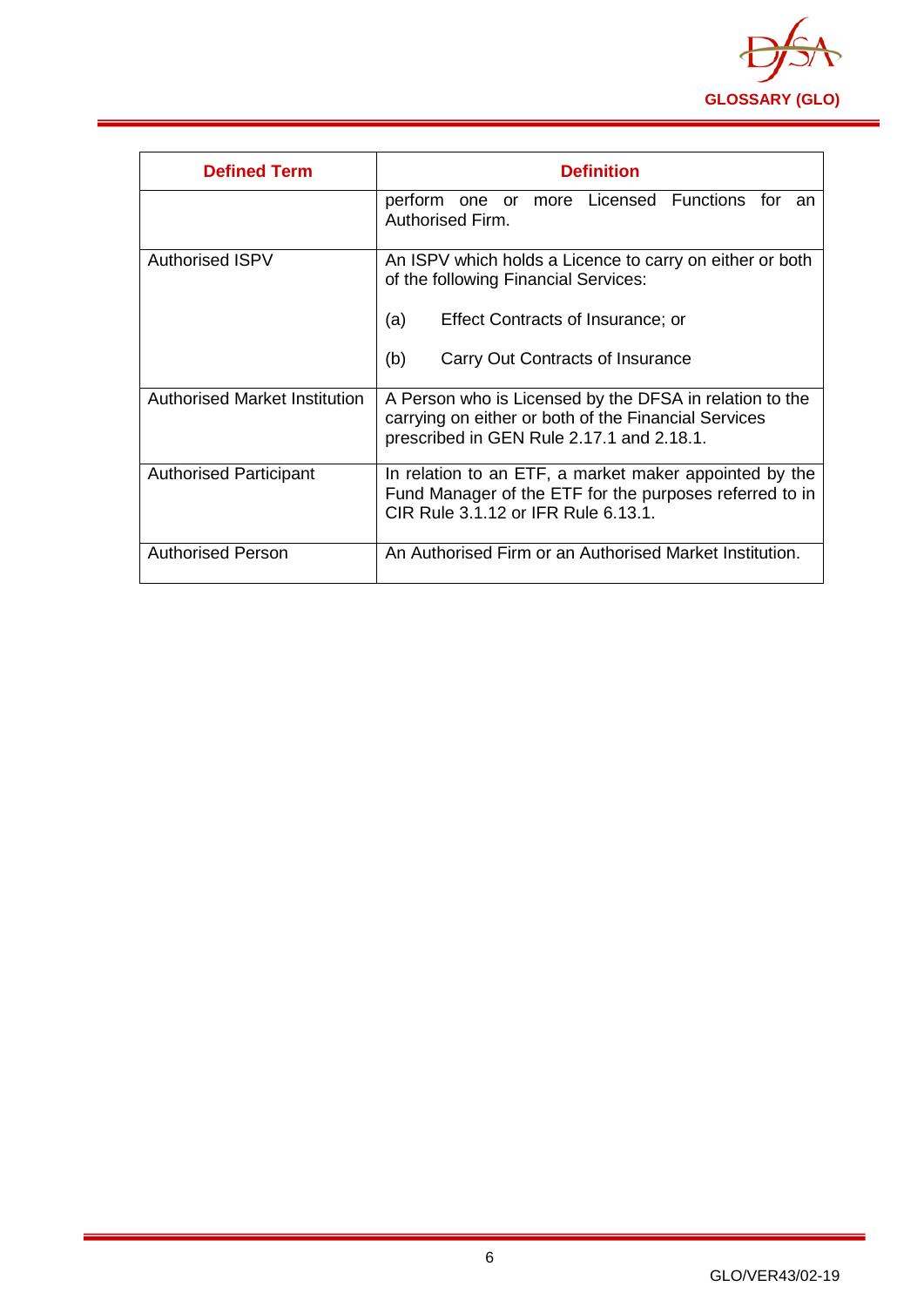

# <span id="page-7-0"></span>**B [Back to top](#page-1-0)**

| <b>Defined Term</b>             | <b>Definition</b>                                                                                                                                                                                                                                                                                                                                                                                                                                                                                                                                                         |
|---------------------------------|---------------------------------------------------------------------------------------------------------------------------------------------------------------------------------------------------------------------------------------------------------------------------------------------------------------------------------------------------------------------------------------------------------------------------------------------------------------------------------------------------------------------------------------------------------------------------|
| <b>Bank</b>                     | An Authorised Firm which holds a Licence authorising it<br>to carry on the Financial Service of Accepting Deposits.                                                                                                                                                                                                                                                                                                                                                                                                                                                       |
| <b>Base Capital Requirement</b> | Has the meaning given in PIB section 3.6.                                                                                                                                                                                                                                                                                                                                                                                                                                                                                                                                 |
| <b>Bearer Share</b>             | A Share that cannot be registered in the name of the<br>holder and proof of ownership is possession of the<br>Share certificate.                                                                                                                                                                                                                                                                                                                                                                                                                                          |
| <b>Bid</b>                      | Includes a Takeover transaction however effected,<br>including a reverse Takeover, partial bid, and also a bid<br>by a parent entity for Shares in its subsidiary.                                                                                                                                                                                                                                                                                                                                                                                                        |
| <b>Bidder</b>                   | Includes, but is not limited to, companies wherever<br>incorporated and individuals wherever resident who or<br>which make a Bid under TKO.                                                                                                                                                                                                                                                                                                                                                                                                                               |
| <b>Bid Document</b>             | Means a document issued by a Bidder containing<br>information as stipulated under TKO (particularly<br>Chapter 8) and posted in accordance with those Rules<br>(particularly Chapter 11).                                                                                                                                                                                                                                                                                                                                                                                 |
| <b>Bid Period</b>               | Means the period from the time when an announcement<br>is made of a proposed or possible Bid (with or without<br>terms) until the first closing date or, if this is later, the<br>date when the Bid becomes or is declared unconditional<br>as to acceptances or lapses. An announcement that a<br>holding, or aggregate holdings, of Shares carrying 30%<br>or more of the voting rights of a Reporting Entity is for<br>sale or that the Governing Body of a Reporting Entity is<br>seeking potential Bidders will be treated as the<br>announcement of a possible Bid. |
| <b>Board</b>                    | In reference to the DFSA, the Governing Body of the<br>DFSA, established under Chapter 2 of Part 2 of the<br>Regulatory Law 2004.<br>In reference to a corporation, the Board of Directors of<br>the corporation.                                                                                                                                                                                                                                                                                                                                                         |
| <b>Body Corporate</b>           | Any body corporate, including limited liability partnership<br>and a body corporate constituted under the law of a<br>country or territory outside of the DIFC.                                                                                                                                                                                                                                                                                                                                                                                                           |
| <b>Branch</b>                   | A place of business within the DIFC:<br>which has no separate legal personality;<br>(a)                                                                                                                                                                                                                                                                                                                                                                                                                                                                                   |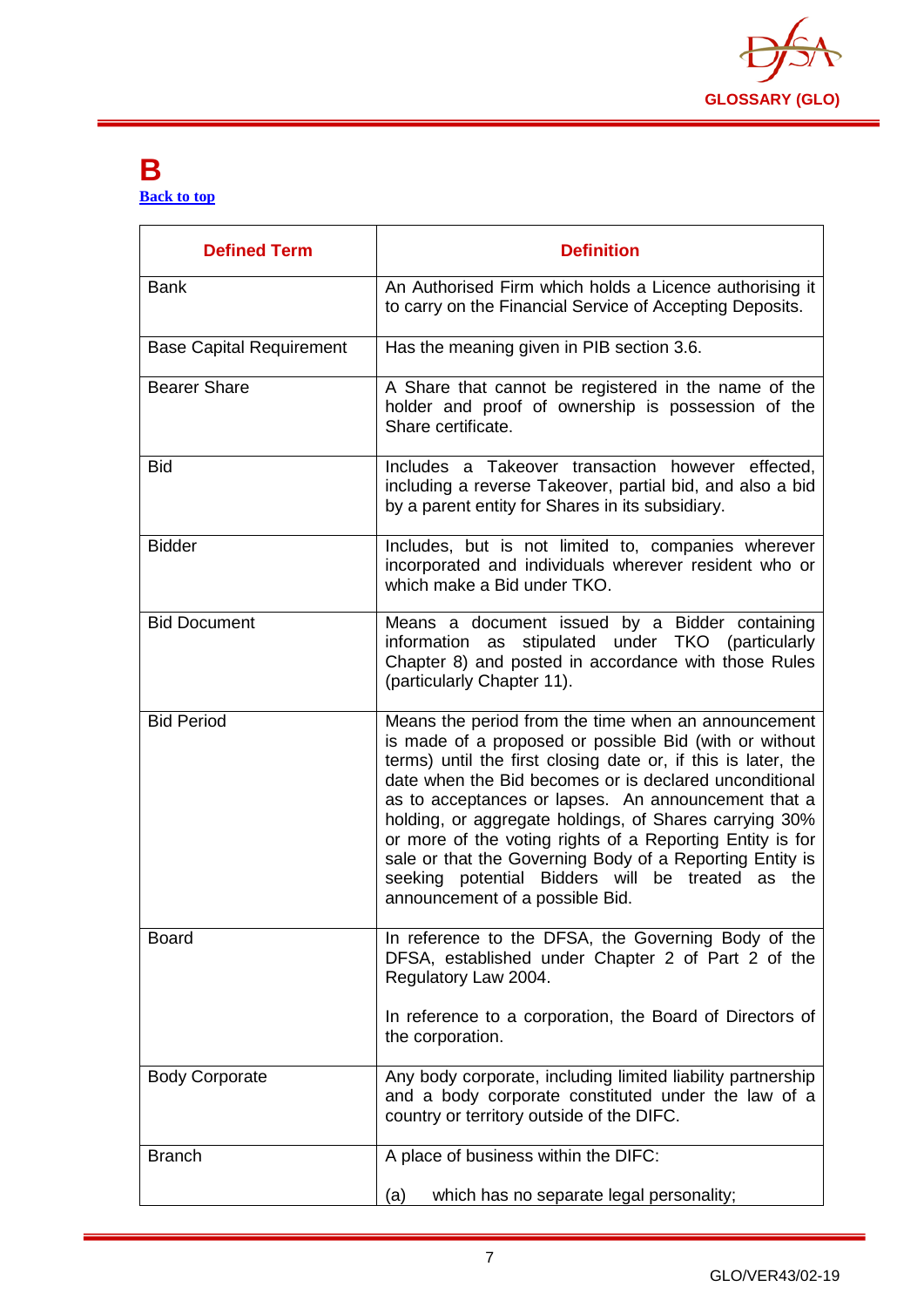

| <b>Defined Term</b>   | <b>Definition</b>                                                                                                                                                                   |
|-----------------------|-------------------------------------------------------------------------------------------------------------------------------------------------------------------------------------|
|                       | (b)<br>forms a legally dependent part of a Regulated<br>Financial Institution whose principal place of<br>business and head office is in a jurisdiction other<br>than the DIFC; and |
|                       | which carries on Financial Services in or from the<br>(c)<br>DIFC under a DFSA Licence.                                                                                             |
| <b>Business Rules</b> | The written rules of an Authorised Market Institution<br>which govern its activities as an Authorised Market<br>Institution.                                                        |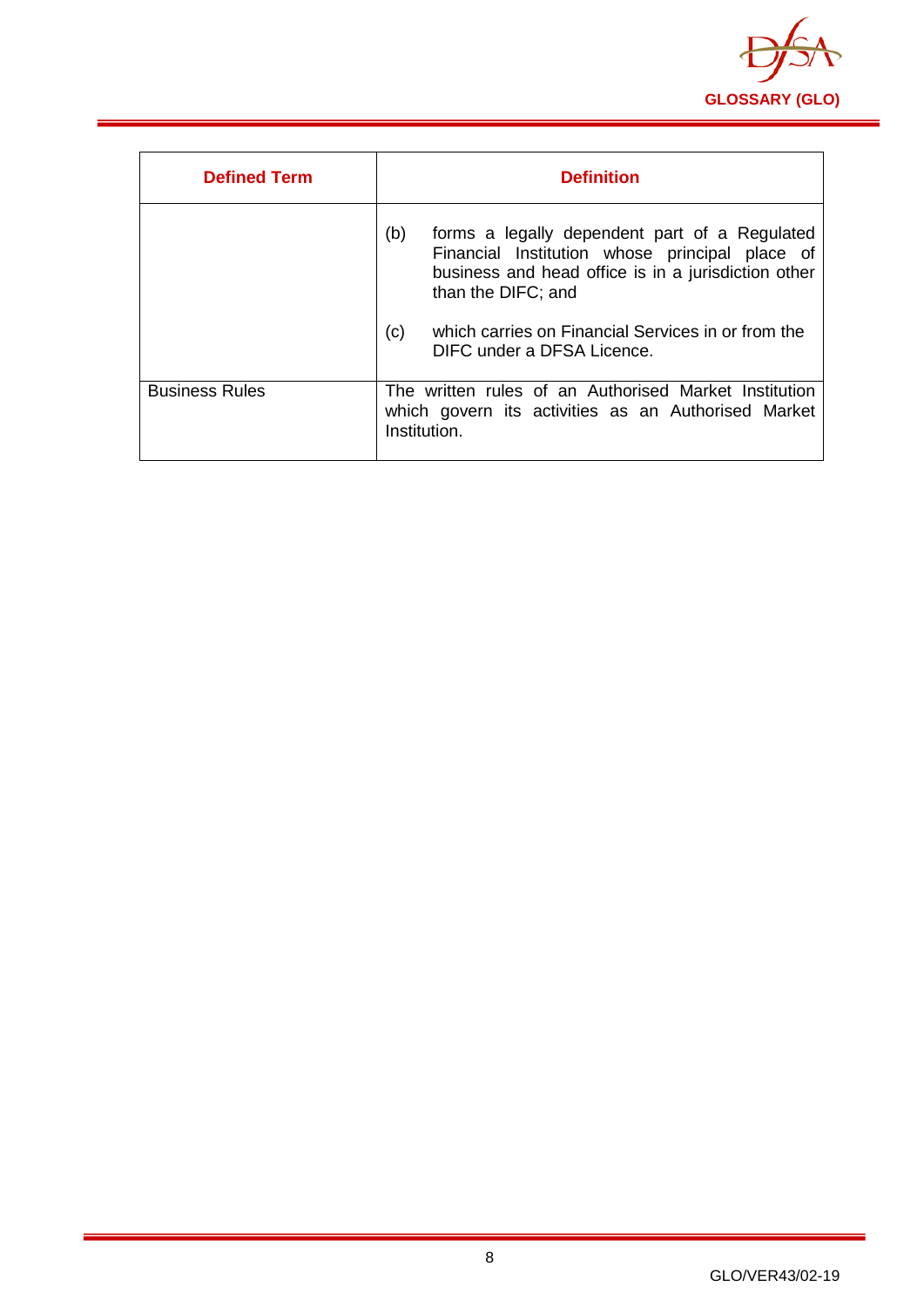

# <span id="page-9-0"></span>**C**

**[Back to top](#page-1-0)**

| <b>Defined Term</b>                    | <b>Definition</b>                                                                                                                                                              |
|----------------------------------------|--------------------------------------------------------------------------------------------------------------------------------------------------------------------------------|
| <b>Capital Requirement</b>             | The amount of capital an Authorised Firm must hold,<br>calculated in accordance with PIB sections 3.3, 3.4 or<br>3.5, as applicable.                                           |
| <b>Capital Resources</b>               | The total capital resources of an Authorised Firm<br>calculated in accordance with PIB section 3.11.                                                                           |
| Captive Insurer                        | A Captive Insurer means a:                                                                                                                                                     |
|                                        | Class 1 Captive Insurer;<br>(a)                                                                                                                                                |
|                                        | Class 2 Captive Insurer; or<br>(b)                                                                                                                                             |
|                                        | Class 3 Captive Insurer.<br>(c)                                                                                                                                                |
| Carrying Out Contracts of<br>Insurance | Has the meaning given in GEN section 2.16.                                                                                                                                     |
| Category                               | A prudential grouping of Authorised Firms which<br>determines the application of the Rules in PIB.                                                                             |
| <b>CCP</b>                             | Pursuant to GEN Rule 2.18.1(1)(a), a CCP is a Person<br>who Operates a Clearing House by becoming a Central<br>Counterparty.                                                   |
| Cell                                   | A cell created by a Protected Cell Company for the<br>purpose of segregating and protecting cellular assets in<br>manner provided by the DIFC Companies<br>the<br>Regulations. |
| <b>Cell Return</b>                     | The return described in PIN Rule A10.2.4.                                                                                                                                      |
| <b>Cell Share Capital</b>              | Capital comprising of the proceeds of the issue of Cell<br>Shares.                                                                                                             |
| <b>Cell Shares</b>                     | Shares created and issued by a Protected Cell Company<br>in respect of one of its cells.                                                                                       |
| <b>Cellular Asset</b>                  | The assets of the Protected Cell Company attributable to<br>the Company's Cells.                                                                                               |
| <b>Cellular Liabilities</b>            | Liabilities that may be settled by disposition of cellular<br>assets.                                                                                                          |
| <b>Central Bank</b>                    | The Central Bank of the U.A.E. or its equivalent in<br>another country or territory.                                                                                           |
| <b>Central Counterparty</b>            | Pursuant to GEN Rule 2.18.1(3), a Person operates as a<br>Central Counterparty where it:                                                                                       |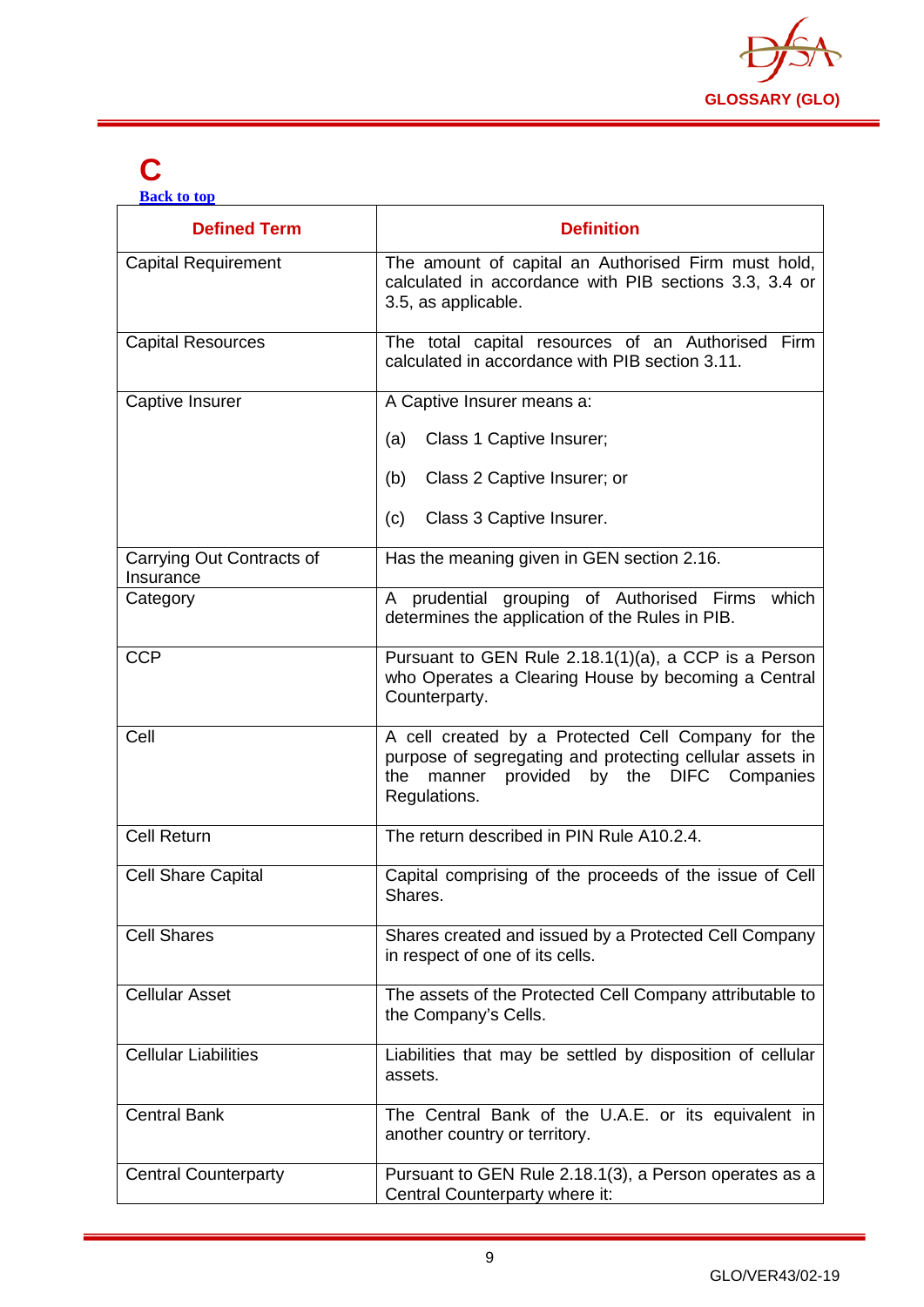

| <b>Defined Term</b>                  | <b>Definition</b>                                                                                                                                                                                                                                                                                                                                                                                                       |
|--------------------------------------|-------------------------------------------------------------------------------------------------------------------------------------------------------------------------------------------------------------------------------------------------------------------------------------------------------------------------------------------------------------------------------------------------------------------------|
|                                      | ensures the performance of open contracts relating<br>(a)<br>to Investments, made on a facility for trading<br>Investments; and                                                                                                                                                                                                                                                                                         |
|                                      | does so by interposing between counterparties to<br>(b)<br>such contracts by becoming the buyer to every<br>seller, or the seller to every buyer.                                                                                                                                                                                                                                                                       |
| <b>Central Securities Depository</b> | In relation to:                                                                                                                                                                                                                                                                                                                                                                                                         |
|                                      | an Authorised Firm, the meaning given to that<br>(a)<br>term under GEN Rule 2.13.1(3); and                                                                                                                                                                                                                                                                                                                              |
|                                      | in the case of an Authorised Market Institution,<br>(b)<br>the meaning given to that term in GEN Rule<br>$2.18.1(5)$ .                                                                                                                                                                                                                                                                                                  |
| Certificate                          | Has the meaning given in GEN Rule A2.2.1(d).                                                                                                                                                                                                                                                                                                                                                                            |
| Charge                               | Any Fee or charge made to a Client in connection with<br>Investment Business, whether levied by the Authorised<br>Firm or any other Person, including a Mark-up or Mark-<br>down.                                                                                                                                                                                                                                       |
| Chief Executive (CEO)                | The individual appointed to the office of Chief Executive<br>of the DFSA by the Board.                                                                                                                                                                                                                                                                                                                                  |
| <b>Chinese Wall</b>                  | An arrangement described in Article 63 of the Markets<br>Law 2012.                                                                                                                                                                                                                                                                                                                                                      |
| <b>CIR</b>                           | The Collective Investment module of the Rulebook.                                                                                                                                                                                                                                                                                                                                                                       |
| <b>Class</b>                         | In relation to a Contract of Insurance, the allocated<br>insurance class as specified in GEN App4.                                                                                                                                                                                                                                                                                                                      |
| Class 1 Captive Cell                 | A Cell established by a Protected Cell Company to<br>which are attributable assets and liabilities arising out of<br>Insurance Business only in respect of risks related to<br>arising out of the business or operations of members of<br>a Group which together hold a majority of Cell Shares,<br>including for this purpose only contracts of reinsurance<br>in respect of such risks insured by the cedant.         |
| Class 2 Captive Cell                 | A Cell established by a Protected Cell Company to<br>which are attributable assets and liabilities arising out of<br>Insurance Business, 80% of the Gross Written Premium<br>in any year being attributable to risks related to or arising<br>out of the business or operations of members of a Group<br>which together hold a majority of the Cell Shares,<br>including for this purpose only contracts of reinsurance |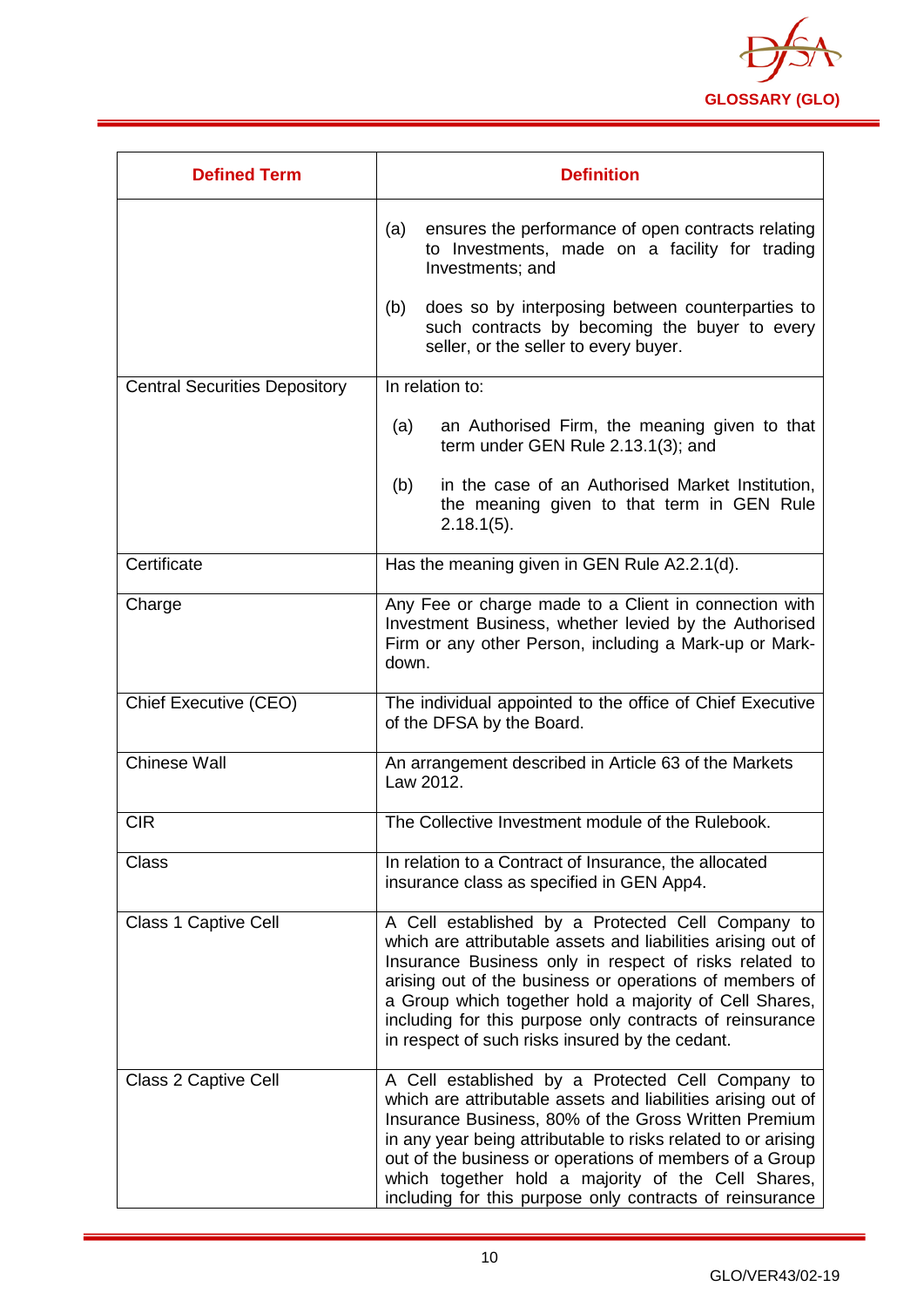

| <b>Defined Term</b>            | <b>Definition</b>                                                                                                                                                                                                                                                                                                                                                                                 |
|--------------------------------|---------------------------------------------------------------------------------------------------------------------------------------------------------------------------------------------------------------------------------------------------------------------------------------------------------------------------------------------------------------------------------------------------|
|                                | in respect of such risks insured by the cedant.                                                                                                                                                                                                                                                                                                                                                   |
| Class 3 Captive Cell           | A Cell established by a Protected Cell Company:                                                                                                                                                                                                                                                                                                                                                   |
|                                | to which are attributable assets and liabilities<br>(a)<br>arising out of Insurance Business only in respect<br>of risks related to or arising out of the business or<br>operations of persons who engage in similar,<br>related or common:                                                                                                                                                       |
|                                | (i)<br>businesses;                                                                                                                                                                                                                                                                                                                                                                                |
|                                | (ii)<br>activities;                                                                                                                                                                                                                                                                                                                                                                               |
|                                | (iii)<br>trade;                                                                                                                                                                                                                                                                                                                                                                                   |
|                                | services; or<br>(iv)                                                                                                                                                                                                                                                                                                                                                                              |
|                                | (v)<br>operations;                                                                                                                                                                                                                                                                                                                                                                                |
|                                | including for this purpose only contracts of<br>reinsurance in respect of such risks insured by<br>the cedant; and                                                                                                                                                                                                                                                                                |
|                                | (b)<br>owned by such Persons or by a Body Corporate of<br>which all such Persons are members.                                                                                                                                                                                                                                                                                                     |
| <b>Class 1 Captive Insurer</b> | A DIFC Incorporated Insurer permitted under the<br>conditions of its licence to effect or carry out Contracts of<br>Insurance only in respect of risks related to or arising out<br>of the business or operations of the Group, including for<br>this purpose only contracts of reinsurance in respect of<br>such risks insured by the cedant.                                                    |
| <b>Class 2 Captive Insurer</b> | A DIFC Incorporated Insurer required under the<br>conditions of its licence to obtain at least 80 per cent of<br>its Gross Written Premium in any year from Contracts of<br>Insurance in respect of risks related to or arising out of<br>the business or operations of the Group, including for<br>this purpose only contracts of reinsurance in respect of<br>such risks insured by the cedant. |
| Class 3 Captive Insurer        | A DIFC Incorporated Insurer which is:                                                                                                                                                                                                                                                                                                                                                             |
|                                | permitted under the conditions of its licence to<br>(a)<br>effect or carry out Contracts of Insurance only in<br>respect of risks related to or arising out of the<br>business or operations of persons who engage in<br>similar, related or common:                                                                                                                                              |
|                                | businesses;<br>(i)                                                                                                                                                                                                                                                                                                                                                                                |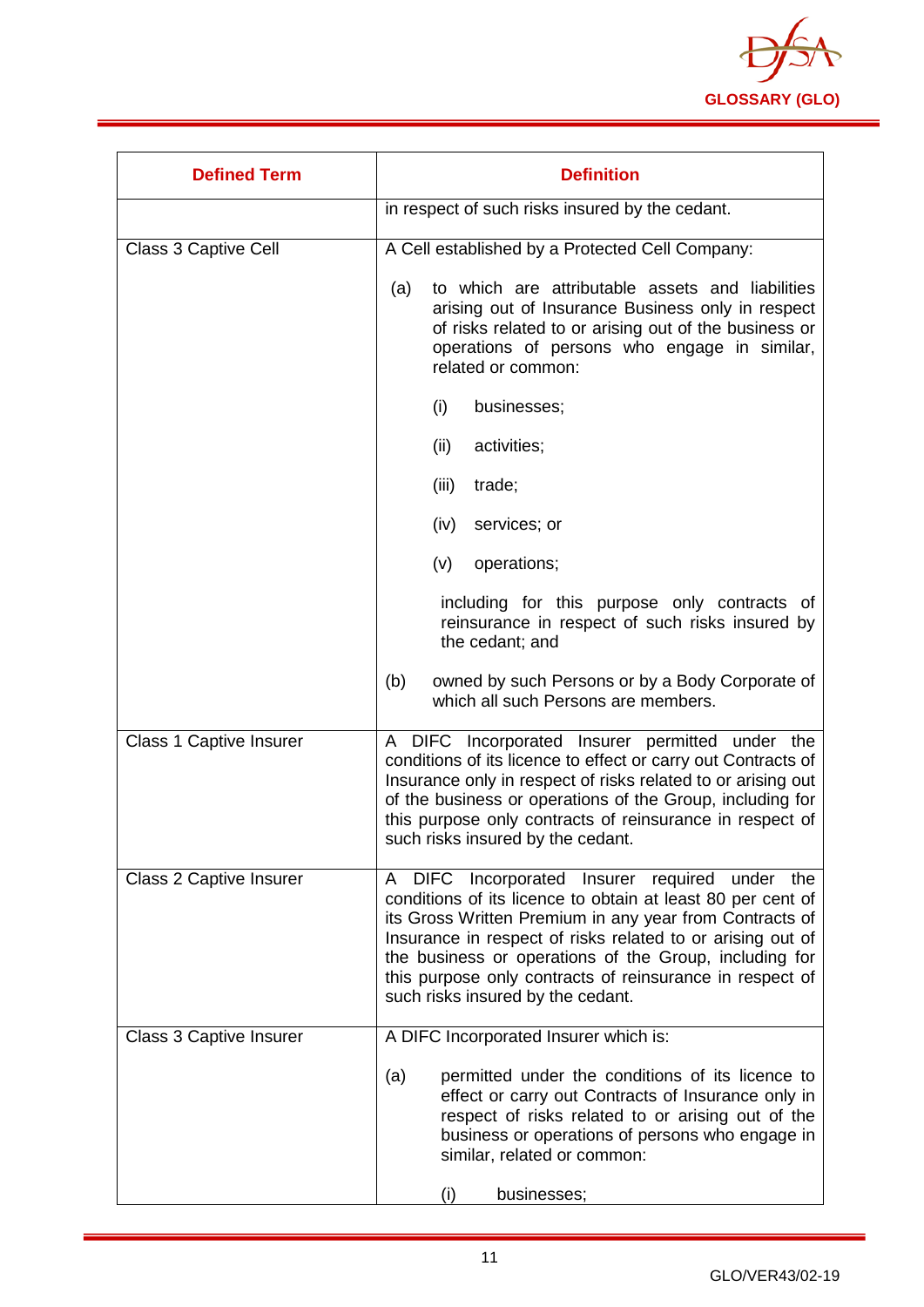

| <b>Defined Term</b>                    | <b>Definition</b>                                                                                                                             |
|----------------------------------------|-----------------------------------------------------------------------------------------------------------------------------------------------|
|                                        | (ii)<br>activities;                                                                                                                           |
|                                        | (iii)<br>trade;                                                                                                                               |
|                                        | (iv)<br>services; or                                                                                                                          |
|                                        | (v)<br>operations;                                                                                                                            |
|                                        | including for this purpose only contracts of<br>reinsurance in respect of such risks insured by<br>the cedant, and                            |
|                                        | (b)<br>owned by such Persons or by a Body Corporate<br>of which all such Persons are members.                                                 |
| <b>Class of Business</b>               | A classification of insurance contracts having similar<br>characteristics, specified in GEN App4.                                             |
| <b>Clearing House</b>                  | An Authorised Market Institution which is authorised<br>under its Licence to carry on the Financial Service of<br>Operating a Clearing House. |
| Client                                 | Retail Client, Professional Client<br>Market<br>A<br>or<br>Counterparty as defined in COB chapter 2.                                          |
| <b>Client Account</b>                  | (1) In relation to Client Money, an account specified in<br>COB Rule A5.4.1; and                                                              |
|                                        | (2) in relation to a Safe Custody Investment an account<br>specified in COB Rule A6.4.2.                                                      |
| <b>Client Agreement</b>                | An agreement that is made in accordance with the<br>requirements of COB section 3.3                                                           |
| <b>Client Assets</b>                   | Client Money and Client Investments.                                                                                                          |
| <b>Client Investments</b>              | Has the meaning given in COB section 6.13.                                                                                                    |
| <b>Client Money</b>                    | Has the meaning given in COB section 6.12.                                                                                                    |
| <b>Client Money Auditor's Report</b>   | A report referred to in GEN Rule 8.6.1(c).                                                                                                    |
| <b>Client Money Distribution Rules</b> | The Rules under COB section A5.13.                                                                                                            |
| <b>Client Money Provisions</b>         | The provisions under COB App5.                                                                                                                |
| <b>Close Links</b>                     | A Person (Person A) has close links with a Person<br>(Person B) if:                                                                           |
|                                        | Person B:<br>(a)                                                                                                                              |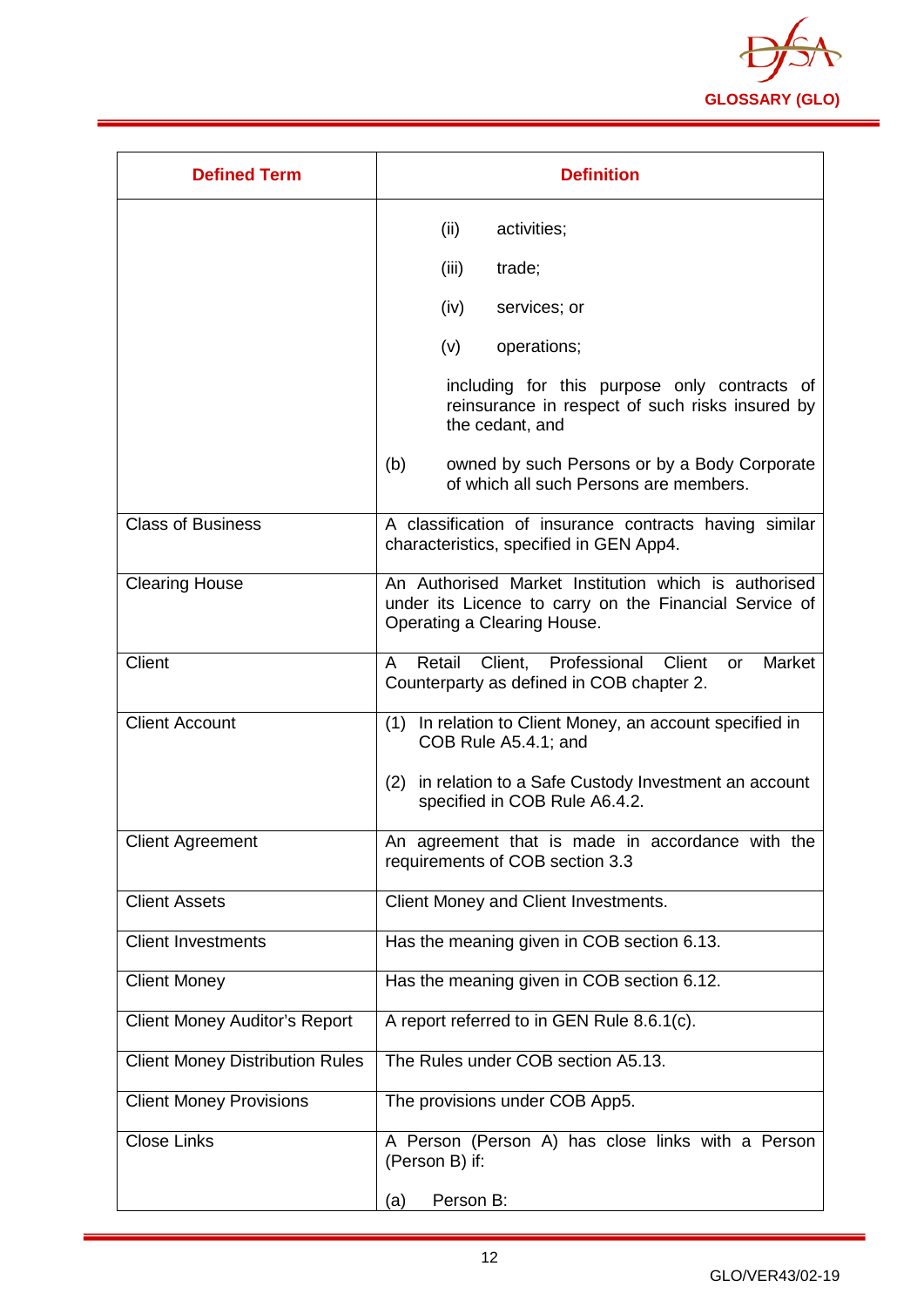

| <b>Defined Term</b>                                                                           | <b>Definition</b>                                                                                                                                                                                                                                                   |
|-----------------------------------------------------------------------------------------------|---------------------------------------------------------------------------------------------------------------------------------------------------------------------------------------------------------------------------------------------------------------------|
|                                                                                               | (i)<br>is a Holding company of Person A;                                                                                                                                                                                                                            |
|                                                                                               | (ii) is a Subsidiary of Person A;                                                                                                                                                                                                                                   |
|                                                                                               | (iii) is a Holding Company of the Subsidiary of<br>Person A:                                                                                                                                                                                                        |
|                                                                                               | (iv) is a Subsidiary of a Holding Company of<br>Person A; or                                                                                                                                                                                                        |
|                                                                                               | (v) owns and controls 20% or more of the voting<br>rights or shares of Person A; or                                                                                                                                                                                 |
|                                                                                               | (b)<br>Person A owns and controls 20% or more of the<br>voting rights or shares of Person B.                                                                                                                                                                        |
| <b>Close Out Netting</b>                                                                      | A process whereby the claims and obligations of two<br>Counterparties are accelerated, netted to form a single<br>net sum and become immediately due upon the default,<br>bankruptcy, liquidation or other similar circumstance of<br>either of the Counterparties. |
| <b>Close Relative</b>                                                                         | In relation to any individual:                                                                                                                                                                                                                                      |
|                                                                                               | (a)<br>his spouse;                                                                                                                                                                                                                                                  |
|                                                                                               | his children and step-children, his parents and<br>(b)<br>step-parents, his brothers and sisters and his<br>step-brothers and step-sisters; and                                                                                                                     |
|                                                                                               | the spouse of any individual within (b).<br>(c)                                                                                                                                                                                                                     |
| <b>Closed-ended Fund</b>                                                                      | Has the meaning given in Article 18A(3) of the Collective<br>Investment Law.                                                                                                                                                                                        |
| <b>Closely Related</b>                                                                        | Has the meaning given in PIB Rule A4.11.5.                                                                                                                                                                                                                          |
| <b>CMC</b>                                                                                    | The Code of Market Conduct module of the Sourcebook.                                                                                                                                                                                                                |
| <b>COB</b>                                                                                    | The Conduct of Business module of the Rulebook.                                                                                                                                                                                                                     |
| Code of Ethics for Accountants<br>and Audit Firms of Islamic<br><b>Financial Institutions</b> | The code of ethics issued by the Accounting and<br>Auditing Organisation of Islamic Financial Institutions<br>from time to time (AAOIFI).                                                                                                                           |
| Code of Ethics for Professional<br>Accountants                                                | The code of ethics for accountants as issued and<br>amended from time to time by the International Ethics<br>Standard Board for Accountants (IESBA) of IFAC.                                                                                                        |
| Collateral                                                                                    | (1) In PIB, any form of asset, guarantee, or indemnity<br>which is held or controlled by an Authorised Firm                                                                                                                                                         |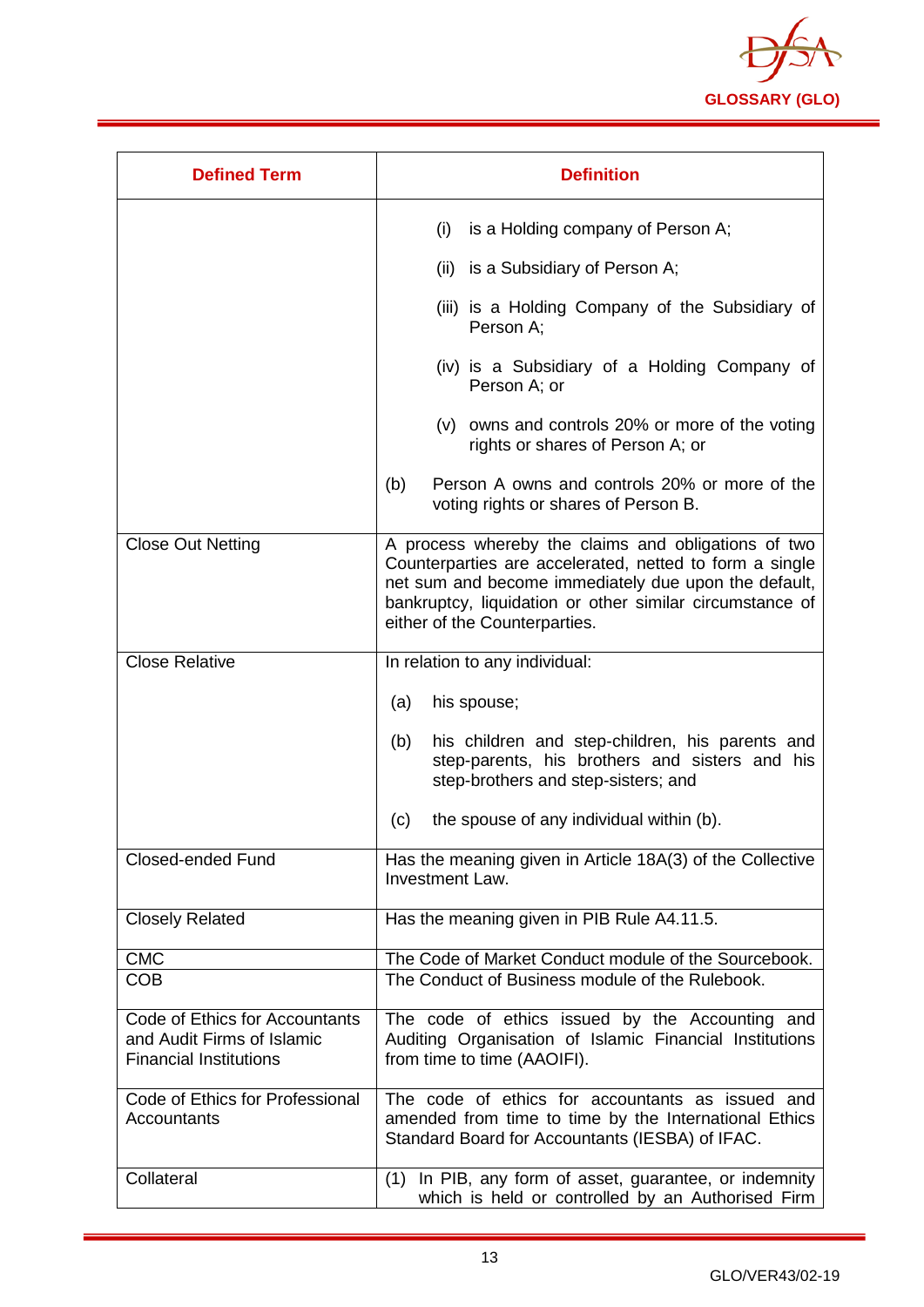

| <b>Defined Term</b>                            | <b>Definition</b>                                                                                                                                                                                                          |  |  |  |
|------------------------------------------------|----------------------------------------------------------------------------------------------------------------------------------------------------------------------------------------------------------------------------|--|--|--|
|                                                | and is subject to a security interest or arrangement<br>in favour of that firm; and                                                                                                                                        |  |  |  |
|                                                | In COB, a Client Investment which has been paid for<br>(2)<br>in full by a Client and which is held or controlled by<br>the Authorised Firm under the terms of a deposit,<br>pledge, charge or other security arrangement. |  |  |  |
| <b>Collective Investment Fund</b>              | An arrangement which amounts to a Fund under Article<br>11 of the Collective Investment Law 2010 and which is<br>not excluded under the Rules made under Article 12 set<br>out under CIR section 2.1.                      |  |  |  |
| <b>Commercial Paper</b>                        | Debentures with a maturity of less than 2 years at the<br>date of issue.                                                                                                                                                   |  |  |  |
| Commission                                     | Any form of commission, including a benefit of any kind,<br>offered or given in connection with Investment Business.                                                                                                       |  |  |  |
| <b>Commodities Risk Capital</b><br>Requirement | A component of the Market Risk Capital Requirement to<br>cover the risk of holding or taking positions in<br>commodities, including precious metals, but excluding<br>gold, calculated in accordance with PIB section 5.7. |  |  |  |
| <b>Commodity Derivative</b>                    | A Derivative over a commodity.                                                                                                                                                                                             |  |  |  |
| Complaint                                      | Any oral or written expression of dissatisfaction from a<br>Client to an Authorised Firm in connection with the<br>provision of, or failure to provide, a Financial Service to<br>the Client.                              |  |  |  |
| <b>Compliance Officer</b>                      | In relation to:                                                                                                                                                                                                            |  |  |  |
|                                                | an Authorised<br>Firm, the<br>Licensed Function<br>(a)<br>described in GEN Rule 7.4.6; and                                                                                                                                 |  |  |  |
|                                                | Authorised<br>(b)<br>Market<br>Institution, the<br>Key<br>an<br>Individual function described in AMI Rule 5.3.6.                                                                                                           |  |  |  |
| <b>Concentration Risk</b>                      | The risk faced by an Authorised Firm arising out of its<br>Large Exposures.                                                                                                                                                |  |  |  |
| Connected                                      | In relation to a Person (A), a Person which has or has at<br>any relevant time had the following relationship to A:                                                                                                        |  |  |  |
|                                                | a member of A's Group;<br>(a)                                                                                                                                                                                              |  |  |  |
|                                                | a Controller of A;<br>(b)                                                                                                                                                                                                  |  |  |  |
|                                                | a member of a partnership of which A is a<br>(c)<br>member;                                                                                                                                                                |  |  |  |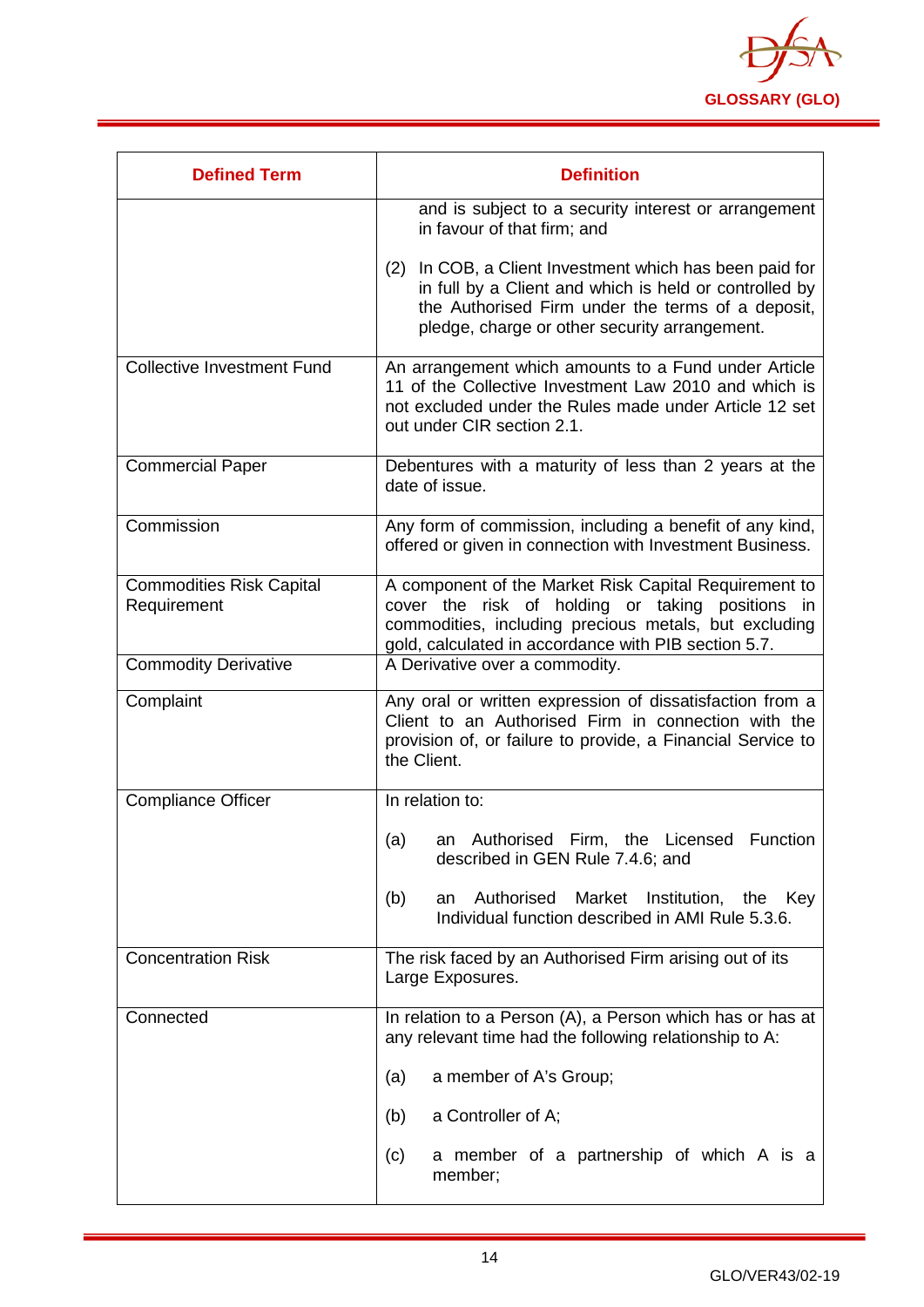

| <b>Defined Term</b>                    | <b>Definition</b>                                                                                                                                                                                                                                                  |  |  |  |
|----------------------------------------|--------------------------------------------------------------------------------------------------------------------------------------------------------------------------------------------------------------------------------------------------------------------|--|--|--|
|                                        | (d)<br>an employee or former employee of A;                                                                                                                                                                                                                        |  |  |  |
|                                        | (e)<br>if A is a company:                                                                                                                                                                                                                                          |  |  |  |
|                                        | (i)<br>an officer or manager of A or of a parent of<br>А;                                                                                                                                                                                                          |  |  |  |
|                                        | (ii)<br>an agent of A or of a parent of A;                                                                                                                                                                                                                         |  |  |  |
|                                        | (f)<br>if A is a partnership is or has been a member,<br>manager or agent of A; or                                                                                                                                                                                 |  |  |  |
|                                        | if A is an unincorporated association of persons<br>(g)<br>which is not a partnership, is or has been an<br>officer, manager or agent of A.                                                                                                                        |  |  |  |
| <b>Connected Counterparties</b>        | Has the meaning given in PIB Rule A4.11.7.                                                                                                                                                                                                                         |  |  |  |
| <b>Connected Person</b>                | In relation to:                                                                                                                                                                                                                                                    |  |  |  |
|                                        | a Reporting Entity other than that of a Listed Fund,<br>(a)<br>a Person referred to in MKT Rule 4.3.2; and                                                                                                                                                         |  |  |  |
|                                        | a Reporting Entity of a Listed Fund, a Person<br>(b)<br>referred to in MKT Rule 6.6.1.                                                                                                                                                                             |  |  |  |
| Constitution                           | In relation to a Fund:                                                                                                                                                                                                                                             |  |  |  |
|                                        | which is in the form of a Body Corporate, the<br>(a)<br>instrument of incorporation;                                                                                                                                                                               |  |  |  |
|                                        | (b)<br>which is in the form of a Trust, the trust deed;                                                                                                                                                                                                            |  |  |  |
|                                        | which is in the form of a Partnership,<br>(c)<br>the<br>partnership deed; or                                                                                                                                                                                       |  |  |  |
|                                        | (d)<br>adopting a form other than one specified in (a) to<br>(c), any instrument creating the legal form of the<br>Fund to which the Fund Manager is a party setting<br>out provisions relating to any aspect of the<br>operation or management of the Fund.       |  |  |  |
| <b>Contingent Liability Investment</b> | A Derivative under the terms of which the Client will or<br>may be liable to make further payments (other than<br>Charges, and whether or not secured by margin) when<br>the transaction falls to be completed or upon the earlier<br>closing out of his position. |  |  |  |
| Contract of Insurance                  | Has the meaning given in GEN Rule A4.1.1.                                                                                                                                                                                                                          |  |  |  |
| Controller                             | In relation to an Authorised Firm, a Person who,<br>(1)                                                                                                                                                                                                            |  |  |  |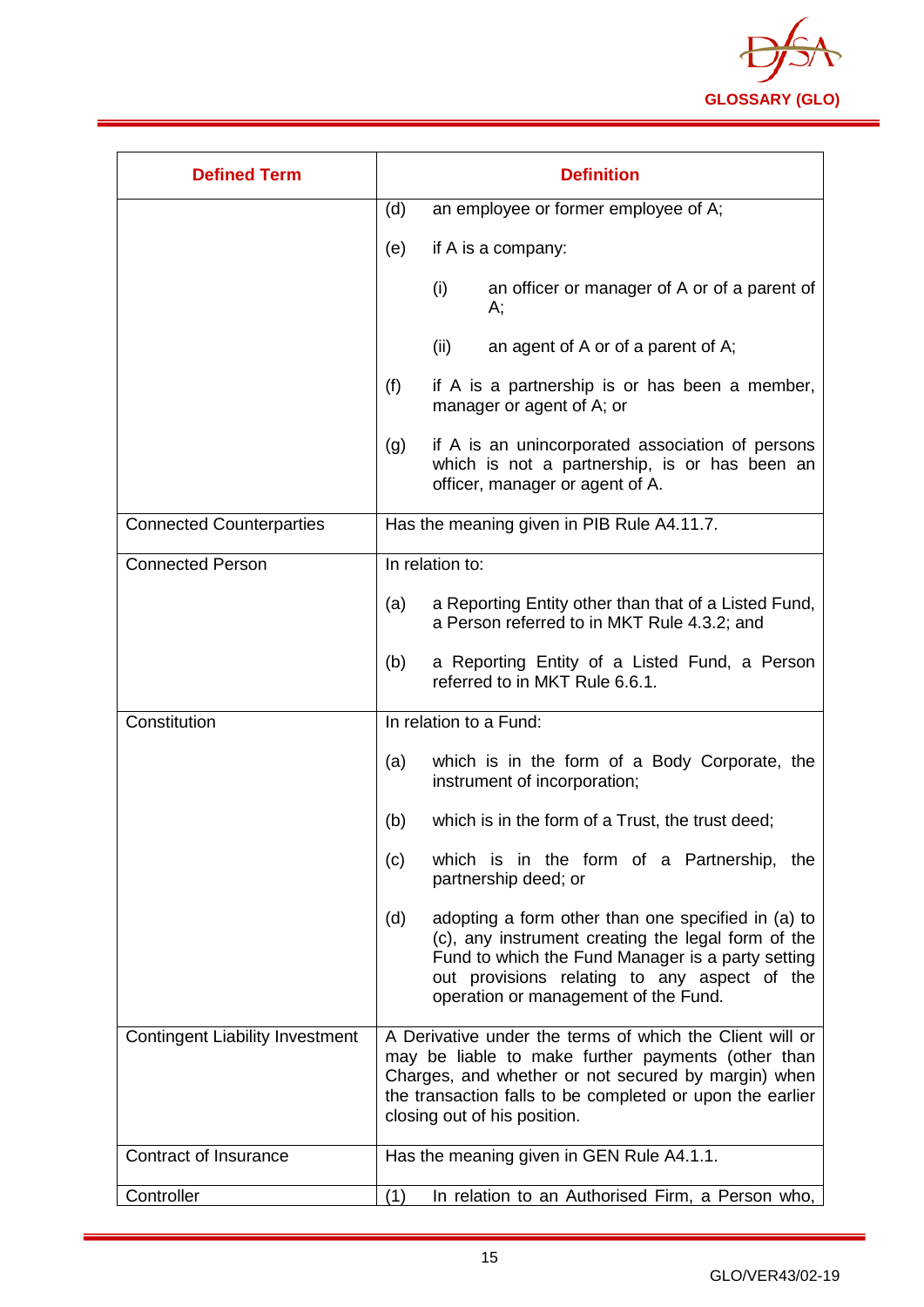

| <b>Defined Term</b>                       | <b>Definition</b>                                                                                                                                                                                                                                                                           |  |  |  |
|-------------------------------------------|---------------------------------------------------------------------------------------------------------------------------------------------------------------------------------------------------------------------------------------------------------------------------------------------|--|--|--|
|                                           | either alone or with any Associate fulfils the<br>criteria specified in GEN Rule 11.8.2; or                                                                                                                                                                                                 |  |  |  |
|                                           | in relation to an Authorised Market Institution a<br>(2)<br>Person who, either alone or with any Associate<br>fulfils the criteria specified in AMI Rule 8.1.2.                                                                                                                             |  |  |  |
| Convertible                               | An Investment that gives an investor the right to convert<br>the Security into another form of Security at an agreed<br>price or on an agreed basis.                                                                                                                                        |  |  |  |
| <b>Corporate Director</b>                 | In relation to an Investment Company that elects to have<br>its sole Corporate Director act as its Fund Manager, the<br>body corporate that acts or intends to act as the Fund<br>Manager.                                                                                                  |  |  |  |
| <b>Corporate Governance</b><br>Principles | Principles prescribed in MKT Rules 3.2.3 - 3.2.9.                                                                                                                                                                                                                                           |  |  |  |
| <b>Correspondent Account</b>              | An account opened on behalf of a Correspondent<br>Banking Client to receive deposits from, to make<br>payments on behalf of or to otherwise handle financial<br>Transactions for or on behalf of the Correspondent<br>Banking Client.                                                       |  |  |  |
| <b>Correspondent Bank</b>                 | A bank in a jurisdiction other than the DIFC where an<br>Authorised Firm opens a Correspondent Account.                                                                                                                                                                                     |  |  |  |
| <b>Correspondent Banking Client</b>       | A Client of an Authorised Firm which uses the firm's<br>correspondent banking services account to clear<br>Transactions for its own customer base.                                                                                                                                          |  |  |  |
| Counterparty                              | Means any person with or for whom an Authorised Firm<br>carries on, or intends to carry on, any regulated business<br>or associated business. In this context, a counterparty<br>includes an individual, unincorporated body, company,<br>government, local authority or other public body. |  |  |  |
| <b>Counterparty Risk</b>                  | The risk that an Authorised Firm's Counterparty does not<br>perform its obligations under the terms of a contract.                                                                                                                                                                          |  |  |  |
| Court                                     | The DIFC Court.                                                                                                                                                                                                                                                                             |  |  |  |
| <b>Credit Default Product</b>             | A swap or Option, which has a payout linked to changes<br>in an underlying Reference Asset's creditworthiness and<br>protects the Protection Buyer against the risk of credit<br>loss over a specified time period with the payout being<br>conditional on some form of Credit Event.       |  |  |  |
| <b>Credit Derivatives</b>                 | An over the counter financial Derivative instrument,<br>which enables the isolation and separate transfer of<br>Credit Risk and whose payout is linked to changes in the<br>Reference Assets' creditworthiness.                                                                             |  |  |  |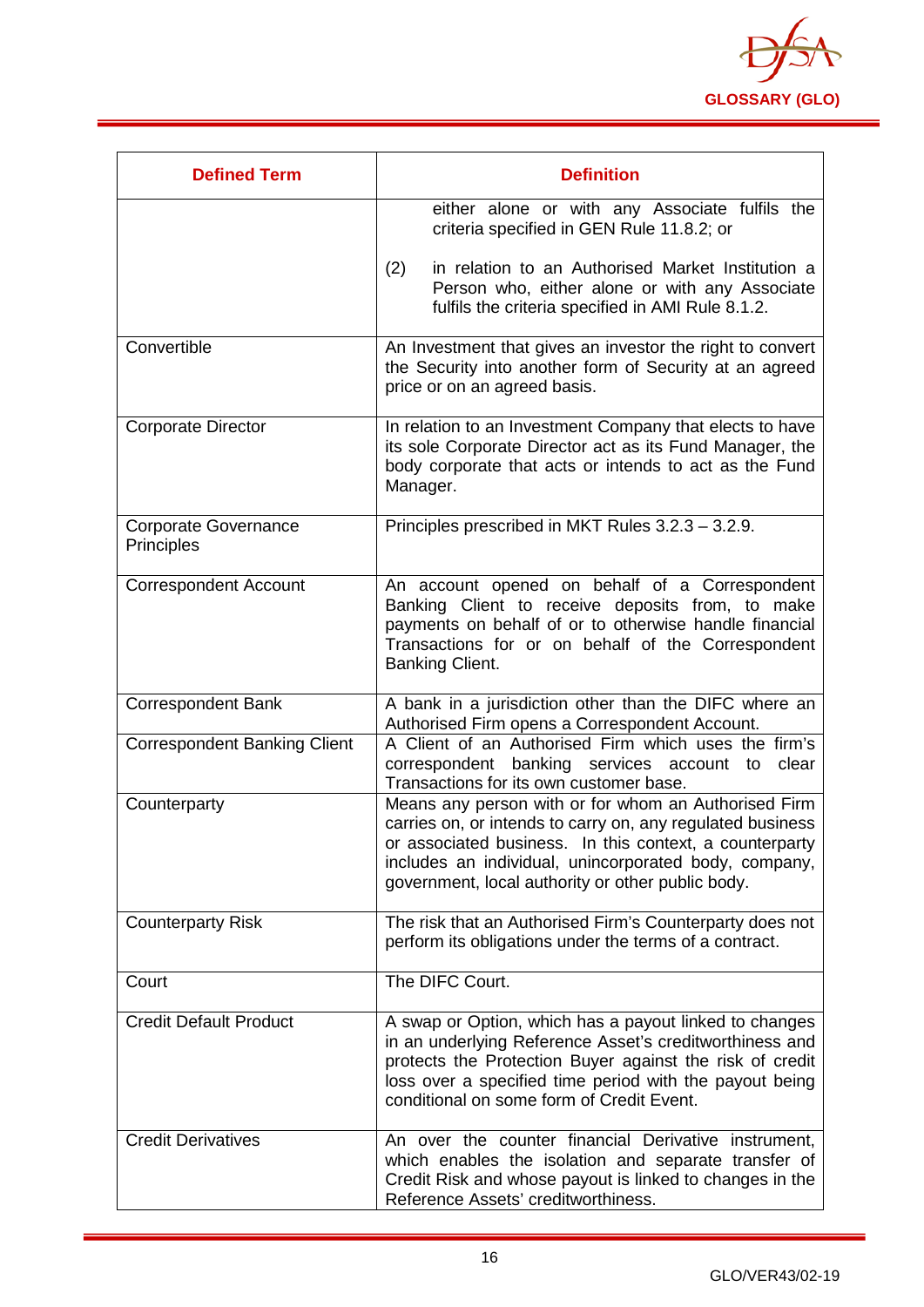

| <b>Defined Term</b>                       | <b>Definition</b>                                                                                                                                                                                                                                                                                                                                                                                                     |  |  |
|-------------------------------------------|-----------------------------------------------------------------------------------------------------------------------------------------------------------------------------------------------------------------------------------------------------------------------------------------------------------------------------------------------------------------------------------------------------------------------|--|--|
| <b>Credit Event</b>                       | An event related to the creditworthiness of Reference<br>Assets or Reference Entities in a Credit Derivatives<br>contract, which triggers the termination or a payout<br>under the contract.                                                                                                                                                                                                                          |  |  |
| <b>Credit Event Payment</b>               | The consideration, which the Protection Seller pays to<br>the Protection Buyer under a Credit Derivatives contract<br>upon occurrence of a Credit Event.                                                                                                                                                                                                                                                              |  |  |
| <b>Credit Facility</b>                    | Any facility which includes any arrangement or<br>agreement which extends monetary credit whether<br>funded or unfunded to a Person including but not limited<br>to any loan or syndicated loan, mortgage, overdraft,<br>financial lease, letter of credit, financial guarantee, trade<br>finance, transaction finance, project finance, asset<br>finance, or the financing, discounting or factoring of<br>invoices. |  |  |
| <b>Credit Rating</b>                      | Has the meaning given to it in GEN Rule 2.27.1(2)(b).                                                                                                                                                                                                                                                                                                                                                                 |  |  |
| <b>Credit Rating Activities</b>           | Has the meaning given to it in GEN Rule 2.27.1(2)(a).                                                                                                                                                                                                                                                                                                                                                                 |  |  |
| <b>Credit Rating Agency</b>               | A Person carrying on in or from the DIFC the Financial<br>Service of Operating a Credit Rating Agency for which it<br>has an authorisation under its Licence.                                                                                                                                                                                                                                                         |  |  |
| <b>Credit Risk</b>                        | In relation to an Authorised Firm, the risk of loss if<br>another party fails to perform on its financial obligation to<br>the Authorised Firm.                                                                                                                                                                                                                                                                       |  |  |
| <b>Credit Risk Capital</b><br>Requirement | The requirement calculated in accordance with PIB<br>section 4.6.                                                                                                                                                                                                                                                                                                                                                     |  |  |
| <b>Credit Spread Option</b>               | A type of contract where one Counterparty sells an<br>Option to another Counterparty on a nominal amount of<br>an asset swap on a specified Security, exercisable<br>during a set period of time, in exchange for a payment of<br>a premium where the Option gives the buyer the right to<br>put the asset swap back to the seller at a strike spread<br>over a pre-determined benchmark rate.                        |  |  |
| <b>Credit-linked Note</b>                 | A Security whose coupon payments are linked to the<br>return on, and repayment of principal and is linked to the<br>creditworthiness of, the Reference Assets.                                                                                                                                                                                                                                                        |  |  |
| Crowdfunding Loan Agreement               | A<br>loan<br>agreement<br>entered<br>into<br>using<br>Loan<br>a<br>Crowdfunding Platform operated by a Crowdfunding<br>Operator.                                                                                                                                                                                                                                                                                      |  |  |
| <b>Crowdfunding Operator</b>              | A Person who is authorised under a Licence to Operate<br>a Crowdfunding Platform.                                                                                                                                                                                                                                                                                                                                     |  |  |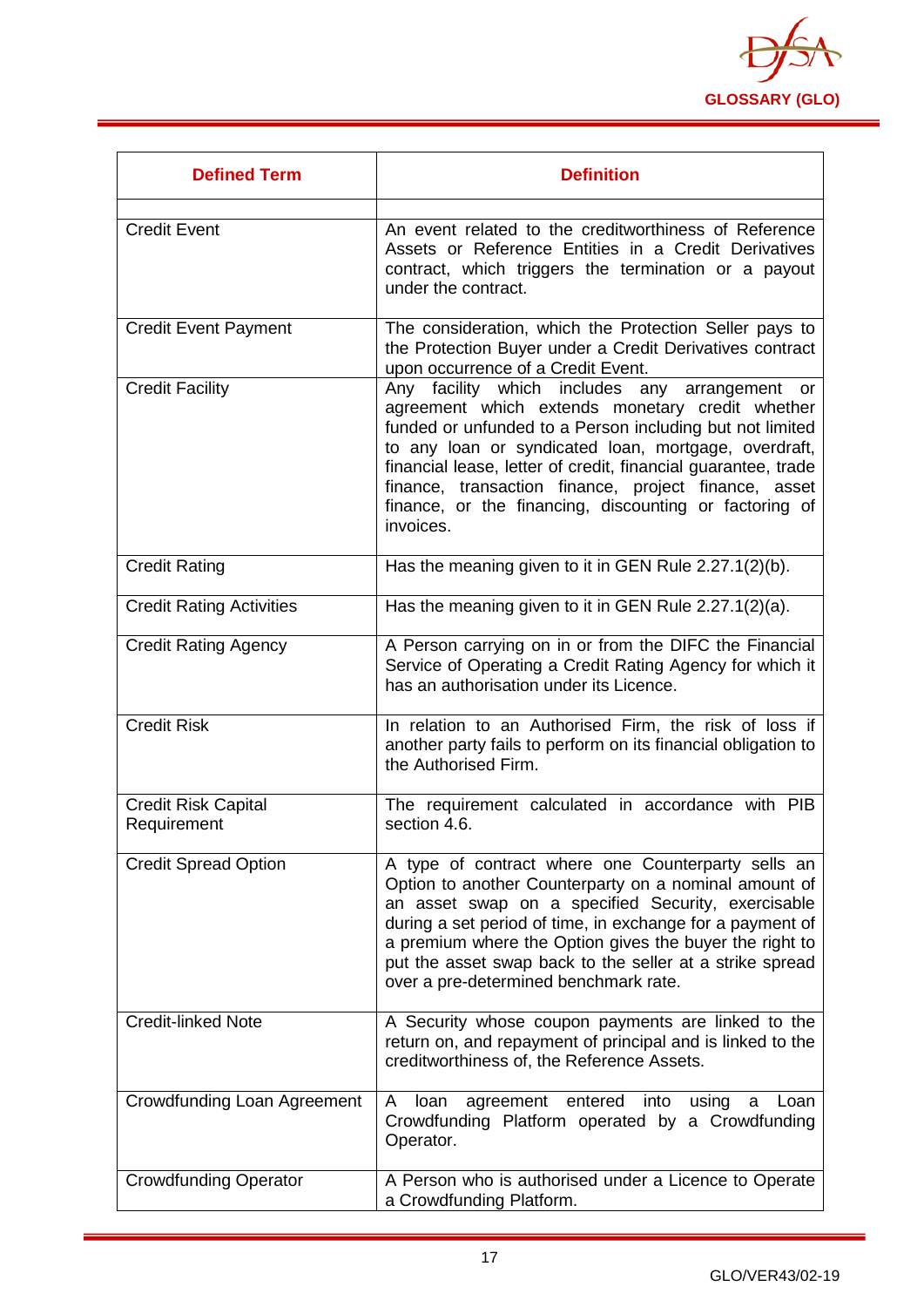

<span id="page-18-0"></span>

| <b>Defined Term</b>          | <b>Definition</b>                                                                                                                                                                                                                                 |  |  |  |
|------------------------------|---------------------------------------------------------------------------------------------------------------------------------------------------------------------------------------------------------------------------------------------------|--|--|--|
| <b>Crowdfunding Platform</b> | An Investment Crowdfunding Platform or a Loan<br>Crowdfunding Platform.                                                                                                                                                                           |  |  |  |
| <b>CSD</b>                   | In relation to:<br>an Authorised Firm, a Person who carries on the<br>(a)<br>activity specified in GEN Rule 2.13.1(3);<br>(b)<br>an Authorised Market Institution, a Person who<br>carries on the activity specified in GEN Rule<br>$2.18.1(5)$ . |  |  |  |
| <b>CTF</b>                   | Means counter-terrorist financing.                                                                                                                                                                                                                |  |  |  |
| Customer Due Diligence (CDD) | Has the meaning in AML Rule 7.3.1.                                                                                                                                                                                                                |  |  |  |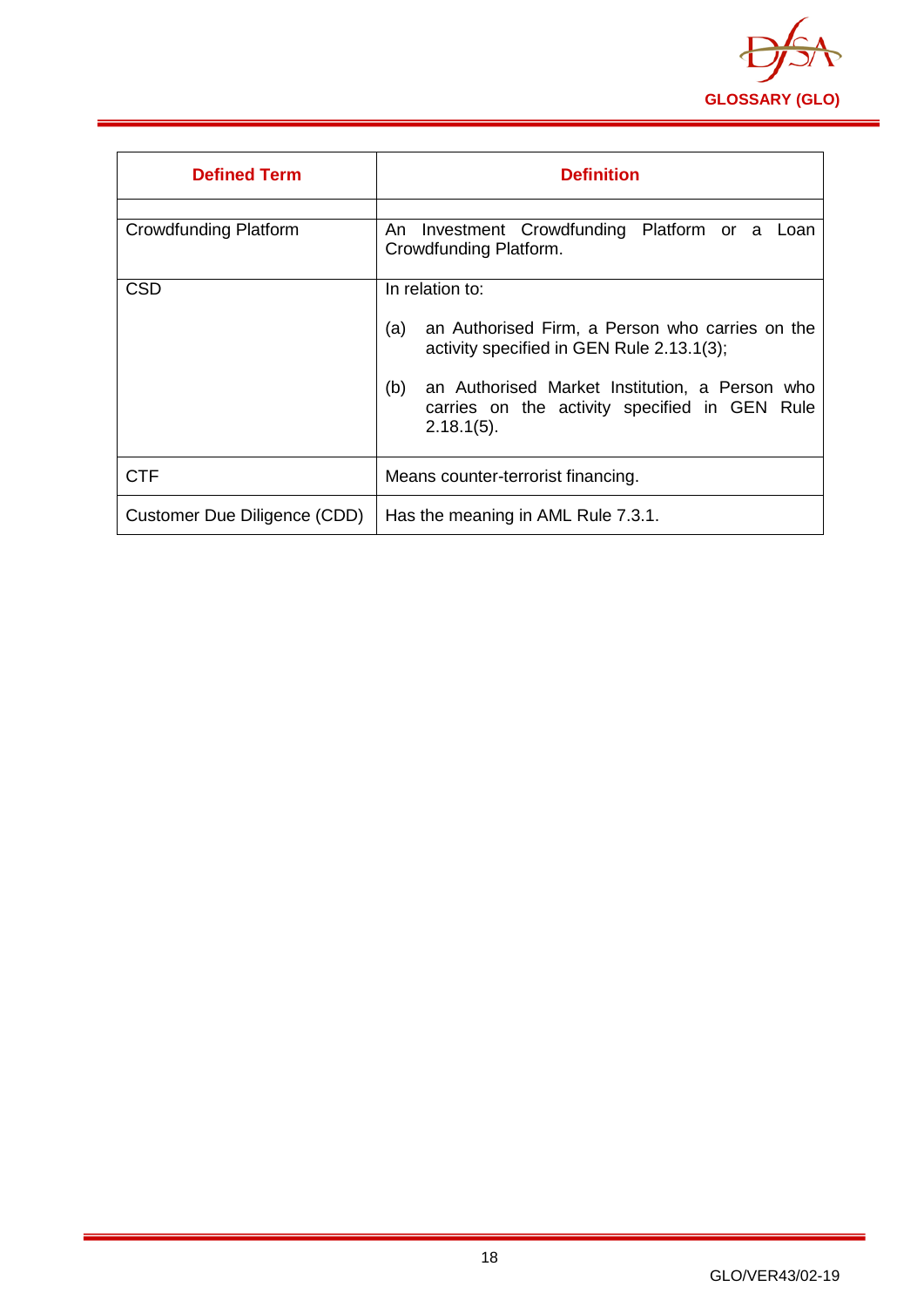

# **D**

| <b>Back to top</b> |  |  |
|--------------------|--|--|
|                    |  |  |

| <b>Defined Term</b>                           | <b>Definition</b>                                                                                                                                                                                                                  |  |  |  |  |
|-----------------------------------------------|------------------------------------------------------------------------------------------------------------------------------------------------------------------------------------------------------------------------------------|--|--|--|--|
| Dealing in Investments as<br>Agent            | Has the meaning given in GEN section 2.8.                                                                                                                                                                                          |  |  |  |  |
| Dealing in Investments as<br>Principal        | Has the meaning given in GEN section 2.7.                                                                                                                                                                                          |  |  |  |  |
| Debenture                                     | Has the meaning given in GEN Rule A2.2.1(b).                                                                                                                                                                                       |  |  |  |  |
| <b>Decision Notice</b>                        | a written notice given by the DFSA to a Person pursuant<br>to paragraph 5 of Schedule 3 to the Regulatory Law<br>2004.                                                                                                             |  |  |  |  |
| <b>Default Rules</b>                          | Rules of an Authorised Market Institution that set out<br>procedures dealing with circumstances where a<br>Member or other participant on its facilities is unable to<br>meet its obligations in respect of one or more contracts. |  |  |  |  |
| <b>Delegation Agreement</b>                   | An agreement in writing entered into by an Fund<br>Manager or Trustee with a Service Provider in relation<br>to delegated activities, which fulfils the criteria in CIR<br>App 1.                                                  |  |  |  |  |
| <b>Delivery Versus Payment</b><br>Transaction | A transaction in which the transfer of Investments and<br>the payment of Money between the buyer and seller are<br>intended to occur around the same time.                                                                         |  |  |  |  |
| Deposit                                       | Has the meaning given in GEN section A1.1.                                                                                                                                                                                         |  |  |  |  |
| Derivative                                    | Has the meaning given in GEN Rule A2.1.3.                                                                                                                                                                                          |  |  |  |  |
| <b>Designated Fund</b>                        | A Foreign Fund which has been designated by the<br>DFSA under Article 55 of the Collective Investment Law<br>2010 or, pursuant to Article 1(b) of that law, under<br>Article 20 of the Collective Investment Law 2006.             |  |  |  |  |
| Designated Non-Financial                      | Means:                                                                                                                                                                                                                             |  |  |  |  |
| <b>Business or Profession</b><br>(DNFBP)      | (1)<br>The following class of Persons whose business<br>or profession is carried on in or from the DIFC:                                                                                                                           |  |  |  |  |
|                                               | a real estate developer or agency which<br>(a)<br>carries out transactions with a customer<br>involving the buying or selling of real<br>property;                                                                                 |  |  |  |  |
|                                               | (b)<br>a dealer in precious metals or precious<br>stones;                                                                                                                                                                          |  |  |  |  |
|                                               | deleted<br>(c)                                                                                                                                                                                                                     |  |  |  |  |
|                                               | (d)<br>firm,<br>other<br>law<br>firm,<br>notary<br>or<br>а                                                                                                                                                                         |  |  |  |  |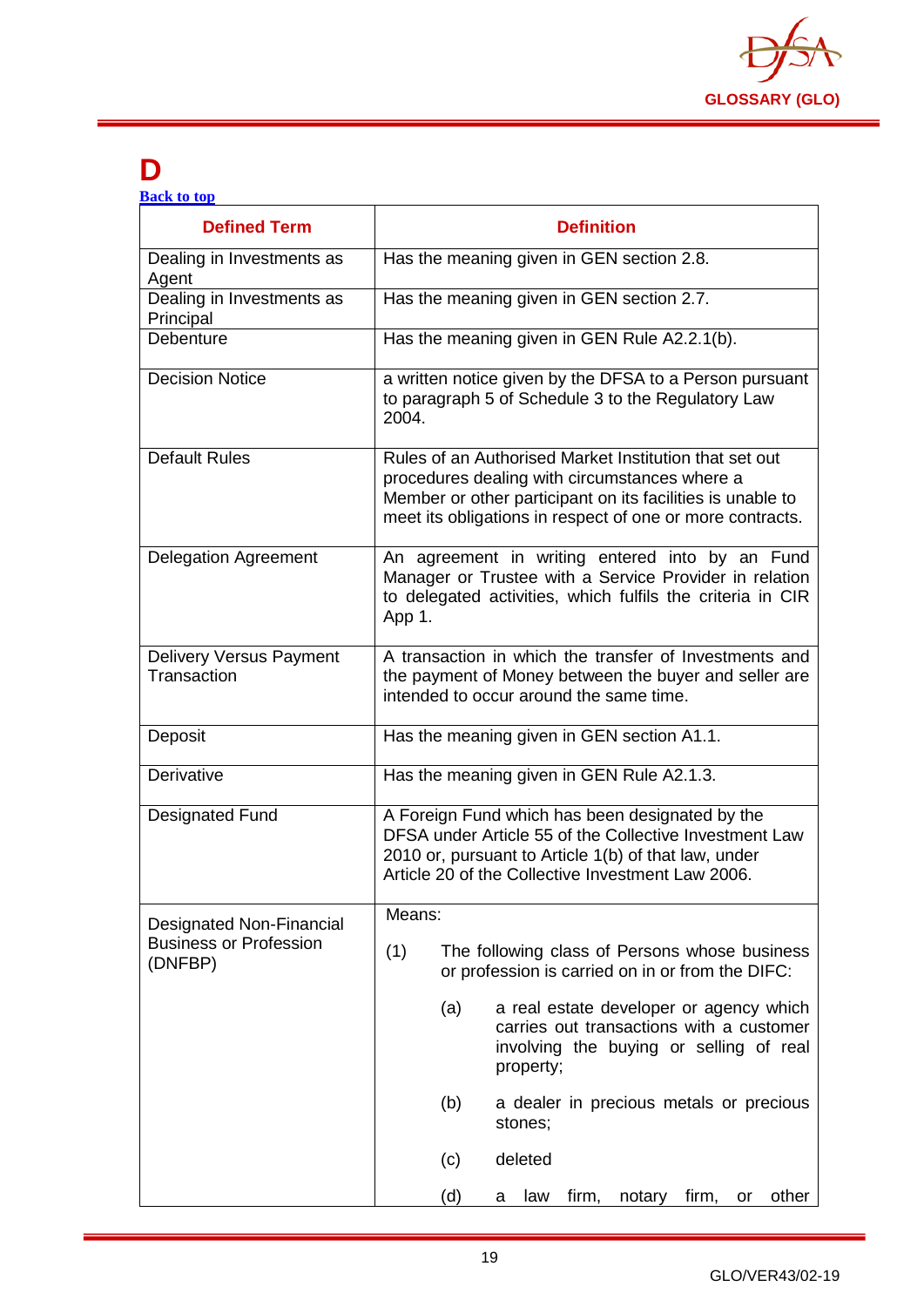

| <b>Defined Term</b>                                         | <b>Definition</b>                                                                                                                                                                                                                                                      |  |  |  |
|-------------------------------------------------------------|------------------------------------------------------------------------------------------------------------------------------------------------------------------------------------------------------------------------------------------------------------------------|--|--|--|
|                                                             | independent legal business;                                                                                                                                                                                                                                            |  |  |  |
|                                                             | firm, audit firm<br>(e)<br>accounting<br>an<br>or<br>insolvency firm;                                                                                                                                                                                                  |  |  |  |
|                                                             | (f)<br>a company service provider; or                                                                                                                                                                                                                                  |  |  |  |
|                                                             | a Single Family Office.<br>(g)                                                                                                                                                                                                                                         |  |  |  |
|                                                             | (2)<br>A Person who is an Authorised Person or an<br>Auditor is not a DNFBP.                                                                                                                                                                                           |  |  |  |
| <b>DFSA</b>                                                 | The Dubai Financial Services Authority.                                                                                                                                                                                                                                |  |  |  |
| <b>DIFC</b>                                                 | The Dubai International Financial Centre.                                                                                                                                                                                                                              |  |  |  |
| <b>DIFC Business Return</b>                                 | The return described in PIN Rule A10.2.6.                                                                                                                                                                                                                              |  |  |  |
| <b>DIFC Business Risk Capital</b><br>Requirement            | The capital requirement calculated in accordance with<br>PIN section A9.2.                                                                                                                                                                                             |  |  |  |
| <b>DIFC Incorporated Insurer</b>                            | An Insurer that is a Body Corporate incorporated under<br>the DIFC Companies Law.                                                                                                                                                                                      |  |  |  |
| <b>DIFC Registrar of</b><br>Companies                       | The registrar of companies appointed pursuant to the<br><b>DIFC Companies Law.</b>                                                                                                                                                                                     |  |  |  |
| <b>Direct Electronic Access</b>                             | Has the meaning given in AMI Rule 5.7.3(3).                                                                                                                                                                                                                            |  |  |  |
| Direct Long-Term Insurance                                  | Long-Term Insurance that is not reinsurance                                                                                                                                                                                                                            |  |  |  |
| Direct Long-Term Insurance<br><b>Business</b>               | The business of Effecting Contracts of Insurance or<br>Carrying Out Contracts of Insurance, where the<br>Contracts of Insurance are contracts of Direct Long-<br>Term Insurance                                                                                        |  |  |  |
| <b>Director</b>                                             | (1)<br>In relation to an undertaking established under<br>the DIFC Companies Law, a Person who appears<br>on the Register of Directors maintained by the<br>DIFC Registrar of Companies; and                                                                           |  |  |  |
|                                                             | (2)<br>In relation to all other undertakings, a Person who<br>has been admitted to a register which has a<br>meaning to the Register<br>corresponding<br>of<br>Directors or performs the function of acting in the<br>capacity of a Director, by whatever name called. |  |  |  |
| <b>Discretionary Portfolio</b><br><b>Management Account</b> | An account used by an Authorised Firm to manage the<br>investment portfolio of a Client on a discretionary basis<br>under<br>the<br>terms<br>Discretionary<br>of<br>Portfolio<br>a<br>Management Agreement.                                                            |  |  |  |
| <b>Discretionary Portfolio</b>                              | An agreement under which an Authorised Firm agrees                                                                                                                                                                                                                     |  |  |  |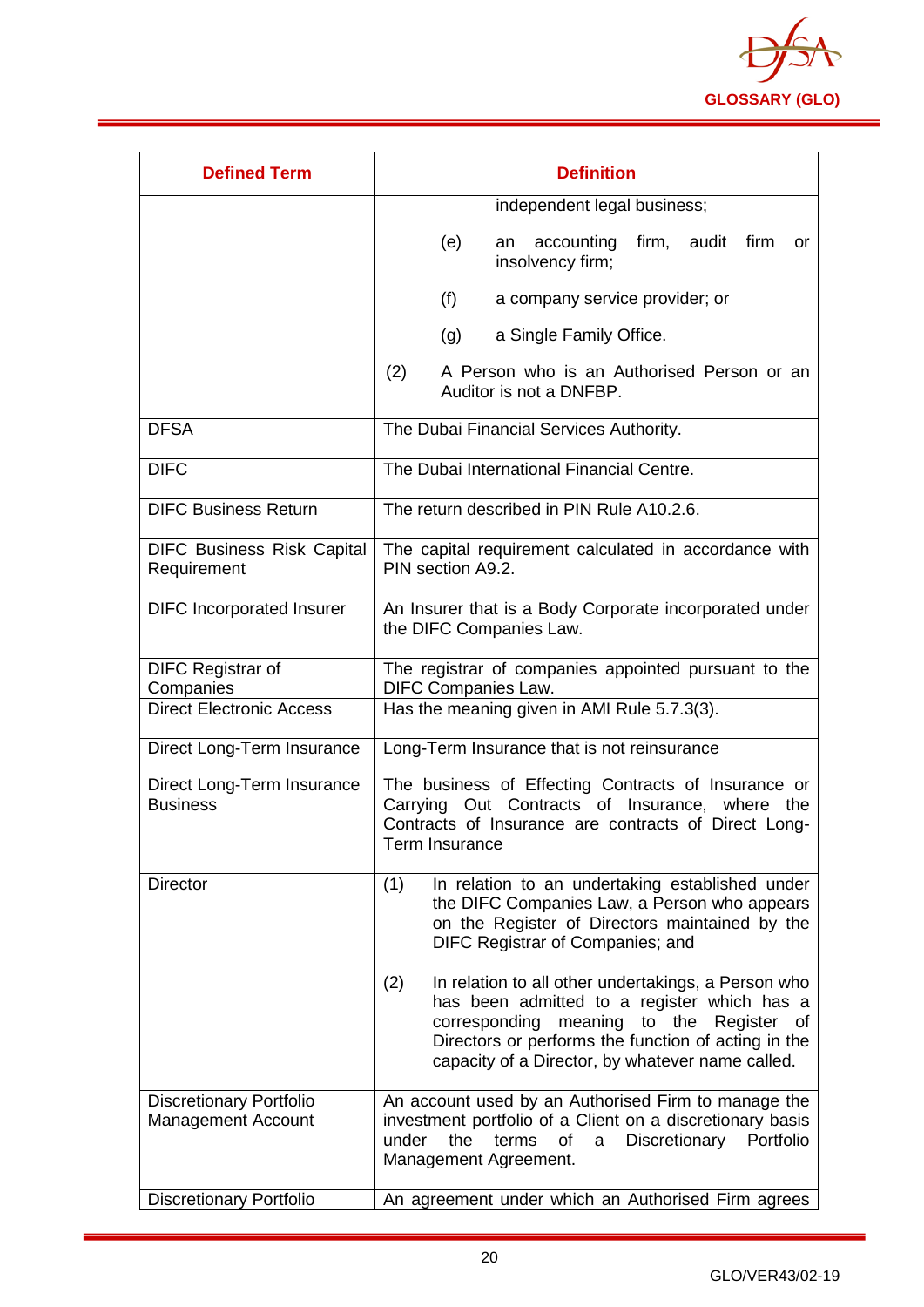

| <b>Defined Term</b>                                                         | <b>Definition</b>                                                                                                                                                                                                                                                                                              |  |  |  |  |
|-----------------------------------------------------------------------------|----------------------------------------------------------------------------------------------------------------------------------------------------------------------------------------------------------------------------------------------------------------------------------------------------------------|--|--|--|--|
| Management Agreement                                                        | with a Client to manage an investment portfolio for that<br>particular Client in accordance with pre-agreed<br>investment parameters in that agreement and where:                                                                                                                                              |  |  |  |  |
|                                                                             | the Client's approval of any specific Transaction<br>(a)<br>before<br>undertaking<br>not<br>required<br>the<br>is.<br>Transaction; and                                                                                                                                                                         |  |  |  |  |
|                                                                             | (b)<br>the assets of the Client are discretely held for that<br>Client and no pooling of those assets occurs with<br>the assets of any other Person, except purely for<br>transactional purposes.                                                                                                              |  |  |  |  |
| <b>Displaced Commercial Risk</b><br><b>Capital Requirement</b><br>(PSIACOM) | The requirement calculated in accordance with chapter<br>5 of the IFR Module.                                                                                                                                                                                                                                  |  |  |  |  |
| <b>Distribution Event</b>                                                   | A distribution event is:                                                                                                                                                                                                                                                                                       |  |  |  |  |
|                                                                             | the appointment of a liquidator, receiver or<br>(a)<br>administrator, or trustee in bankruptcy, over the<br>Authorised Firm or its Nominee Company;                                                                                                                                                            |  |  |  |  |
|                                                                             | (b)<br>the appointment of a liquidator, receiver or<br>administrator, or trustee in bankruptcy, over a<br>Third Party Agent of the Authorised Firm or its<br>Nominee Company; or<br>the coming into force of a direction by the DFSA<br>(c)<br>in respect of all Client Assets held by the<br>Authorised Firm. |  |  |  |  |
| <b>Domestic Firm</b>                                                        | An Authorised Person or DNFBP which:                                                                                                                                                                                                                                                                           |  |  |  |  |
|                                                                             | has its registered and head office in the DIFC; or<br>(a)                                                                                                                                                                                                                                                      |  |  |  |  |
|                                                                             | if it is a subsidiary of an Undertaking whose<br>(b)<br>principal place of business and head office is in a<br>jurisdiction other than the DIFC, has its registered<br>office in the DIFC.                                                                                                                     |  |  |  |  |
| Domestic Fund                                                               | A Fund established or domiciled in the DIFC.<br>(1)                                                                                                                                                                                                                                                            |  |  |  |  |
|                                                                             | (2) In FPR, has the meaning given in section 1.3 of<br>those Rules.                                                                                                                                                                                                                                            |  |  |  |  |
| Dubai Law                                                                   | Law made by the Ruler, as applicable in the Emirate of<br>Dubai.                                                                                                                                                                                                                                               |  |  |  |  |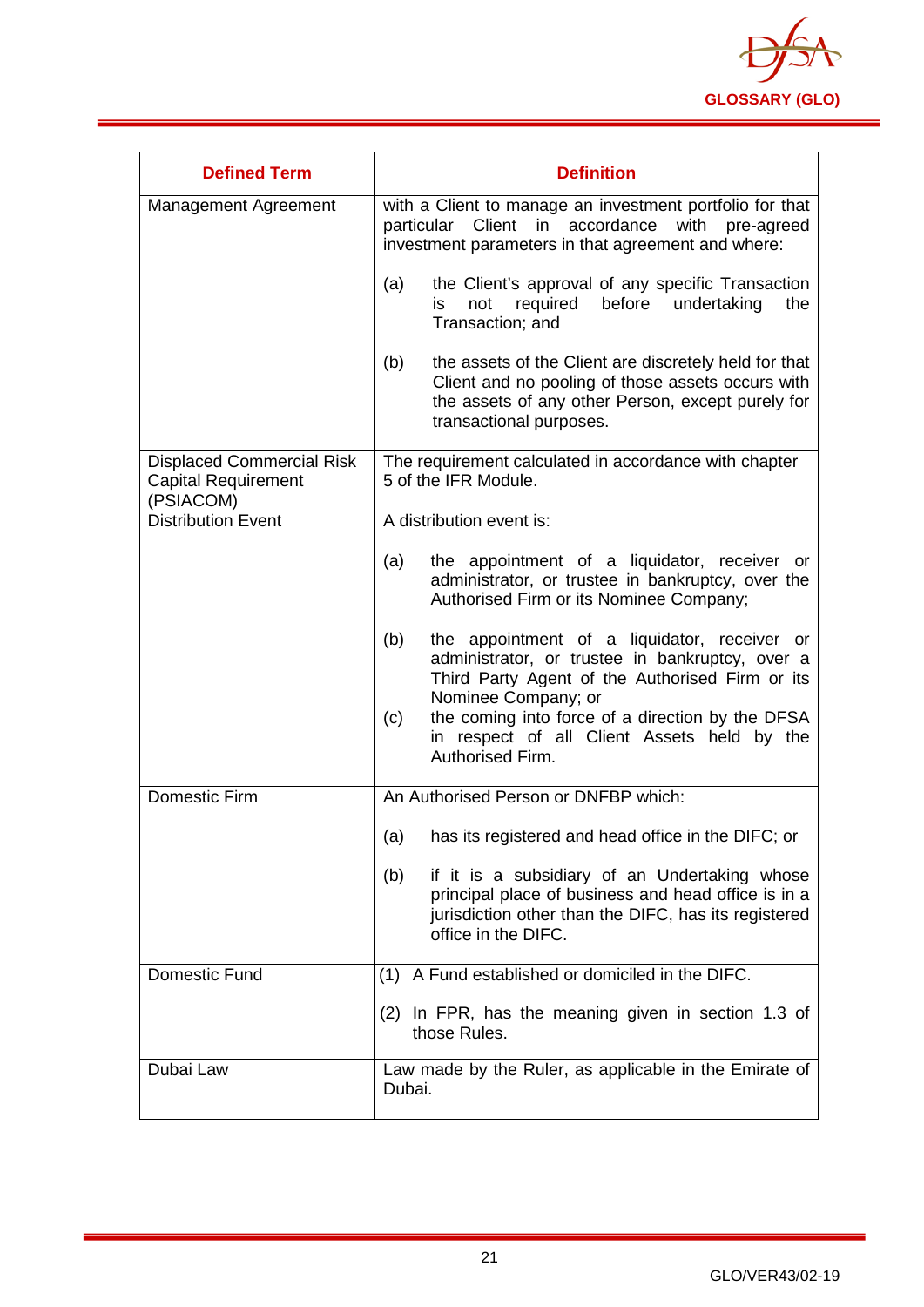

# <span id="page-22-0"></span>**E**

| <b>Back to top</b>                         |                                                                                                                                                                                                 |  |  |  |
|--------------------------------------------|-------------------------------------------------------------------------------------------------------------------------------------------------------------------------------------------------|--|--|--|
| <b>Defined Term</b>                        | <b>Definition</b>                                                                                                                                                                               |  |  |  |
| <b>Effecting Contracts of</b><br>Insurance | Has the meaning given in GEN section 2.15.                                                                                                                                                      |  |  |  |
| Eligible Bank                              | Means:                                                                                                                                                                                          |  |  |  |
|                                            | $(a)$ a Bank;                                                                                                                                                                                   |  |  |  |
|                                            | (b) a legal entity that is authorised to accept deposits<br>and supervised by the Central Bank of the State; or                                                                                 |  |  |  |
|                                            | (c) a legal entity that is:                                                                                                                                                                     |  |  |  |
|                                            | (i)<br>authorised to accept deposits and supervised<br>by a Financial Services Regulator in a<br>jurisdiction outside the State; and                                                            |  |  |  |
|                                            | (ii)<br>Rated at least A- by Standard & Poor's, or<br>the equivalent by another Rating Agency.                                                                                                  |  |  |  |
| Eligible Custodian                         | Has the meaning given in CIR Rule 8.2.4                                                                                                                                                         |  |  |  |
| <b>Eligible Security</b>                   | A Share, Debenture, Certificate over a Share or<br>Debenture, Warrant over a Share or Debenture or a Unit<br>that is a share representing the rights or interests of a<br>Unitholder in a Fund. |  |  |  |
| Employee                                   | An individual:                                                                                                                                                                                  |  |  |  |
|                                            | who is employed or appointed by a Person in<br>(a)<br>connection with that Person's business, whether<br>under a contract of service or for services or<br>otherwise; or                        |  |  |  |
|                                            | whose services, under an arrangement between<br>(b)<br>that Person and a third party, are placed at the<br>disposal and under the control of that Person.                                       |  |  |  |
| <b>Error Trade</b>                         | In relation to an:                                                                                                                                                                              |  |  |  |
|                                            | Authorised Market Institution, has the meaning given<br>(a)<br>in AMI Rule 6.6.1; and                                                                                                           |  |  |  |
|                                            | Authorised Firm, has the meaning given in COB<br>(b)<br>Rule 9.6.5(3)                                                                                                                           |  |  |  |
| <b>ETF</b>                                 | An Exchange Traded Fund.                                                                                                                                                                        |  |  |  |
| <b>ETF Fund Manager</b>                    | The Fund Manager of an ETF.                                                                                                                                                                     |  |  |  |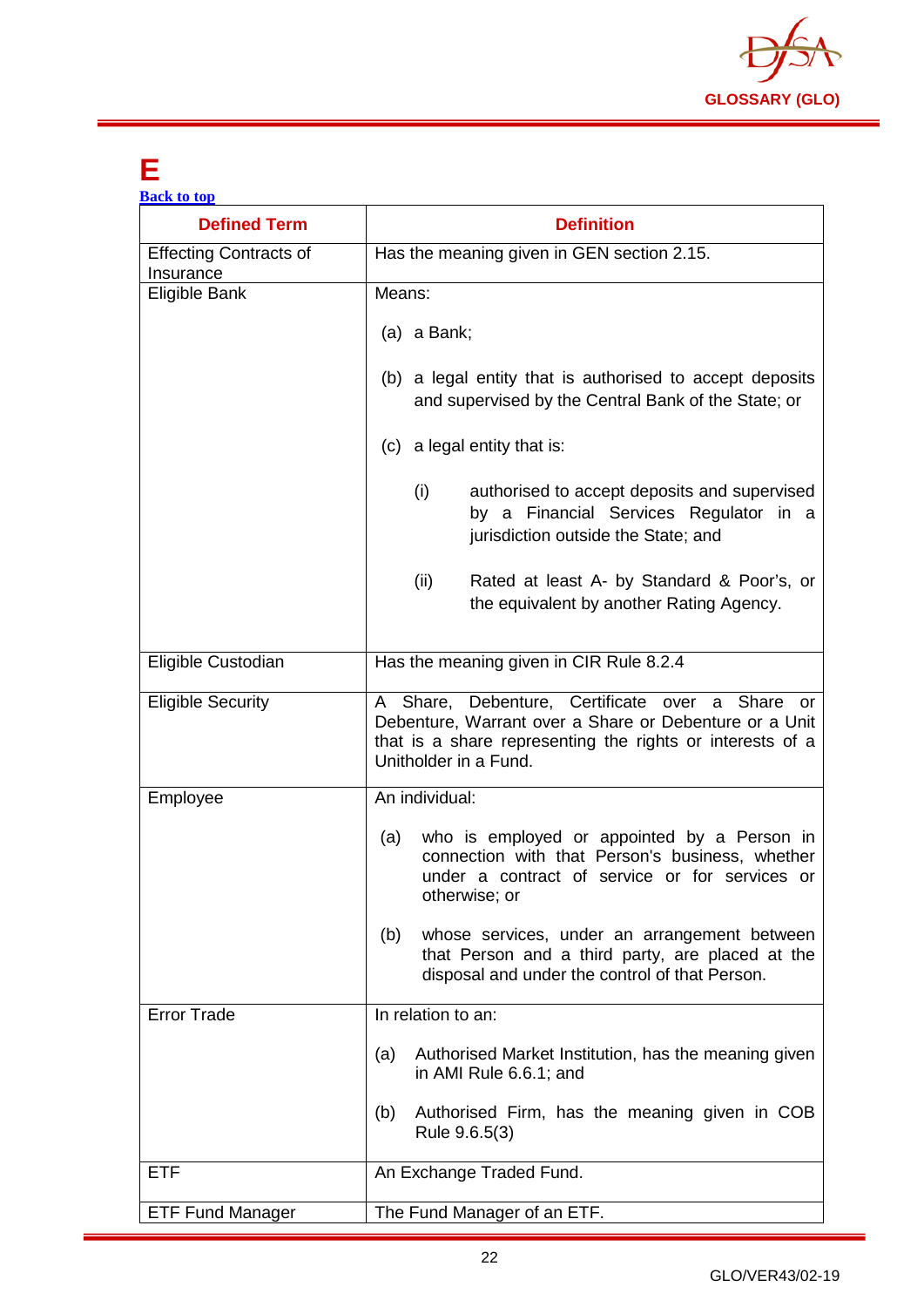

<span id="page-23-0"></span>

| <b>Defined Term</b>                         | <b>Definition</b>                                                                                                                                                                                                                                                                                                                                  |
|---------------------------------------------|----------------------------------------------------------------------------------------------------------------------------------------------------------------------------------------------------------------------------------------------------------------------------------------------------------------------------------------------------|
| Exchange                                    | An Authorised Market Institution which is authorised under<br>its Licence to carry on the Financial Service of Operating<br>an Exchange.                                                                                                                                                                                                           |
| <b>Exchange Traded Fund</b>                 | Has the meaning given in CIR Rule 3.1.12.                                                                                                                                                                                                                                                                                                          |
| Execute                                     | (In relation to a transaction) carry into effect or perform<br>the transaction, whether as principal or as agent, including<br>instructing another Person to execute the transaction.                                                                                                                                                              |
| Execution - Only<br>Transaction             | A Transaction executed by an Authorised Firm upon the<br>specific instructions of a Client where the Authorised Firm<br>does not give advice of the kind prescribed under GEN<br>Rule 2.11.1 in relation to the Transaction and where, in the<br>case only of Units, the Authorised Firm has not Offered<br>those particular Units to that Person. |
| <b>Exempt Communications</b>                | Communications referred to in MKT Rule 2.2.1.                                                                                                                                                                                                                                                                                                      |
| <b>Exempt Fund</b>                          | Has the meaning given in Article 16(4) of the Collective<br>Investment Law 2010.                                                                                                                                                                                                                                                                   |
| <b>Exempt Offers</b>                        | Offers prescribed in MKT Rule 2.3.1.                                                                                                                                                                                                                                                                                                               |
| <b>Exempt Property Fund</b>                 | A Property Fund that is also an Exempt Fund.                                                                                                                                                                                                                                                                                                       |
| <b>Exempt Securities</b>                    | In the case of Securities other than Units, Securities<br>prescribed in MKT Rule 2.4.1.                                                                                                                                                                                                                                                            |
|                                             | In the case of Units, those prescribed in Rule 6.3.3.                                                                                                                                                                                                                                                                                              |
| <b>Expenditure Based Capital</b><br>Minimum | A capital requirement calculated in accordance with PIB<br>section 3.7.                                                                                                                                                                                                                                                                            |
| Exposure                                    | The maximum loss that an Authorised Firm (and, where<br>applicable, its PSIA holders) might suffer as a result of the<br>default or failure of a Counterparty, or a group of Closely<br>Related Counterparties or an issuer or group of Closely<br>Related issuers.                                                                                |
| <b>External Fund</b>                        | Has the meaning given in Article 14 of the Collective<br>Investment Law 2010.                                                                                                                                                                                                                                                                      |
| <b>External Fund Manager</b>                | Has the meaning given in Article 20(5) of the Collective<br>Investment Law 2010.                                                                                                                                                                                                                                                                   |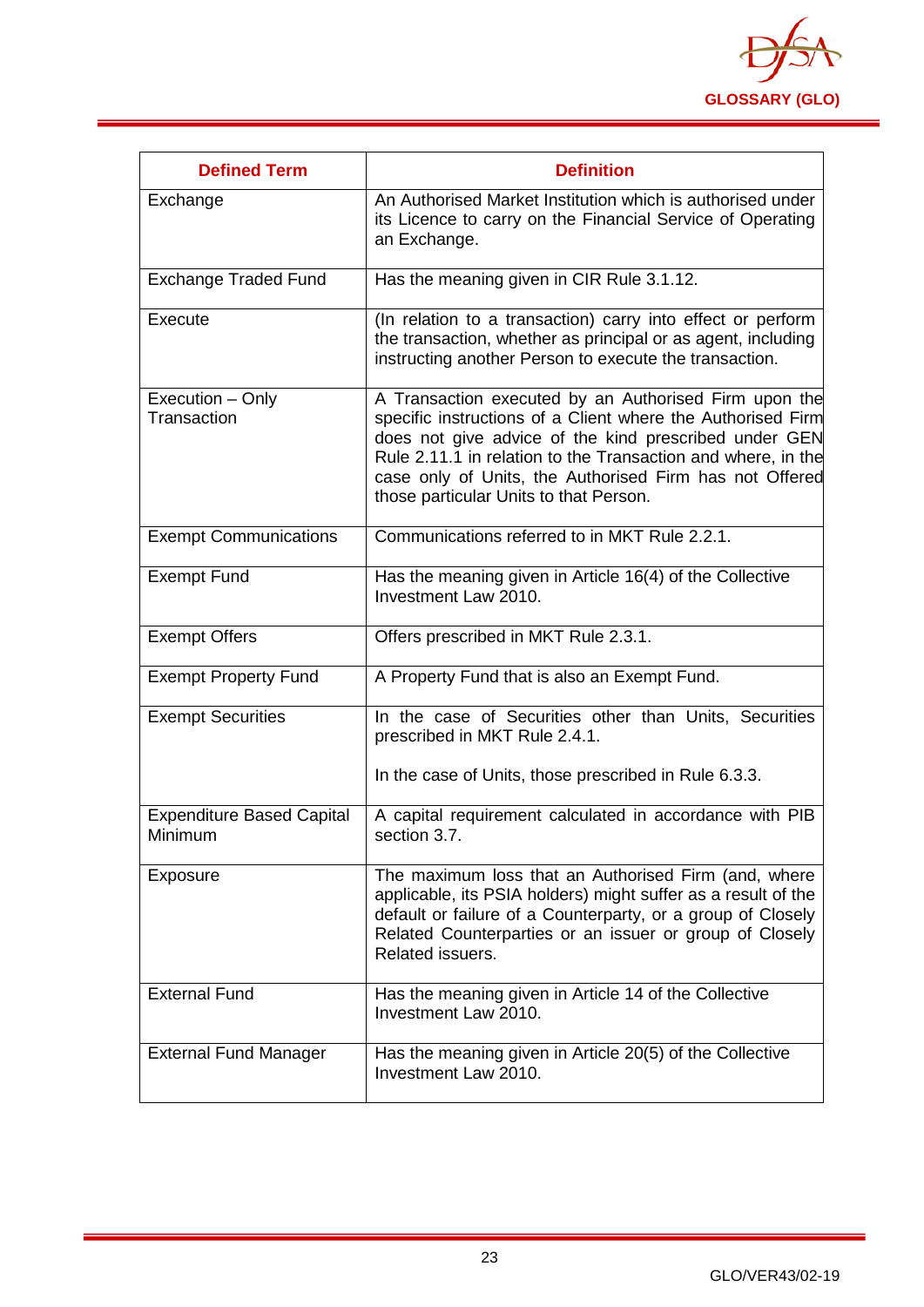

# **F**

|  | <b>Back to top</b> |  |
|--|--------------------|--|
|  |                    |  |

| <b>Defined Term</b>                                      | <b>Definition</b>                                                                                                                                                                                                                           |  |
|----------------------------------------------------------|---------------------------------------------------------------------------------------------------------------------------------------------------------------------------------------------------------------------------------------------|--|
| <b>Family Entity</b>                                     | Has the meaning given to that term in the DIFC Single<br>Family Office Regulations.                                                                                                                                                         |  |
| <b>Family Fiduciary Structure</b>                        | Has the meaning given to that term in the DIFC Single<br>Family Office Regulations.                                                                                                                                                         |  |
| <b>Family Member</b>                                     | Has the meaning given to that term in the DIFC Single<br>Family Office Regulations.                                                                                                                                                         |  |
| Fee                                                      | Any payment offered or made by a Client to an<br>Authorised Firm in connection with Investment Business<br>or with any other business of the Authorised Firm,<br>including (where applicable) any Mark-up or Mark-down.                     |  |
| <b>Feeder Fund</b>                                       | Has the meaning given in CIR Rule 3.1.4                                                                                                                                                                                                     |  |
| <b>Finance Officer</b>                                   | In relation to:                                                                                                                                                                                                                             |  |
|                                                          | an Authorised Firm, the Licensed Function<br>(a)<br>described in GEN Rule 7.4.5; and                                                                                                                                                        |  |
|                                                          | an Authorised Market Institution, the Key Individual<br>(b)<br>function described in AMI Rule 5.3.5.                                                                                                                                        |  |
| <b>Financial Action Task Force</b><br>(FATF)             | An intergovernmental body responsible for developing<br>and promoting policies to combat money laundering and<br>terrorist financing.                                                                                                       |  |
| <b>Financial Group</b>                                   | A group of entities which includes an Authorised Firm<br>and:                                                                                                                                                                               |  |
|                                                          | (a) any Parent incorporated in the DIFC;                                                                                                                                                                                                    |  |
|                                                          | (b) any Financial Institution subsidiaries (whether direct<br>or indirect) of the Parent or Parents in (a) or of the<br>Authorised Firm;                                                                                                    |  |
|                                                          | any Financial Institution in which the Parent or<br>(c)<br>Parents in (a), the Financial Institution subsidiaries<br>in (b) or the Authorised Firm (whether direct or<br>indirect) hold 20% or more of the voting rights or<br>capital; and |  |
|                                                          | (d) any entity which the DFSA directs the Authorised<br>Firm to include in accordance with PIB Rule 8.1.2 or<br><b>PIN Rule 8.1.2.</b>                                                                                                      |  |
| <b>Financial Group Capital</b><br><b>Adequacy Report</b> | The Report referred to in PIN Rule 6.6.1.                                                                                                                                                                                                   |  |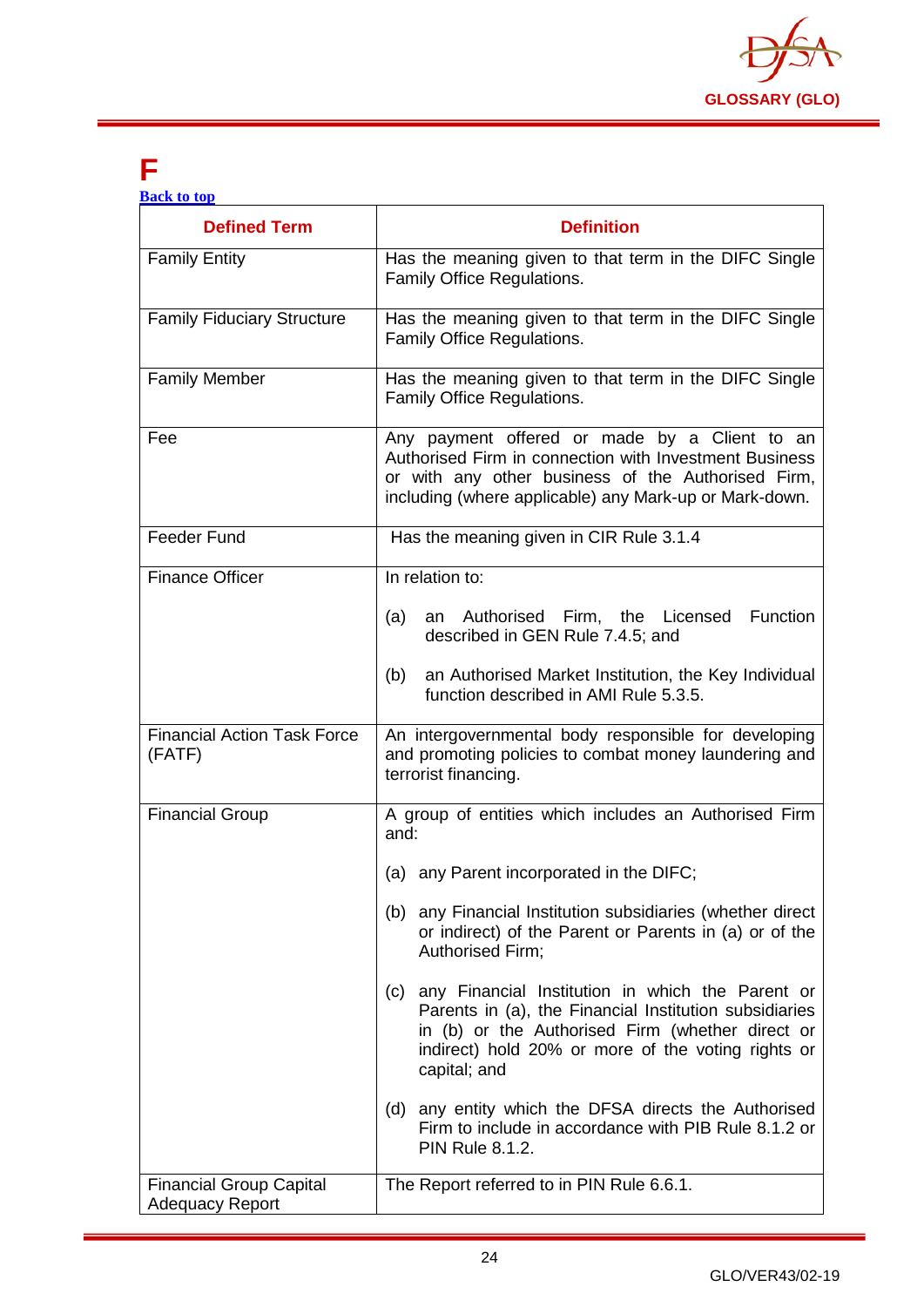

| <b>Defined Term</b>                                   | <b>Definition</b>                                                                                                                                                                                    |
|-------------------------------------------------------|------------------------------------------------------------------------------------------------------------------------------------------------------------------------------------------------------|
| <b>Financial Group Capital</b><br>Requirement         | The Capital Requirement of a Financial Group calculated<br>in accordance with PIB Rule 8.3.3 or PIN Rule 8.3.3.                                                                                      |
| <b>Financial Group Capital</b><br><b>Resources</b>    | The Capital Resources of a Financial Group calculated<br>in accordance with PIB Rule 8.3.4 or PIN 8.3.4.                                                                                             |
| <b>Financial Institution</b>                          | A regulated or unregulated entity, whose activities are<br>primarily financial in nature.                                                                                                            |
| <b>Financial Instrument</b>                           | Any contract that gives rise to both a financial asset of<br>one entity and a financial liability or equity instrument of<br>another entity.                                                         |
| <b>Financial Markets Tribunal</b>                     | the tribunal referred to in Article 26 of the Regulatory<br>Law 2004.                                                                                                                                |
| <b>Financial Promotion</b>                            | Has the meaning given in Article 41A(3) of the<br>Regulatory Law 2004.                                                                                                                               |
| <b>Financial Promotions</b><br>Prohibition            | Has the meaning given in Article 41A(1) of the<br>Regulatory Law 2004.                                                                                                                               |
| <b>Financial Service</b>                              | Has the meaning given in GEN Rule 2.2.1.                                                                                                                                                             |
| <b>Financial Services Regulator</b>                   | A regulator of financial service activities established in a<br>jurisdiction other than the DIFC.                                                                                                    |
| <b>Financial Statement</b><br><b>Auditor's Report</b> | A report referred to in GEN Rule 8.6.1(a).                                                                                                                                                           |
| <b>First to Default</b>                               | In relation to 'First to Default' baskets, the situation when<br>the entire Credit Derivative contract terminates following<br>the first Credit Event on any of the Reference Assets or<br>entities. |
| <b>FMT</b>                                            | <b>Financial Markets Tribunal.</b>                                                                                                                                                                   |
| <b>Foreign Currency</b>                               | The currency of any country or territory other than the<br>currency in which the Authorised Firm, to whom the<br>expression relates, reports.                                                        |
| Foreign Exchange Risk<br><b>Capital Requirement</b>   | A component of the Market Risk Capital Requirement<br>and as calculated in accordance with PIB section 5.6.                                                                                          |
| Foreign Fund                                          | A Fund established or domiciled in a jurisdiction other<br>than the DIFC.                                                                                                                            |
| <b>Forward Price</b>                                  | A price calculated by reference to the valuation point<br>next following the fund manager's agreement to sell or,<br>as the case may be, to redeem the units in question.                            |
| <b>FSRA</b>                                           | The Financial Services Regulatory Authority of the Abu                                                                                                                                               |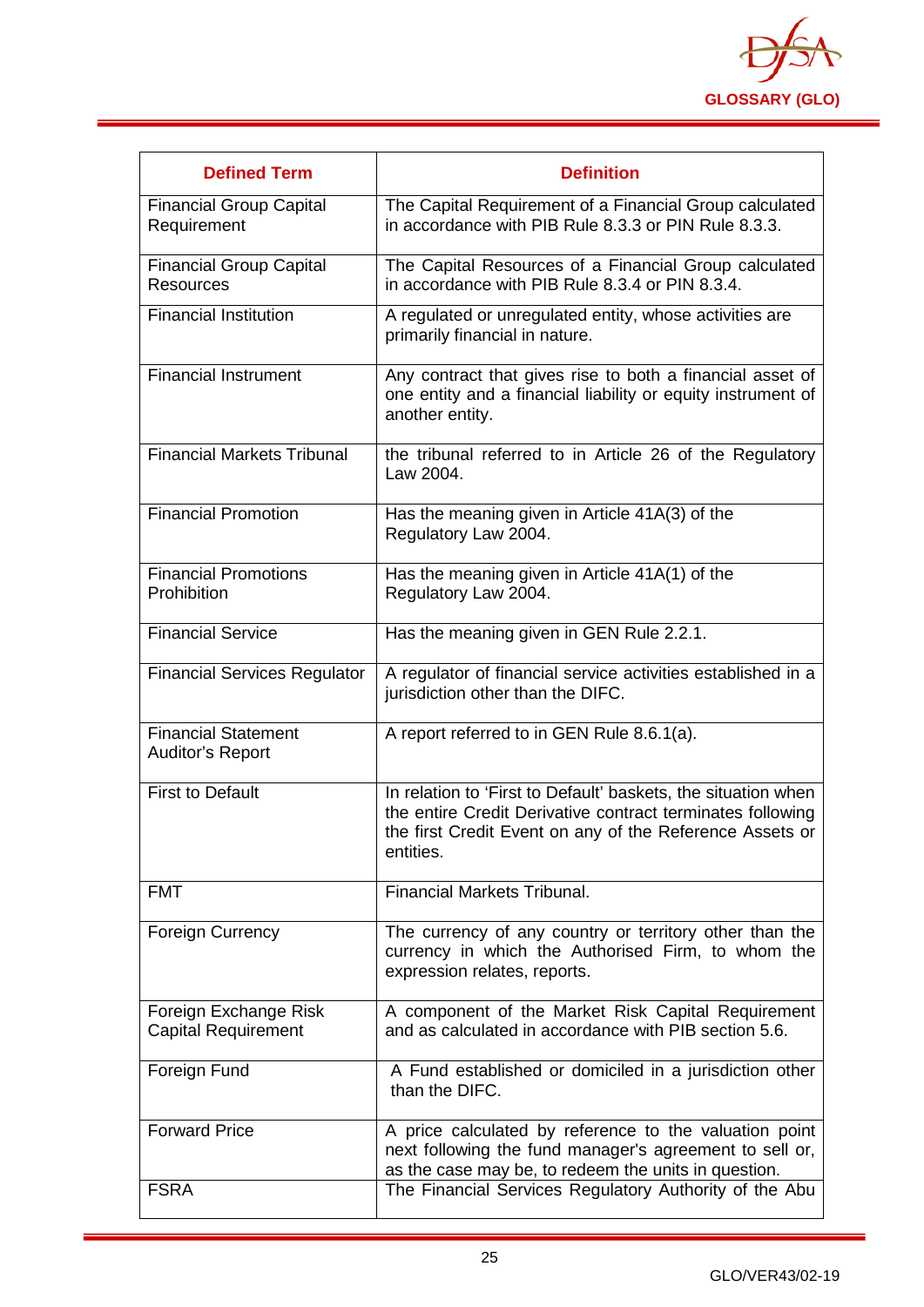

<span id="page-26-0"></span>

| <b>Defined Term</b>        | <b>Definition</b>                                                                                                                                                                                                                                                                                                                                                                                                                                                     |
|----------------------------|-----------------------------------------------------------------------------------------------------------------------------------------------------------------------------------------------------------------------------------------------------------------------------------------------------------------------------------------------------------------------------------------------------------------------------------------------------------------------|
|                            | Dhabi Global Market.                                                                                                                                                                                                                                                                                                                                                                                                                                                  |
| Fund                       | A Collective Investment Fund.<br>(1)                                                                                                                                                                                                                                                                                                                                                                                                                                  |
|                            | (2)<br>In relation to a Passported Fund, has the meaning<br>given in FPR section 1.3.                                                                                                                                                                                                                                                                                                                                                                                 |
| <b>Fund Administrator</b>  | An Authorised Firm which is authorised under its<br>Licence to Provide Fund Administration or a Person<br>who is authorised or licensed by a Financial Service<br>Regulator to provide such administration.                                                                                                                                                                                                                                                           |
| Fund Auditor's Report      | A report referred to in CIR Rule 9.3.8(b).                                                                                                                                                                                                                                                                                                                                                                                                                            |
| <b>Fund Manager</b>        | (1) The Person, described under Article 20(4) of the<br>Collective<br>Investment Law<br>2010, who<br>is<br>responsible for the management of the property<br>held for or within a Fund and who otherwise<br>operates the Fund and, in relation to a Domestic<br>Fund, is authorised under a Licence granted by the<br>DFSA to operate the Fund.<br>(2) In relation to a Passported Fund, the Person<br>licensed by a Home Regulator to manage or<br>operate the Fund. |
| <b>Fund of Funds</b>       | Has the meaning given in CIR Rule 3.1.3                                                                                                                                                                                                                                                                                                                                                                                                                               |
| <b>Fund Property</b>       | The property held for or within a Fund.                                                                                                                                                                                                                                                                                                                                                                                                                               |
| <b>Fund Prospectus</b>     | Has the meaning given in MKT Rule 6.3.1(b).                                                                                                                                                                                                                                                                                                                                                                                                                           |
| <b>Fund Protocol Rules</b> | The Fund Protocol Rules module of the Rulebook.                                                                                                                                                                                                                                                                                                                                                                                                                       |
| <b>FPR</b>                 | The Fund Protocol Rules module of the Rulebook.                                                                                                                                                                                                                                                                                                                                                                                                                       |
| <b>Fund Return</b>         | The return described in PIN Rule A10.2.5.                                                                                                                                                                                                                                                                                                                                                                                                                             |
| Future                     | Has the meaning given in GEN Rule A2.3.1(b).                                                                                                                                                                                                                                                                                                                                                                                                                          |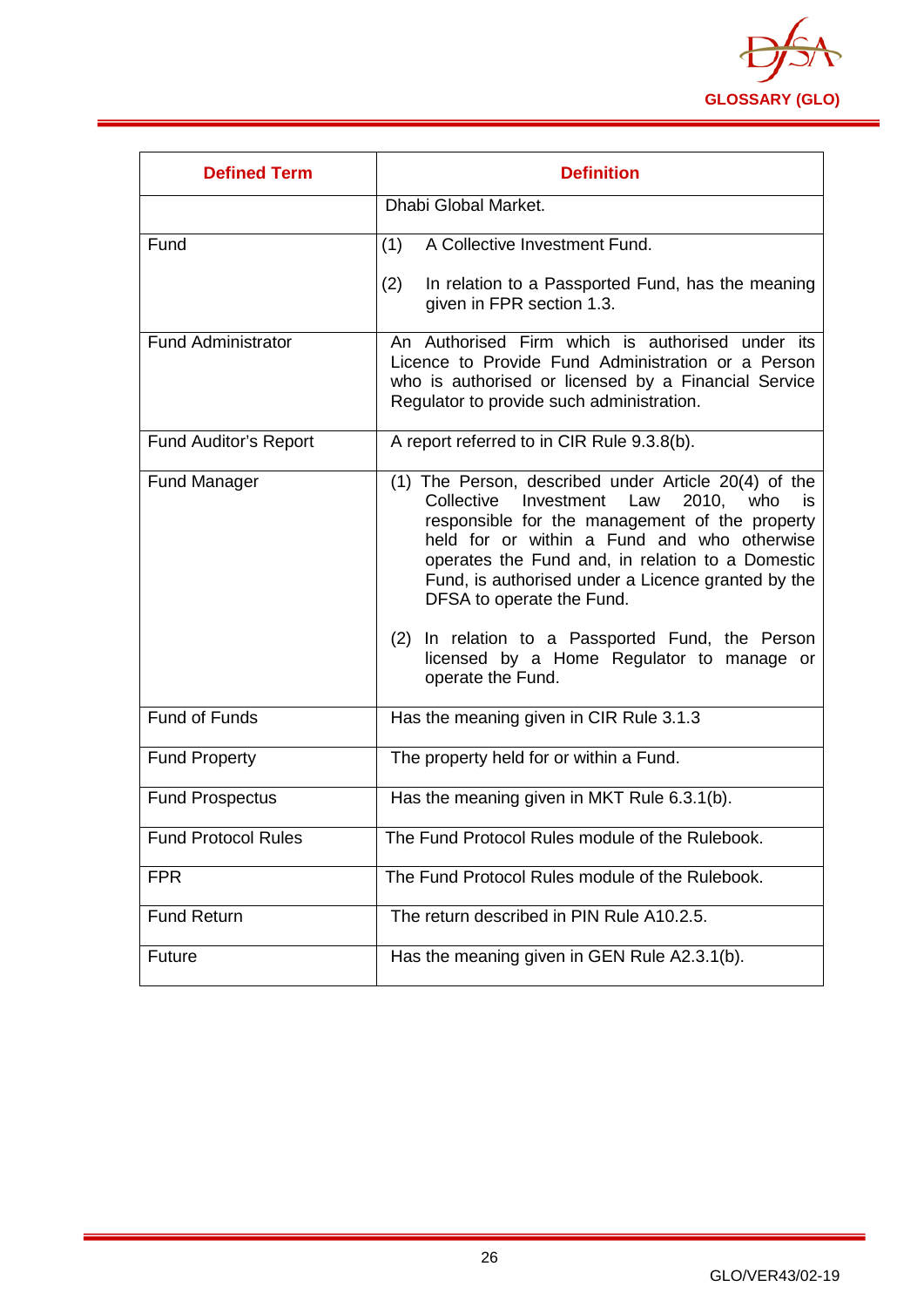

# **G [Back to top](#page-1-0)**

| <b>Defined Term</b>                  | <b>Definition</b>                                                                                                                                                                                                                                                    |
|--------------------------------------|----------------------------------------------------------------------------------------------------------------------------------------------------------------------------------------------------------------------------------------------------------------------|
| <b>GEN</b>                           | The General module of the Rulebook.                                                                                                                                                                                                                                  |
| <b>General Insurance</b>             | Insurance other than Long-Term Insurance.                                                                                                                                                                                                                            |
| <b>General Insurance Business</b>    | The business of Effecting Contracts of Insurance or<br>Carrying Out Contracts of<br>Insurance,<br>where the<br>Contracts<br>of Insurance<br>of General<br>are<br>contracts<br>Insurance.                                                                             |
| <b>General Insurance Liabilities</b> | Liabilities of an Insurer arising under or associated with<br>contracts of General Insurance entered into by it, as<br>insurer or cedant, including liabilities in respect of claims<br>(whether or not incurred), acquisition costs and claims<br>settlement costs. |
| <b>GLO</b>                           | The Glossary module of the Rulebook.                                                                                                                                                                                                                                 |
| <b>Global Return</b>                 | The return described in PIN Rule A10.2.3.                                                                                                                                                                                                                            |
| Governing Body                       | (1)<br>The board of directors, partners, committee of<br>management or other governing body of an<br>Undertaking.                                                                                                                                                    |
|                                      | (2)<br>In CIR, in relation to a Fund, a Person or a body<br>of Persons who together form the directing mind<br>of the Fund including but not limited to:                                                                                                             |
|                                      | (a)<br>its Fund Manager, a member of its main or<br>supervisory board, a General Partner; or                                                                                                                                                                         |
|                                      | (b)<br>any other Person or body of Persons<br>exercising equivalent powers and functions<br>in relation to directing the operation of the<br>Fund.                                                                                                                   |
|                                      | (3)<br>In AML, has the meaning in Rule 3.2.1.                                                                                                                                                                                                                        |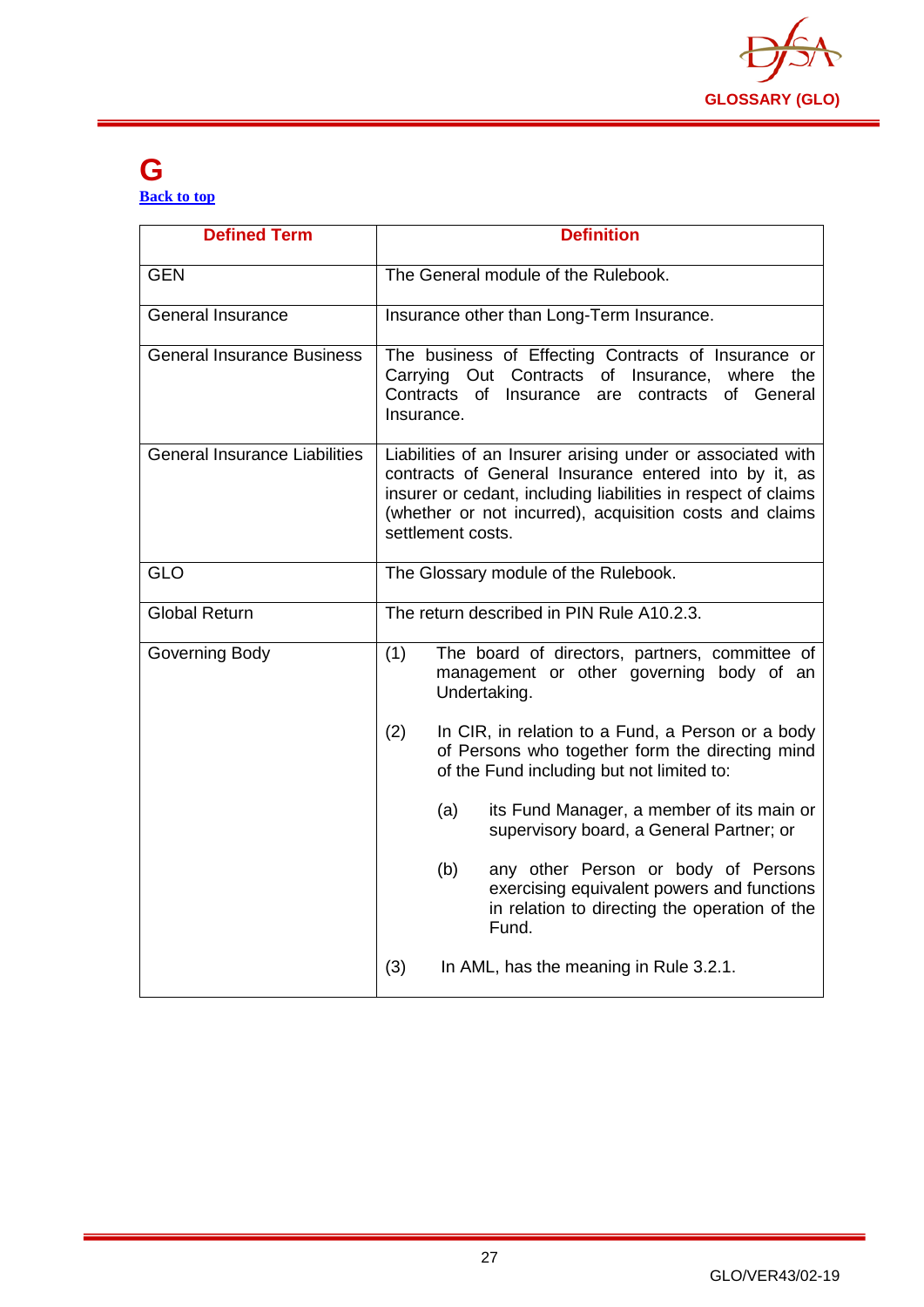

| <b>Defined Term</b>                               |     | <b>Definition</b>                                                                                                                                                                                                                                                                                                                        |
|---------------------------------------------------|-----|------------------------------------------------------------------------------------------------------------------------------------------------------------------------------------------------------------------------------------------------------------------------------------------------------------------------------------------|
| <b>Government and Public</b><br><b>Securities</b> | (1) | Securities that are loan stock, bonds or other<br>creating<br>acknowledging<br>instruments<br>or<br>indebtedness, issued by or on behalf of an<br>Exempt Offeror or a subdivision thereof or a<br>local or other public authority of any country or<br>jurisdiction which is an Exempt Offeror.                                          |
|                                                   | (2) | There are excluded from the Securities specified<br>in (1) so far as applicable:                                                                                                                                                                                                                                                         |
|                                                   | (a) | an instrument creating or acknowledging<br>indebtedness for, or for money borrowed to<br>defray, the consideration payable under a<br>contract for the supply of goods or<br>services;                                                                                                                                                   |
|                                                   | (b) | a cheque or other bill of exchange, a<br>banker's draft or a letter of credit (but not a<br>bill of exchange accepted by a banker);                                                                                                                                                                                                      |
|                                                   | (c) | a banknote, a statement showing<br>а<br>balance on a bank account, or a lease or<br>other disposition of property; and                                                                                                                                                                                                                   |
|                                                   | (d) | a Contract of Insurance.                                                                                                                                                                                                                                                                                                                 |
| <b>Gross Outstanding Claims</b>                   |     | In relation to an Insurer as at a date, the amount of the<br>Insurer's provision for claims incurred but not yet paid as<br>at that date, including claims incurred but not yet<br>reported and provision for direct and indirect claims<br>settlement expenses in respect of those claims.                                              |
| <b>Gross Written Premium</b>                      | (1) | In relation to a Contract of Insurance, the amount<br>of premium payable by the insured in respect of<br>that contract, excluding any excise taxes levied on<br>premiums and receivable by the Insurer but<br>without any deduction for commissions or other<br>acquisition expenses; and                                                |
|                                                   | (2) | in relation to an Insurer during a period:                                                                                                                                                                                                                                                                                               |
|                                                   | (a) | in respect of General Insurance, the<br>Gross Written<br>aggregate<br>amount<br>of<br>Premium in respect of insurance and<br>reinsurance contracts entered into by the<br>Insurer as insurer during that period,<br>together with any adjustments arising in<br>that period in respect of contracts effected<br>in previous periods; and |
|                                                   | (b) | in respect of Long-Term Insurance, the<br>Gross<br>Written<br>aggregate<br>amount<br>of                                                                                                                                                                                                                                                  |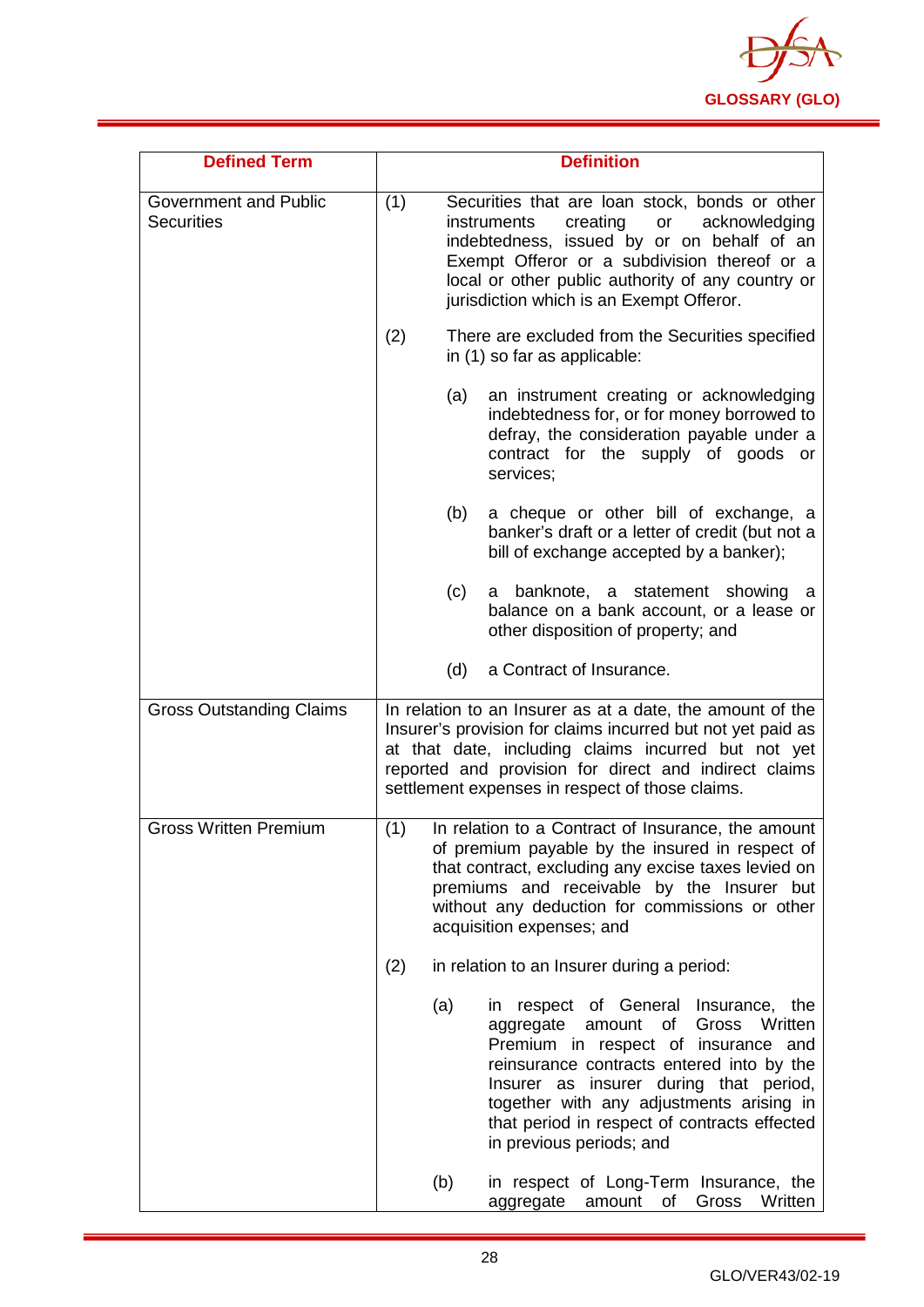

| <b>Defined Term</b> | <b>Definition</b>                                                                                        |
|---------------------|----------------------------------------------------------------------------------------------------------|
|                     | Premium becoming due for payment in that<br>period.                                                      |
| Group               | (1)<br>Means a group of entities which includes an entity<br>(the 'first entity') and:                   |
|                     | any Parent of the first entity; and<br>(a)                                                               |
|                     | (b)<br>any Subsidiary of the first entity or of any<br>Parent of the first entity.                       |
|                     | (2)<br>In AML, has the meaning in Rule 3.2.1.                                                            |
| Group Risk          | The risk of loss to the Authorised Firm as a result of its<br>membership of, or linkages within a Group. |
| Guidance            | Has the meaning given in Article 2 of Schedule 1 to the<br>Regulatory Law 2004.                          |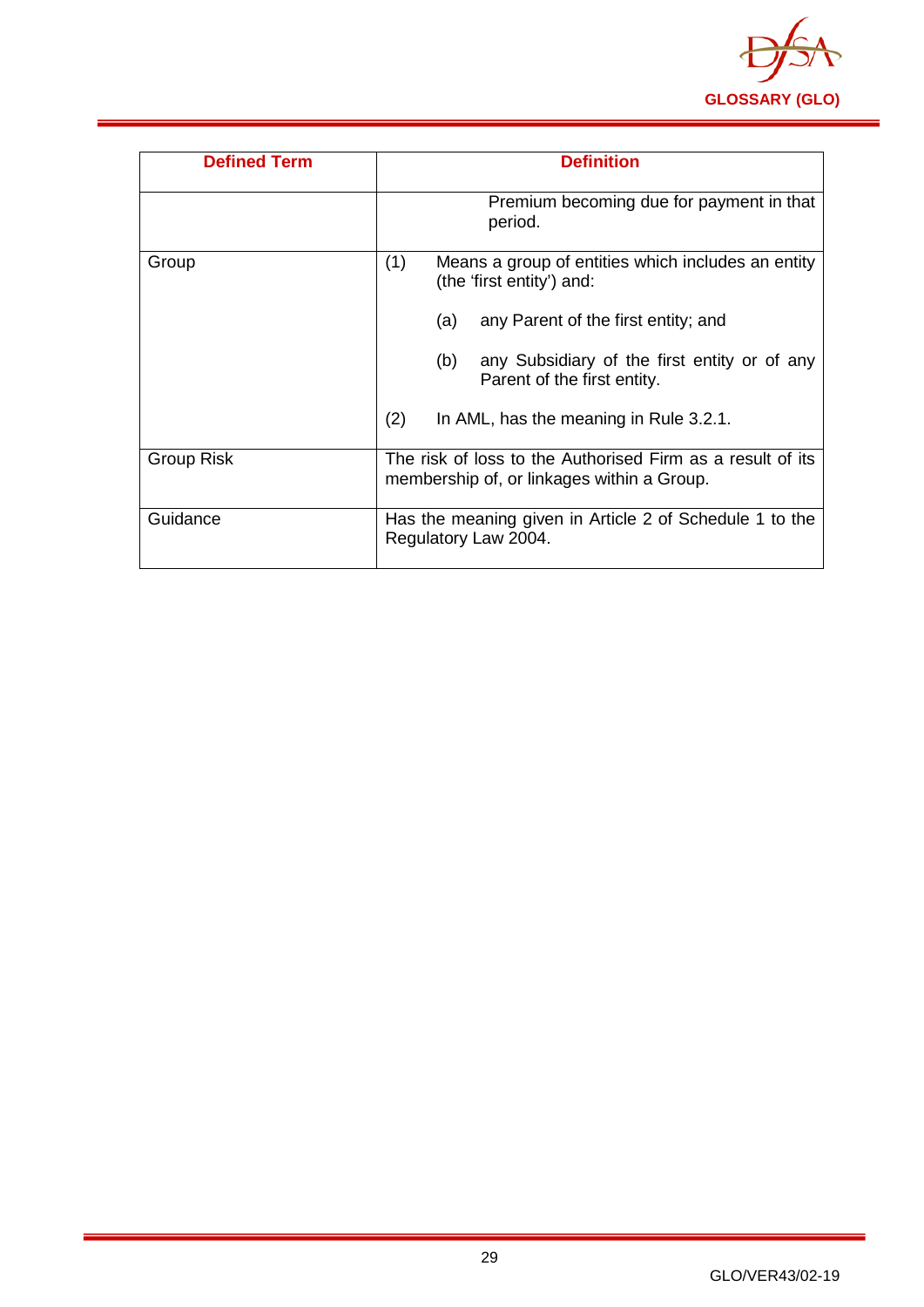

# <span id="page-30-0"></span>**H [Back to top](#page-1-0)**

| <b>Defined Term</b>      | <b>Definition</b>                                                                                                                                                                                                                                                                                                                                                      |
|--------------------------|------------------------------------------------------------------------------------------------------------------------------------------------------------------------------------------------------------------------------------------------------------------------------------------------------------------------------------------------------------------------|
| Hedge Fund               | Has the meaning given in CIR Rule 3.1.9                                                                                                                                                                                                                                                                                                                                |
| <b>Historic Price</b>    | A price calculated by reference to the valuation point<br>immediately preceding the fund manager's agreement to<br>sell or, as the case may be, to redeem the units in<br>question.                                                                                                                                                                                    |
| <b>Holding Company</b>   | Has the meaning given in Schedule 1 to the DIFC<br>Companies Law and, without limiting the generality of<br>that definition, is taken to include, in relation to a<br>Body Corporate (the Subsidiary),<br>relevant<br>the<br>Subsidiary's ultimate Holding Company and any Holding<br>Company between the Subsidiary and the Subsidiary's<br>ultimate Holding Company. |
| Home Jurisdiction        | Has the meaning given in FPR section 1.3.                                                                                                                                                                                                                                                                                                                              |
| Home Regulator           | Has the meaning given in FPR section 1.3.                                                                                                                                                                                                                                                                                                                              |
| <b>Host Jurisdiction</b> | Has the meaning given in FPR section 1.3.                                                                                                                                                                                                                                                                                                                              |
| <b>Host Regulator</b>    | Has the meaning given in FPR section 1.3.                                                                                                                                                                                                                                                                                                                              |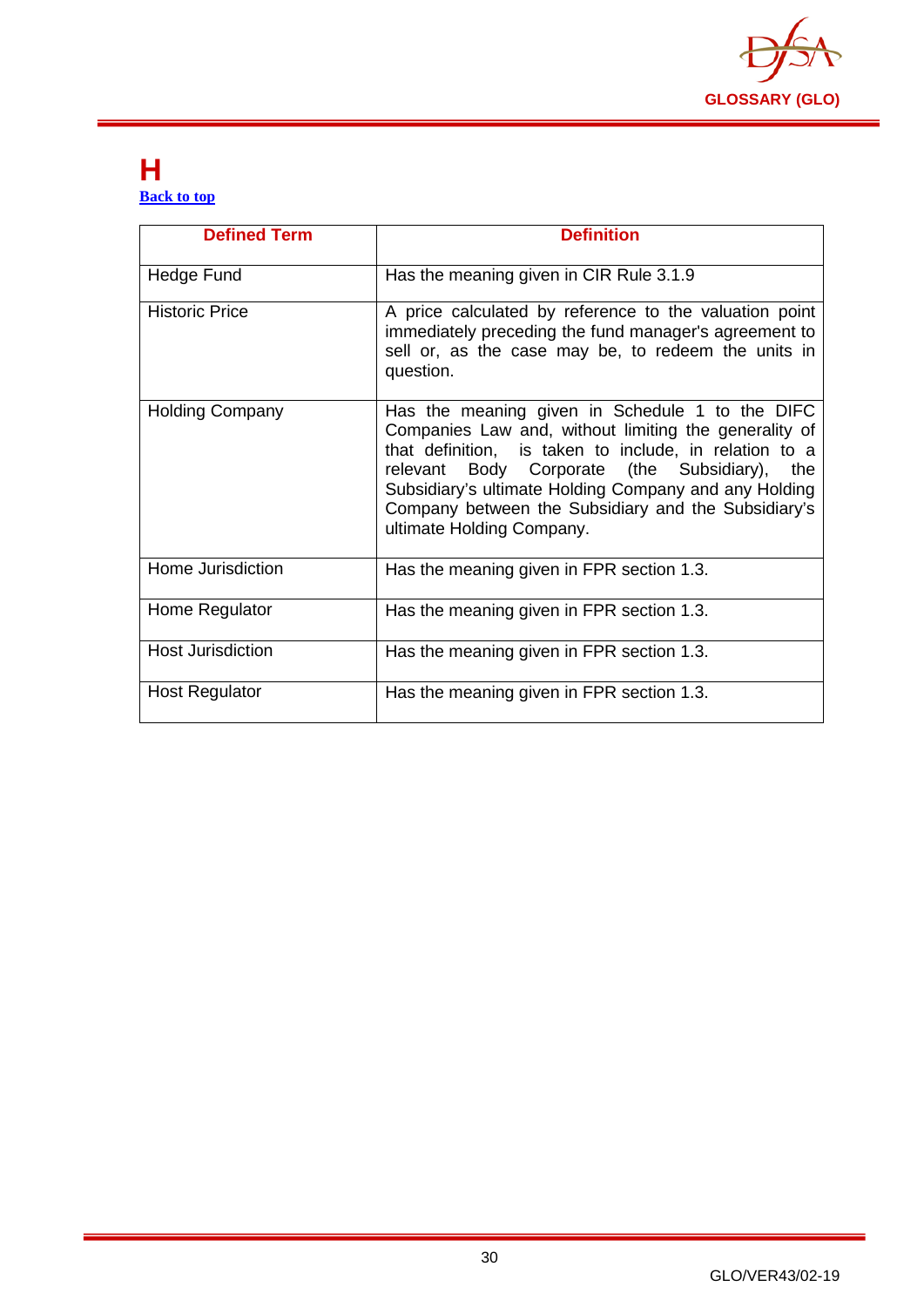

#### <span id="page-31-0"></span>**I [Back to top](#page-1-0)**

| <b>Defined Term</b>                                          | <b>Definition</b>                                                                                                                                                                        |
|--------------------------------------------------------------|------------------------------------------------------------------------------------------------------------------------------------------------------------------------------------------|
| <b>IFAC</b>                                                  | The International Federation of Accountants.                                                                                                                                             |
| <b>IFRS</b> for Small and Medium<br><b>Sized Enterprises</b> | The International Financial Reporting Standards for<br>small and medium sized enterprises as issued and<br>amended from time to time by the International<br>Accounting Standards Board. |
| <b>iNAV</b>                                                  | Indicative Net Asset Value of an ETF.                                                                                                                                                    |
| Independent Valuer                                           | A Person who carries on the business or profession of<br>valuing Real Property and who meets the criteria set out<br>under CIR Rule 13.4.19.                                             |
| Inside Information                                           | Information specified in Article 63(1)(a) of the Markets<br>Law 2012.                                                                                                                    |
| Insider                                                      | A Person specified in Article 63(1)(b) of the Markets Law<br>2012.                                                                                                                       |
| Instrument                                                   | Means, in relation to a Derivative, any Investment, asset<br>or thing on which the value of the Derivative may be<br>based.                                                              |
| <b>Insurance Agent</b>                                       | A Person who acts as an agent of one or more insurers.                                                                                                                                   |
| Insurance Aggregation Site                                   | A website or other form of electronic media that provides<br>a facility by means of which a Person can:                                                                                  |
|                                                              | search for a Contract of Insurance according to<br>(a)<br>selected criteria;                                                                                                             |
|                                                              | (b)<br>identify, obtain a quote for, compare, or obtain a<br>list ranking one or more Contracts of Insurance in<br>response to the search; and                                           |
|                                                              | conclude, directly or indirectly, a Contract of<br>(c)<br>Insurance.                                                                                                                     |
| <b>Insurance Bank Account</b>                                | A bank account with an Eligible Bank which has been<br>opened by an Insurance Intermediary or Insurance<br>Manager in accordance with COB Rule 7.12.5.                                   |
| <b>Insurance Broker</b>                                      | A Person who acts as an agent of a Policyholder in<br>relation to a Contract of Insurance.                                                                                               |
| <b>Insurance Business</b>                                    | The business of Effecting Contracts of Insurance or<br>Carrying Out Contracts of Insurance, including effecting<br>or carrying out contracts of reinsurance (as reinsurer).              |
| Insurance Fund                                               | In relation to a Takaful Insurer, the aggregate of the                                                                                                                                   |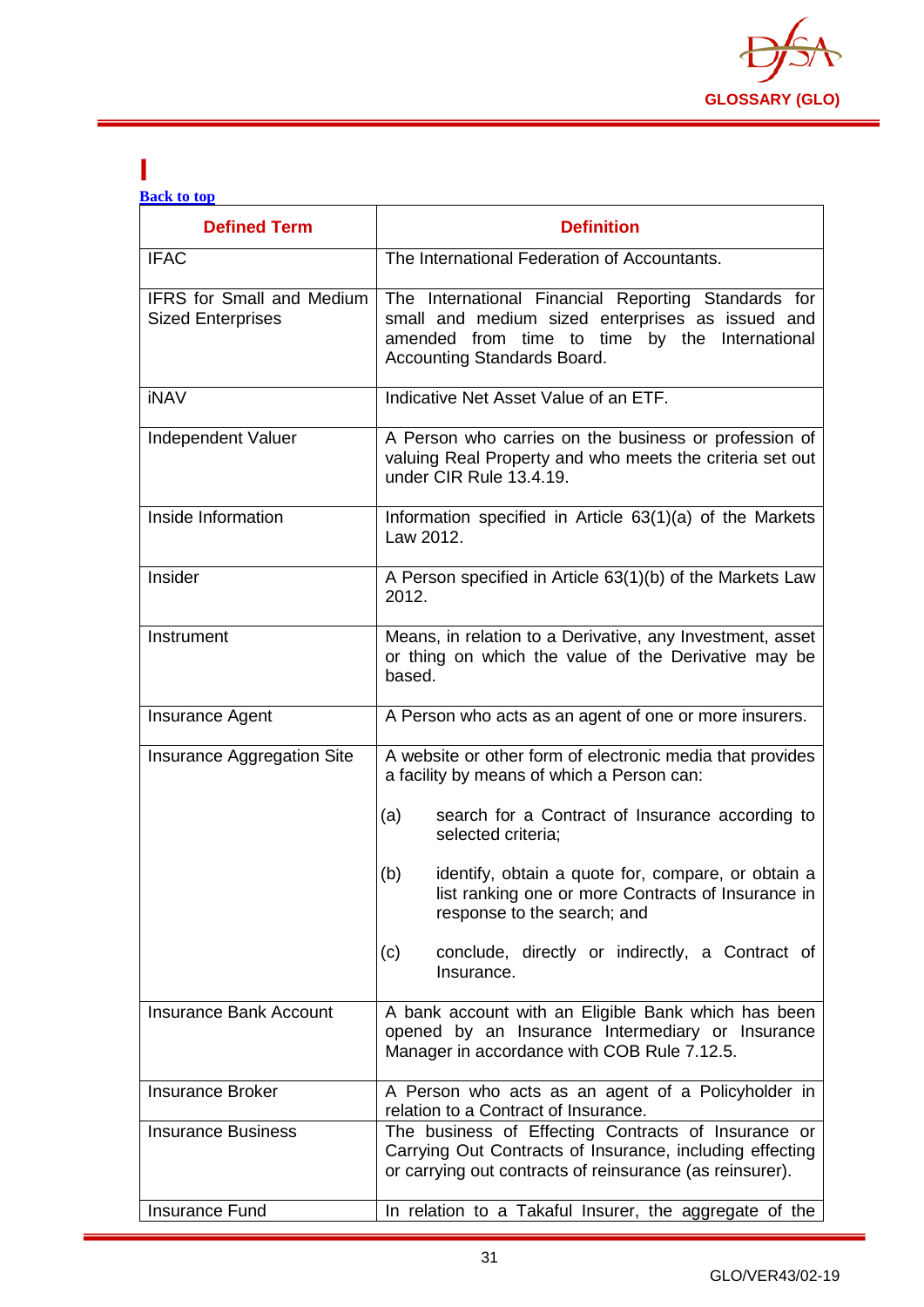

| <b>Defined Term</b>                                                 | <b>Definition</b>                                                                                                                                                                                                                                                                                                                                                                       |  |
|---------------------------------------------------------------------|-----------------------------------------------------------------------------------------------------------------------------------------------------------------------------------------------------------------------------------------------------------------------------------------------------------------------------------------------------------------------------------------|--|
|                                                                     | assets and liabilities of the Insurer that are attributed to<br>the Takaful transactions of the Insurer and the amount of<br>any assets designated by the Insurer as a capital<br>transfer to the insurance fund; and includes the amount<br>of any profit, surplus or return (however called or<br>described), less attributable expenses, arising on the<br>investment of such funds. |  |
| Insurance Intermediary                                              | An Authorised Firm whose Licence authorises it to carry<br>on the Financial Service of Insurance Intermediation.                                                                                                                                                                                                                                                                        |  |
| Insurance Intermediation                                            | Has the meaning given in GEN section 2.19.                                                                                                                                                                                                                                                                                                                                              |  |
| <b>Insurance Liabilities</b>                                        | General Insurance liabilities and Long-Term Insurance<br>liabilities.                                                                                                                                                                                                                                                                                                                   |  |
| Insurance Management                                                | Has the meaning given in GEN section 2.20.                                                                                                                                                                                                                                                                                                                                              |  |
| <b>Insurance Manager</b>                                            | An Authorised Firm whose Licence authorises it to carry<br>on the Financial Service of Insurance Management.                                                                                                                                                                                                                                                                            |  |
| <b>Insurance Monies</b>                                             | Has the meaning given in COB Rule 7.12.2.                                                                                                                                                                                                                                                                                                                                               |  |
| Insurance Monies Auditor's<br>Report                                | A report referred to in GEN Rule 8.6.1(d).                                                                                                                                                                                                                                                                                                                                              |  |
| Insurance Special Purpose<br>Vehicle                                | An insurer which:                                                                                                                                                                                                                                                                                                                                                                       |  |
|                                                                     | assumes risks by way of reinsurance; and<br>(a)                                                                                                                                                                                                                                                                                                                                         |  |
|                                                                     | (b)<br>is required to fully fund its exposures to those risks<br>through the proceeds of a debt issuance or some<br>other financing arrangement where the repayment<br>obligations under those<br>arrangements<br>are<br>subordinated<br>to<br>the<br>insurer's<br>reinsurance<br>obligations.                                                                                          |  |
| Insurer                                                             | A Person carrying on in the DIFC either or both of the<br>following Financial Services for which<br>it.<br>has<br>authorisation under its Licence:                                                                                                                                                                                                                                      |  |
|                                                                     | Effecting Contracts of Insurance; or<br>(a)                                                                                                                                                                                                                                                                                                                                             |  |
|                                                                     | Carrying Out Contracts of Insurance.<br>(b)                                                                                                                                                                                                                                                                                                                                             |  |
| <b>Internal Auditor</b>                                             | The Key Individual function described in AMI Rule 5.3.9.                                                                                                                                                                                                                                                                                                                                |  |
| <b>International Financial</b><br><b>Reporting Standards (IFRS)</b> | The International Financial Reporting Standards as<br>issued and amended from time to time by the<br>International Accounting Standards Board.                                                                                                                                                                                                                                          |  |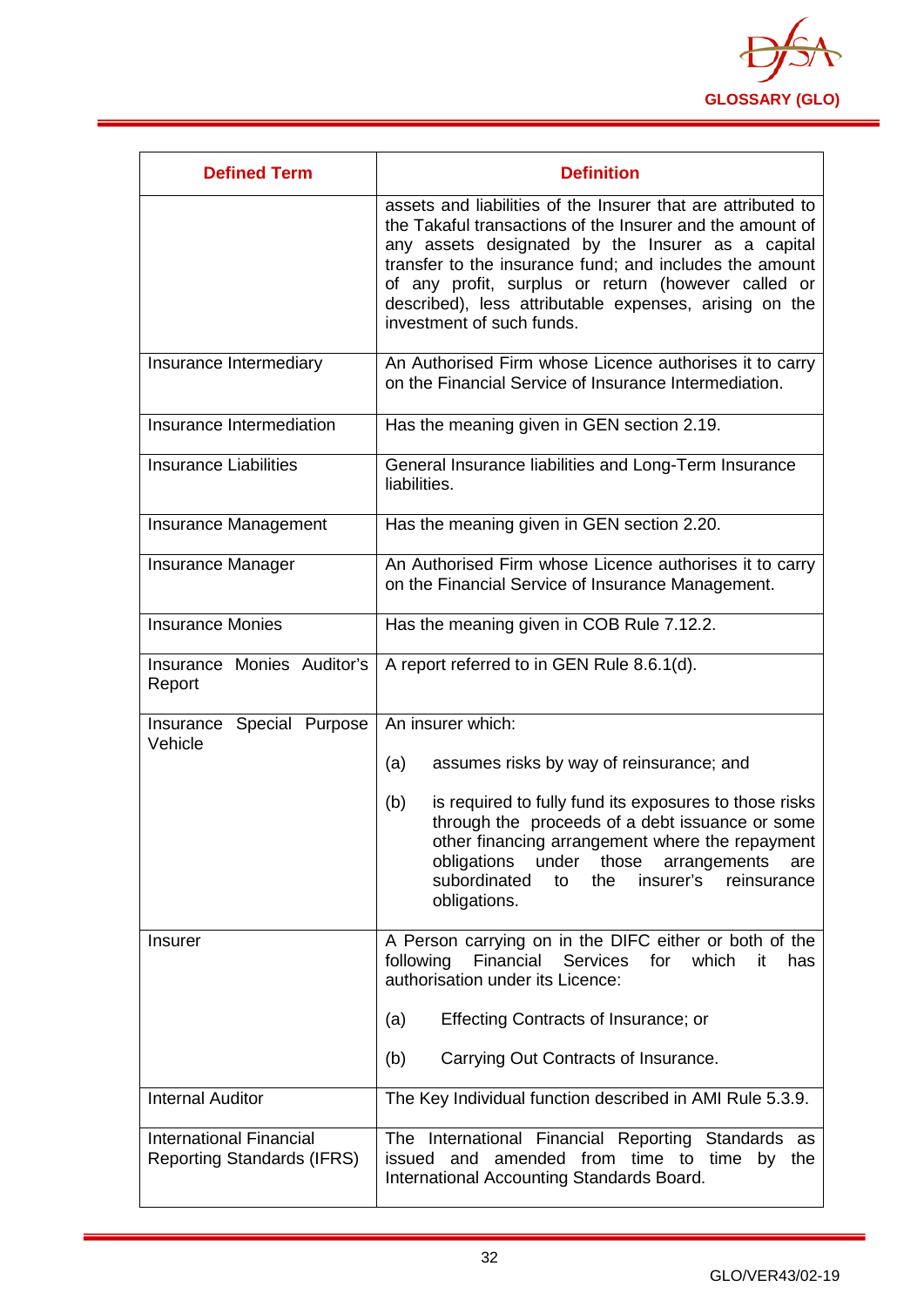

| <b>Defined Term</b>                                   | <b>Definition</b>                                                                                                                                                                                                 |
|-------------------------------------------------------|-------------------------------------------------------------------------------------------------------------------------------------------------------------------------------------------------------------------|
| International Standards on<br>Assurance Engagement    | The international standards on assurance engagement<br>as issued and amended from time to time by the<br>International Auditing and Assurance Standards Board<br>(IAASB) of IFAC.                                 |
| International Standards on<br>Auditing                | The international standards on auditing as issued and<br>amended from time to time by the International Auditing<br>and Assurance Standards Board (IAASB) of IFAC.                                                |
| International Standards on<br><b>Quality Control</b>  | The international standards on quality control as issued<br>and amended from time to time by the International<br>Auditing and Assurance Standards Board (IAASB) of<br>IFAC.                                      |
| International Standards on<br><b>Related Services</b> | The international standards on related services as<br>issued and amended from time to time by the<br>International Auditing and Assurance Standards Board<br>(IAASB) of IFAC.                                     |
| <b>Invested Assets</b>                                | Any asset, right or interest of an Insurer that is held by<br>the Insurer for the primary purpose of generating<br>revenues or for directly providing funds to meet the<br>Insurer's cash outflows in the future. |
| Investment                                            | Has the meaning given in GEN section A2.1.                                                                                                                                                                        |
| <b>Investment Analyst</b>                             | An Employee of an Authorised Firm who prepares<br>Investment Research.                                                                                                                                            |
| <b>Investment Business</b>                            | The business of:                                                                                                                                                                                                  |
|                                                       | Dealing in Investments as Principal;<br>(a)                                                                                                                                                                       |
|                                                       | Dealing in Investments as Agent;<br>(b)                                                                                                                                                                           |
|                                                       | Arranging Deals in Investments;<br>(c)                                                                                                                                                                            |
|                                                       | <b>Managing Assets;</b><br>(d)                                                                                                                                                                                    |
|                                                       | Advising on Financial Products;<br>(e)                                                                                                                                                                            |
|                                                       | Managing a Collective Investment Fund;<br>(f)                                                                                                                                                                     |
|                                                       | Providing Custody;<br>(g)                                                                                                                                                                                         |
|                                                       | (h)<br>Arranging Custody;                                                                                                                                                                                         |
|                                                       | (i)<br>Managing a Profit Sharing Investment Account;                                                                                                                                                              |
|                                                       | (j)<br>Operating an Alternative Trading System;                                                                                                                                                                   |
|                                                       | Acting as the Trustee of a Fund; or<br>(k)                                                                                                                                                                        |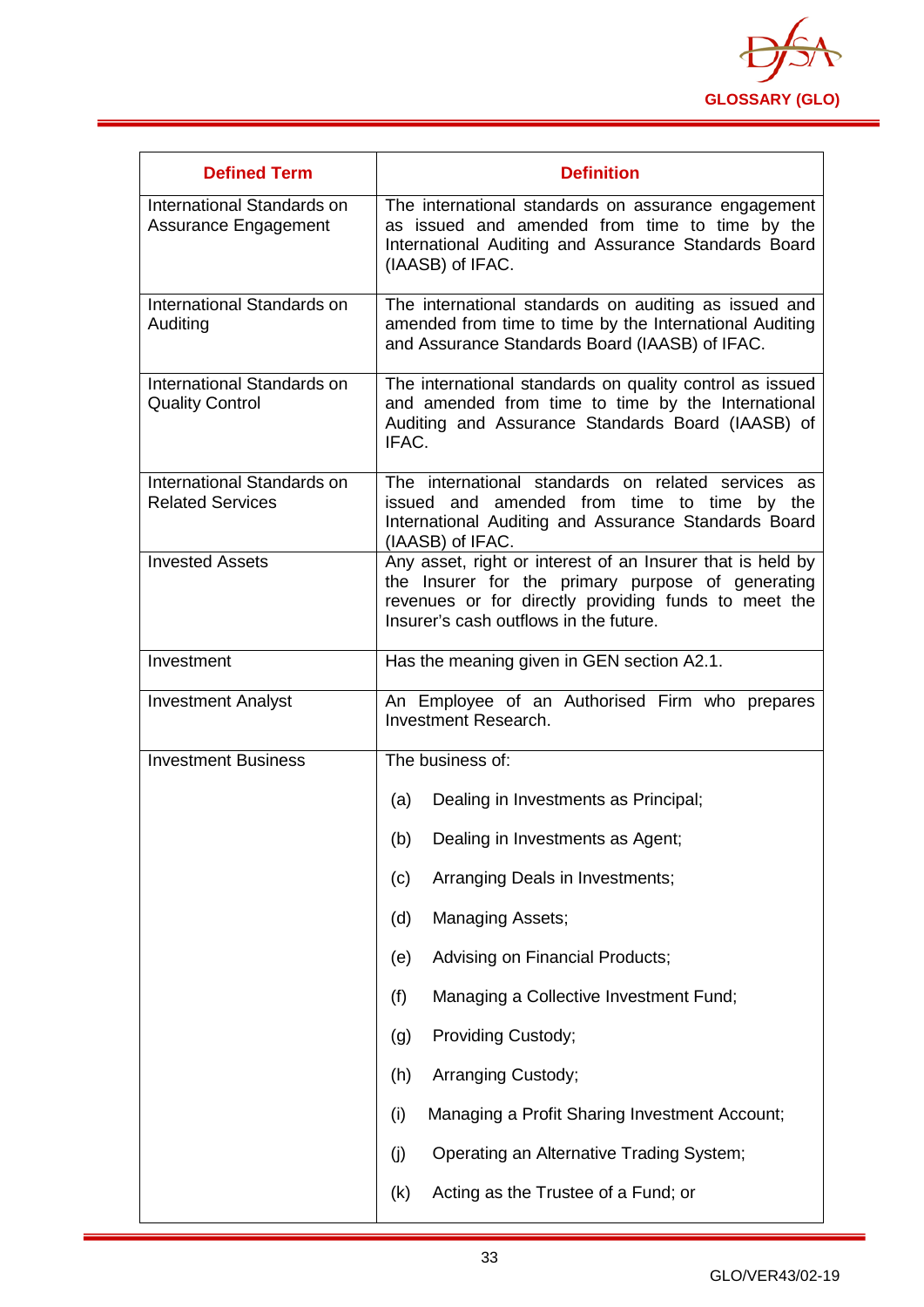

| <b>Defined Term</b>                        | <b>Definition</b>                                                                                                                                                                                                                |
|--------------------------------------------|----------------------------------------------------------------------------------------------------------------------------------------------------------------------------------------------------------------------------------|
|                                            | (1)<br>Arranging Credit and Advising on Credit.                                                                                                                                                                                  |
| <b>Investment Company</b>                  | An open or closed ended company established for the<br>collective investment<br>main<br>purpose<br>of<br>which<br>is.<br>incorporated under of the DIFC Companies Law in<br>accordance with the Regulations made under that Law. |
| <b>Investment Crowdfunding</b>             | Has the meaning given in GEN Rules 2.29.1(4) and (5).                                                                                                                                                                            |
| <b>Investment Crowdfunding</b><br>Operator | A Person who is authorised under a Licence to Operate<br>an Investment Crowdfunding Platform.                                                                                                                                    |
| <b>Investment Crowdfunding</b><br>Platform | An electronic platform or a facility referred to in GEN<br>Rule 2.29.1(4) or (5).                                                                                                                                                |
| <b>Investment Manager</b>                  | A Person who, acting only on behalf of a Client:                                                                                                                                                                                 |
|                                            | (a)<br>manages Investments in an account or portfolio on<br>discretionary basis under the terms of a<br>a<br>discretionary management agreement; or                                                                              |
|                                            | manages Investments in an account or portfolio on<br>(b)<br>a non-discretionary basis under the terms of a<br>non-discretionary management agreement.                                                                            |
| <b>Investment Partnership</b>              | A limited partnership established for the main purpose of<br>collective investment which is formed and registered<br>under the Limited Partnership Law in accordance with<br>the Regulations made under that Law.                |
| <b>Investment Research</b>                 | A publication which contains:                                                                                                                                                                                                    |
|                                            | (a)<br>the results of research into Investments;                                                                                                                                                                                 |
|                                            | analysis of factors likely to influence the future<br>(b)<br>performance of Investments; or                                                                                                                                      |
|                                            | advice or recommendations based on those<br>(c)<br>results or analysis.                                                                                                                                                          |
| <b>Investment Risk Reserve</b>             | Represents the amount that is appropriated out of the<br>income of investment account holders, after allocating<br>the Mudarib's share, in order to meet future losses<br>attributable to investment account holders.            |
| <b>Investment Trust</b>                    | An express trust created mainly for collective investment<br>purposes under the Investment Trust Law.                                                                                                                            |
| <b>Investment Undertaking</b>              | An Investment Company, Investment Partnership, or<br>Investment Trust which is used as the investment<br>vehicle for a Fund.                                                                                                     |
| Investment-Linked Insurance                | Contracts of Insurance where the benefits are wholly or<br>partly to be determined by reference to the value of, or                                                                                                              |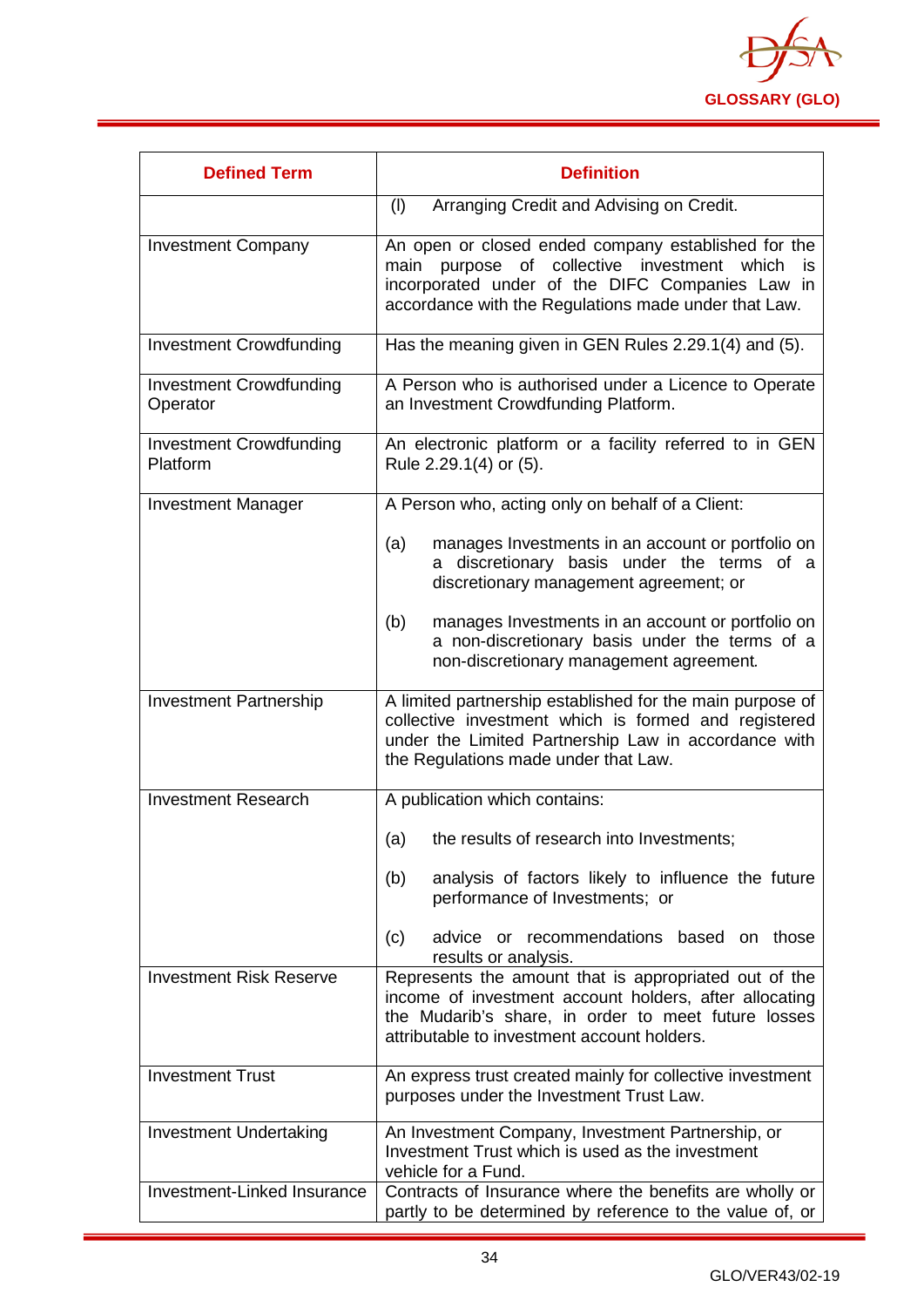

<span id="page-35-0"></span>

| <b>Defined Term</b>                                        | <b>Definition</b>                                                                                                                                                                                                                |
|------------------------------------------------------------|----------------------------------------------------------------------------------------------------------------------------------------------------------------------------------------------------------------------------------|
|                                                            | the income from, property of any description (whether or<br>not specified in the contracts) or by reference to<br>fluctuations in, or in an index of, the value of property of<br>any description (whether or not so specified). |
| <b>IOSCO</b>                                               | The International Organisation of Securities<br>Commissions.                                                                                                                                                                     |
| <b>IFR</b>                                                 | The Islamic Finance Rules module of the Rulebook.                                                                                                                                                                                |
| <b>Islamic Accounting and</b><br><b>Auditing Standards</b> | The auditing and accounting standards issued by the<br>Accounting and Auditing Organisation of<br>Islamic<br>Financial Institutions (AAOIFI).                                                                                    |
| <b>Islamic Contract</b>                                    | Any contract designed to comply with Shari'a.                                                                                                                                                                                    |
| <b>Islamic Exchange Traded</b><br>Fund or Islamic ETF      | Has the meaning given in IFR Rule 6.13.1.                                                                                                                                                                                        |
| <b>Islamic Financial Business</b>                          | Any part of the financial business of an Authorised<br>Person which is carried out in accordance with Shari'a.                                                                                                                   |
| <b>Islamic Financial Institution</b>                       | An Authorised Person which has, on its Licence, an<br>endorsement authorising it to conduct its entire financial<br>business in accordance with Sharia'a.                                                                        |
| <b>Islamic Fund</b>                                        | Has the meaning given in CIR Rule 3.1.2                                                                                                                                                                                          |
| <b>Islamic Securities</b>                                  | Any Security Offered, or held out expressly or implicitly,<br>as Islamic or Shari'a compliant.                                                                                                                                   |
| <b>Islamic Window</b>                                      | That part of an Authorised Person, other than an Islamic<br>Financial Institution, which conducts Islamic Financial<br>Business.                                                                                                 |
| <b>ISPV</b>                                                | <b>Insurance Special Purpose Vehicle</b>                                                                                                                                                                                         |
| <b>Issuer</b>                                              | (in relation to any Security) (other than a Unit in a<br>(1)<br>Collective Investment Fund) the Person by whom<br>it is or is to be issued;                                                                                      |
|                                                            | (in relation to a Unit in a Collective Investment<br>(2)<br>Fund) the Fund Manager;                                                                                                                                              |
|                                                            | (3)<br>(in relation to an interest in a limited Partnership)<br>the Partnership; and                                                                                                                                             |
|                                                            | (4)<br>(in relation to Certificates) the Person who issued<br>or is to issue the Security to which the Certificate<br>or other instrument relates.                                                                               |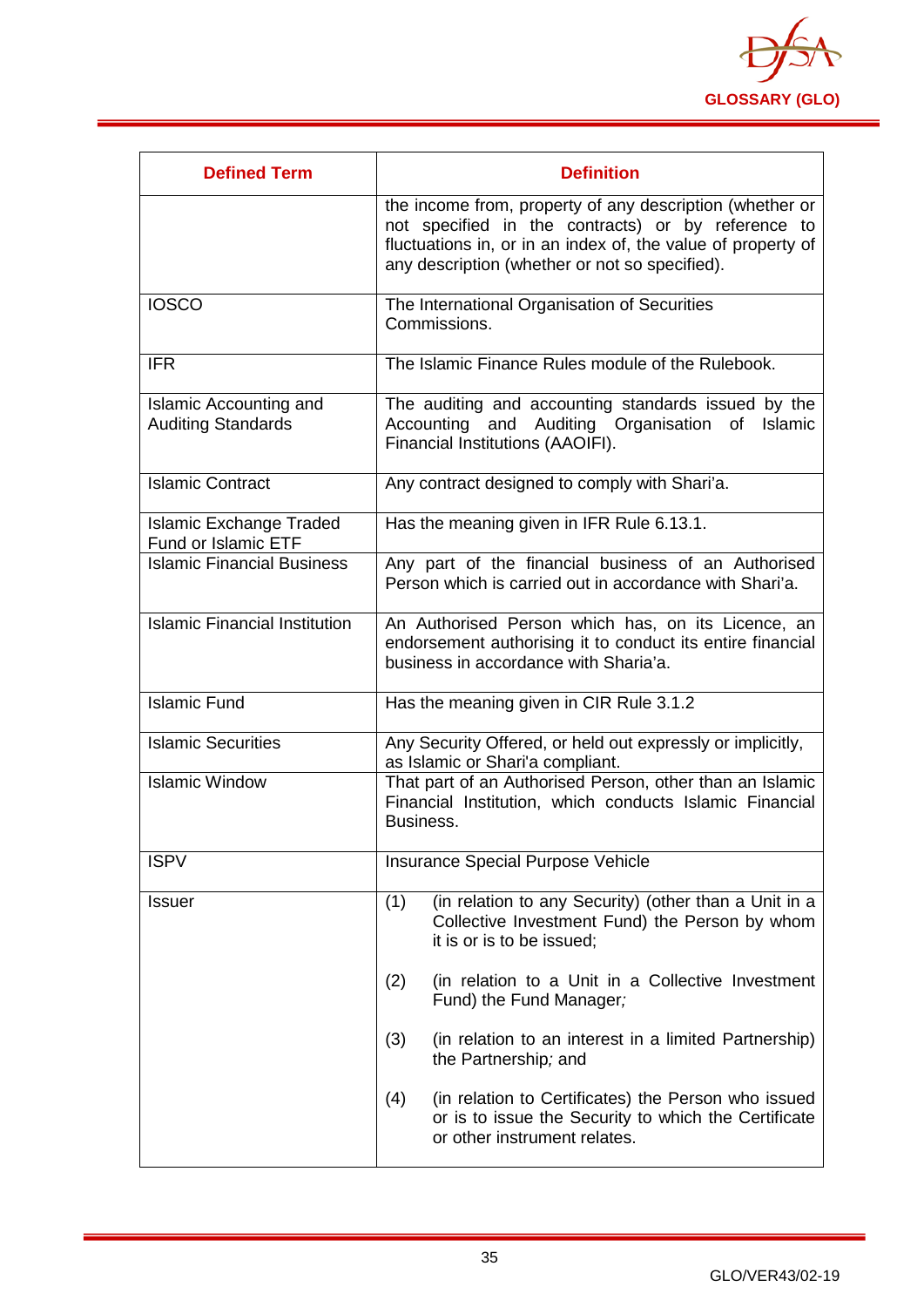

### **J [Back to top](#page-1-0)**

| <b>Defined Term</b> | <b>Definition</b>                                                                                                                                                                               |
|---------------------|-------------------------------------------------------------------------------------------------------------------------------------------------------------------------------------------------|
| Joint Forum         | The Basel Committee on Banking Supervision (BCBS),<br>the International Organization of Securities Commissions<br>(IOSCO) and the International Association of Insurance<br>Supervisors (IAIS). |

### <span id="page-36-0"></span>**K [Back to top](#page-1-0)**

| <b>Defined Term</b> | <b>Definition</b>                                                                                                                       |
|---------------------|-----------------------------------------------------------------------------------------------------------------------------------------|
| Key Individual      | An individual who has been authorised by the DFSA to<br>perform one or more Licensed Functions for an<br>Authorised Market Institution. |
| Key Information     | Information prescribed in MKT Rule in 2.5.2(1)(b).                                                                                      |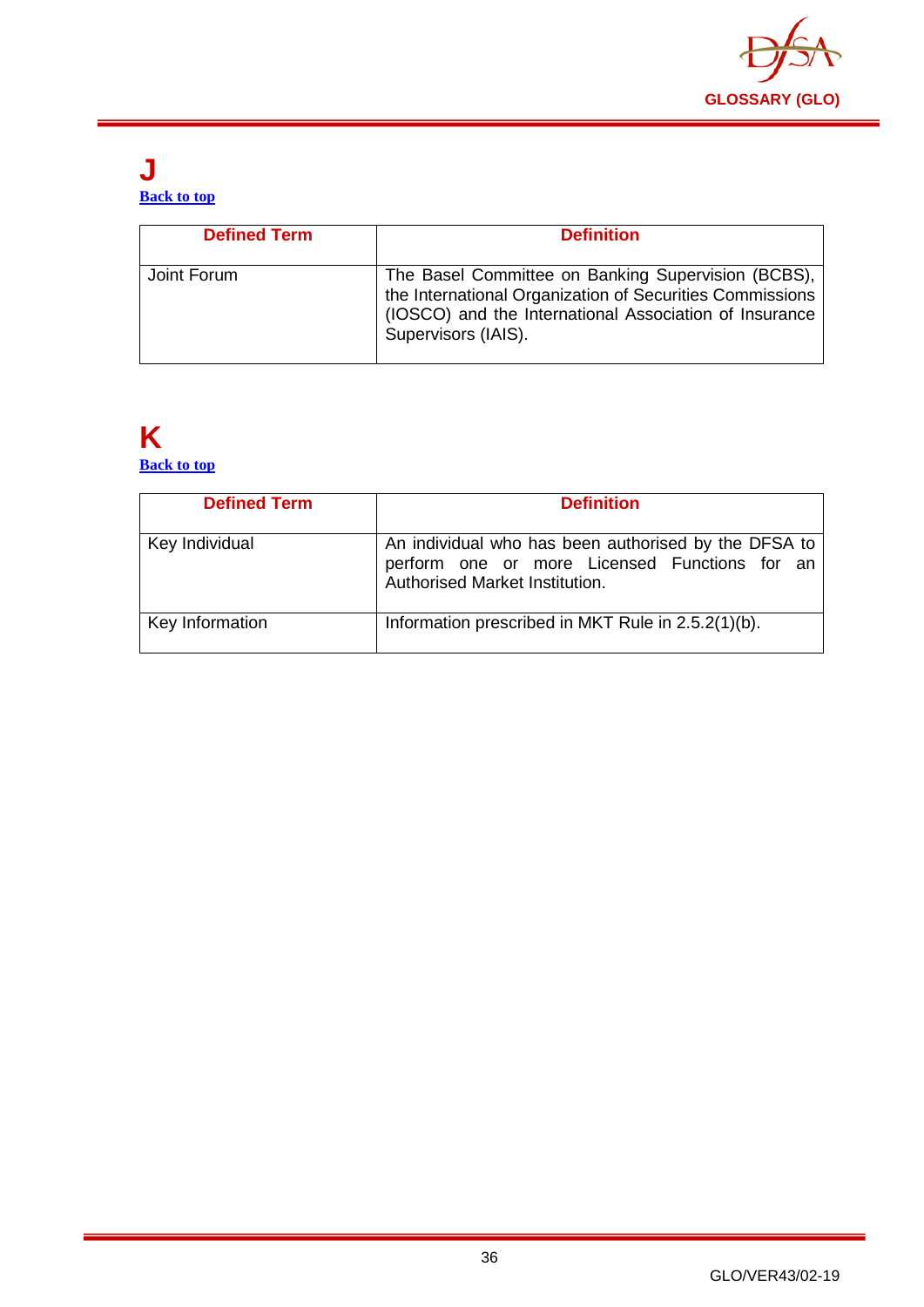

# <span id="page-37-0"></span>**L [Back to top](#page-1-0)**

| <b>Defined Term</b>                  | <b>Definition</b>                                                                                                                                                                                                                                                                                                                |
|--------------------------------------|----------------------------------------------------------------------------------------------------------------------------------------------------------------------------------------------------------------------------------------------------------------------------------------------------------------------------------|
| Large Exposure                       | An Exposure, whether in an Authorised Firm's Non-<br>Trading Book or Trading Book, or both, to a<br>or Group of Closely<br>Counterparty<br>Related<br>Counterparties or a Group of Counterparties connected<br>to the Authorised Firm which in aggregate equals or<br>exceeds 10% of the Authorised Firm's Capital<br>Resources. |
| Licence                              | A Licence granted by the DFSA under Chapter 2 of Part<br>3 of the Regulatory Law 2004.                                                                                                                                                                                                                                           |
| <b>Licensed Director</b>             | The Licensed Function described in GEN Rule 7.4.3.                                                                                                                                                                                                                                                                               |
| <b>Licence Endorsement</b>           | an endorsement made by the DFSA on a Licence that<br>permits an Authorised Person to carry on an activity<br>prescribed under Article 44 of the Regulatory Law 2004.                                                                                                                                                             |
| <b>Licensed Function</b>             | in relation to an Authorised Firm, a function<br>(1)<br>described in GEN section 7.4; and<br>(2)<br>in relation to an Authorised Market Institution, a<br>function described in AMI section 5.3.                                                                                                                                 |
| <b>Licensed Partner</b>              | The Licensed Function described in GEN Rule 7.4.4.                                                                                                                                                                                                                                                                               |
| <b>Licensed Person</b>               | In relation to a Passported Fund, a Person who is<br>licensed or otherwise authorised by the Home Regulator<br>to Promote Funds.                                                                                                                                                                                                 |
| <b>Licensing Requirements</b>        | The requirements set out in AMI section 7.2 in relation to<br>the granting of a Licence to an Authorised Market<br>Institution.                                                                                                                                                                                                  |
| <b>Limited Liability Partnership</b> | A partnership incorporated under the Limited Liability<br>Partnership Law 2004 or under the law of a country or<br>territory outside the DIFC.                                                                                                                                                                                   |
| <b>Liquidity Risk</b>                | The risk of loss to an Authorised Firm as a result of<br>inability to meet its obligations as they fall due.                                                                                                                                                                                                                     |
| List                                 | The Official List of Securities.                                                                                                                                                                                                                                                                                                 |
| <b>Listed Entity</b>                 | Has the meaning given in MKT Rule 9.1.1(2).                                                                                                                                                                                                                                                                                      |
| <b>Listed Fund</b>                   | A Collective Investment Fund which has been admitted<br>to the Official List of Securities.                                                                                                                                                                                                                                      |
| <b>Listed Securities</b>             | Any Securities which have been admitted to the Official                                                                                                                                                                                                                                                                          |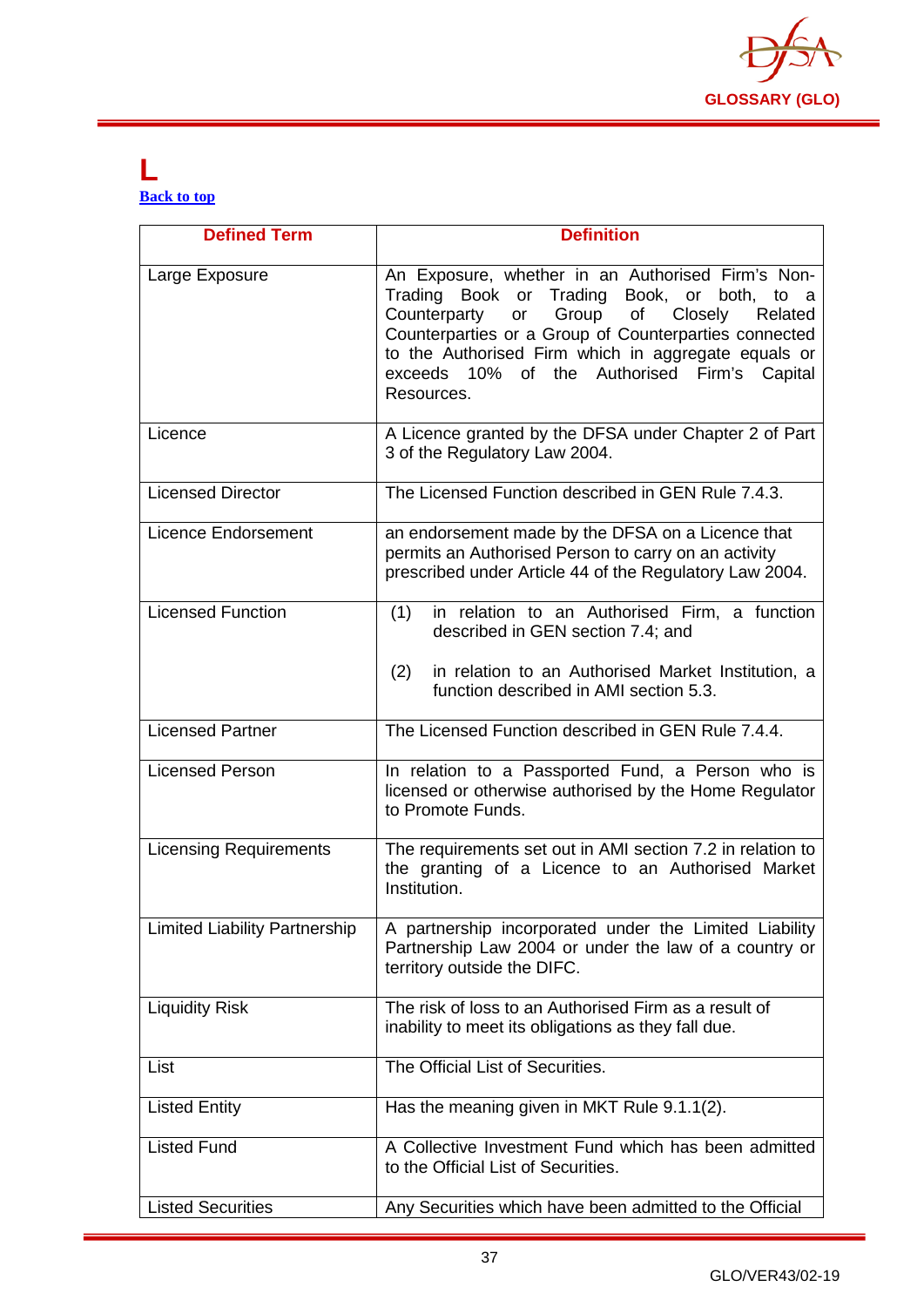

| <b>Defined Term</b>                    | <b>Definition</b>                                                                                                                                                                                       |  |  |
|----------------------------------------|---------------------------------------------------------------------------------------------------------------------------------------------------------------------------------------------------------|--|--|
|                                        | List of Securities.                                                                                                                                                                                     |  |  |
| <b>Listing Principles</b>              | Means the Rules in MKT section 9.2.                                                                                                                                                                     |  |  |
| <b>Listing Rules</b>                   | The Rules in chapter 9 of MKT.                                                                                                                                                                          |  |  |
| Lloyd's                                | The society established in the United Kingdom and<br>known as Lloyd's.                                                                                                                                  |  |  |
| Lloyd's Underwriter                    | An underwriting member of Lloyds.                                                                                                                                                                       |  |  |
| Loan Crowdfunding                      | Has the meaning given in GEN Rules 2.29.1(2) and (3).                                                                                                                                                   |  |  |
| Loan Crowdfunding Operator             | A Person who is authorised under a Licence to Operate<br>a Loan Crowdfunding Platform.                                                                                                                  |  |  |
| Loan Crowdfunding Platform             | An electronic platform or a facility referred to in GEN<br>Rule 2.29.1(2) or (3).                                                                                                                       |  |  |
| <b>Local Authorities</b>               | Government or municipal authorities, which do not<br>operate at a national level.                                                                                                                       |  |  |
| Long-Term Insurance                    | A Contract of Insurance of a type specified in GEN Rule<br>A4.1.2, expressed to be in force for more than one year,<br>where under the terms of the contract any of the<br>following conditions exists: |  |  |
|                                        | the payment of the whole or part of the benefits is<br>(1)<br>dependent upon the termination or continuation or<br>human life;                                                                          |  |  |
|                                        | the payment of any part of the premiums is<br>(2)<br>dependent upon the termination or continuation of<br>human life;                                                                                   |  |  |
|                                        | the benefits under the contract include payment of<br>(3)<br>a sum on marriage or on the birth of a child; or                                                                                           |  |  |
|                                        | the contract is a permanent health insurance<br>(4)<br>contract.                                                                                                                                        |  |  |
| Long-Term Insurance<br><b>Business</b> | The business of Effecting Contracts of Insurance or<br>Carrying Out Contracts of Insurance, where<br>the<br>Contracts of Insurance are contracts of Long-Term<br>Insurance.                             |  |  |
| Long-Term Insurance Fund               | A fund in respect of Long-Term Insurance Business<br>established and maintained in accordance with PIN<br>chapter 3.                                                                                    |  |  |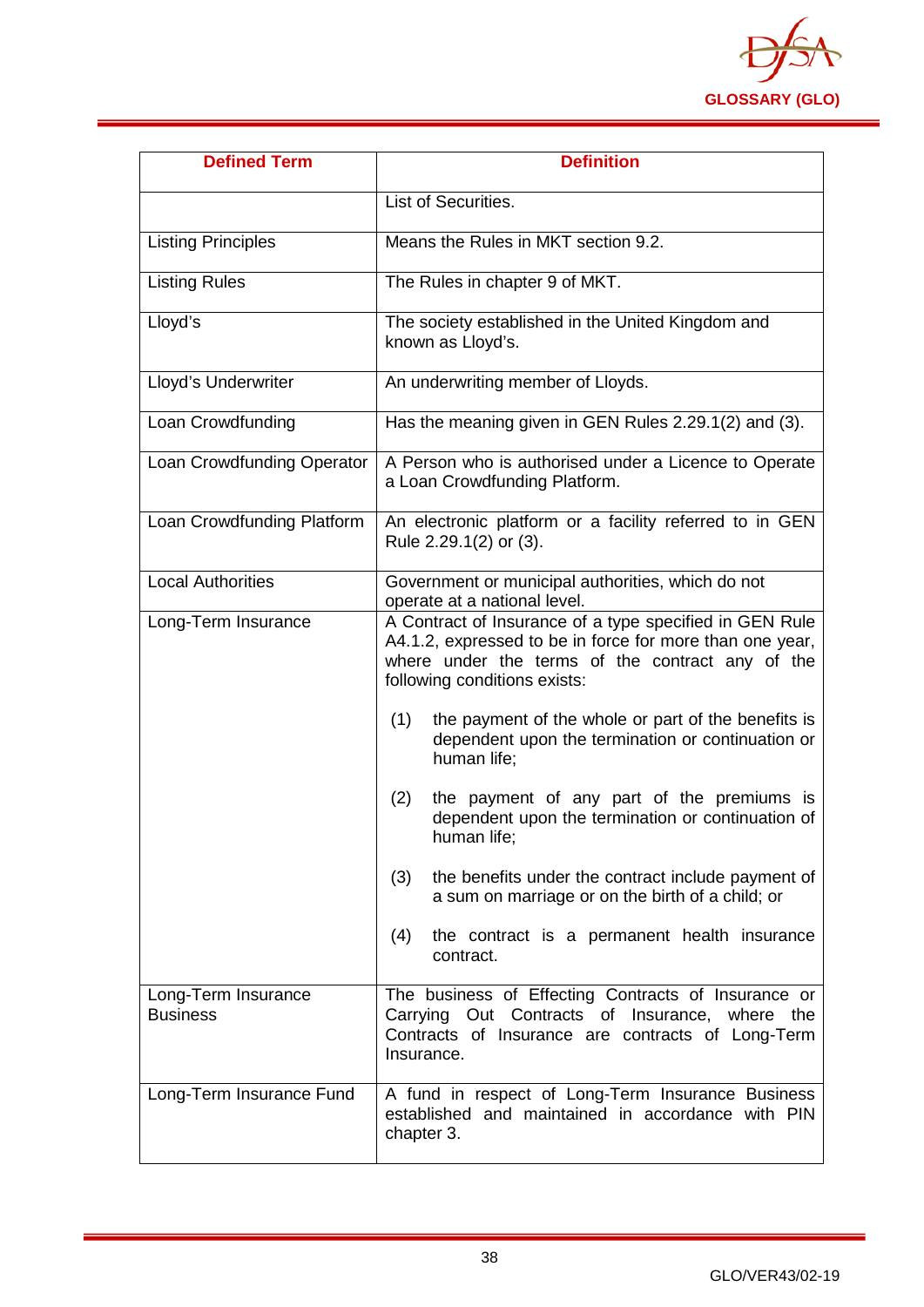

| <b>Defined Term</b>                | <b>Definition</b>                                                                                                                                                                                                           |
|------------------------------------|-----------------------------------------------------------------------------------------------------------------------------------------------------------------------------------------------------------------------------|
| Long-Term Insurance<br>Liabilities | Liabilities of an Insurer arising under or associated with<br>contracts of Long-Term Insurance, entered into by it as<br>insurer or cedant, including liabilities of the kinds<br>referred to in PIN Rules 5.6.6 and 5.6.7. |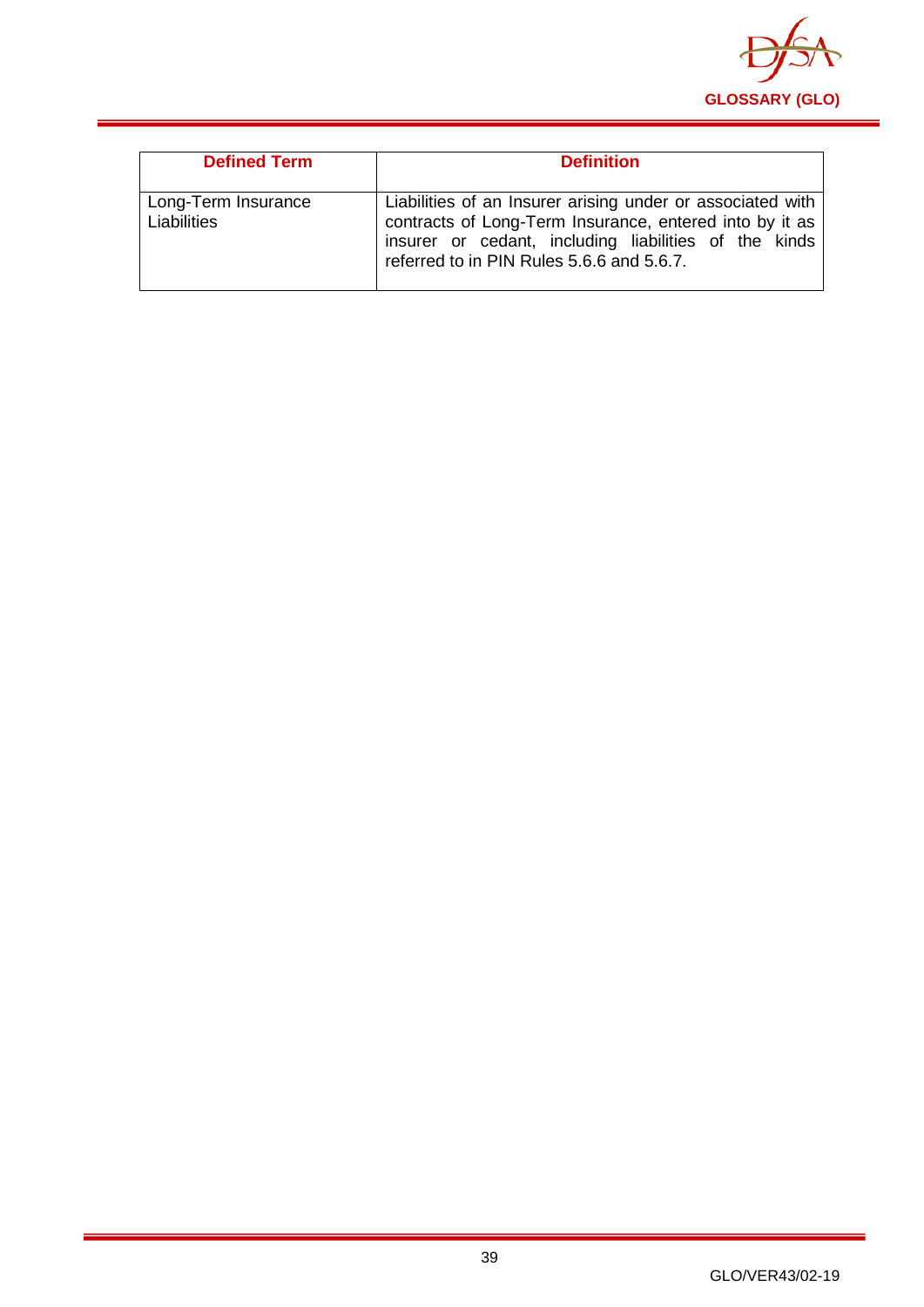

# <span id="page-40-0"></span>**M [Back to top](#page-1-0)**

| <b>Defined Term</b>                                    | <b>Definition</b>                                                                                                                                                                                                                                                                                                                                                                                                                                                                                                          |  |  |
|--------------------------------------------------------|----------------------------------------------------------------------------------------------------------------------------------------------------------------------------------------------------------------------------------------------------------------------------------------------------------------------------------------------------------------------------------------------------------------------------------------------------------------------------------------------------------------------------|--|--|
| <b>Major Acquisition</b>                               | Has the meaning given in GEN Rule 11.10.8(3).                                                                                                                                                                                                                                                                                                                                                                                                                                                                              |  |  |
| <b>Managing Assets</b>                                 | Has the meaning given in GEN section 2.10.                                                                                                                                                                                                                                                                                                                                                                                                                                                                                 |  |  |
| Managing a Collective<br><b>Investment Fund</b>        | Has the meaning given in GEN section 2.12.                                                                                                                                                                                                                                                                                                                                                                                                                                                                                 |  |  |
| Managing a Profit Sharing<br><b>Investment Account</b> | Has the meaning given in GEN section 2.21.                                                                                                                                                                                                                                                                                                                                                                                                                                                                                 |  |  |
| Managing a PSIA                                        | Managing a Profit Sharing Investment Account.                                                                                                                                                                                                                                                                                                                                                                                                                                                                              |  |  |
| <b>Market Abuse</b>                                    | Conduct which contravenes a provision contained in<br>chapter 1 of Part 6 of the Markets Law 2012.                                                                                                                                                                                                                                                                                                                                                                                                                         |  |  |
| <b>Market Counterparty</b>                             | A Client specified under COB Rule 2.3.9.                                                                                                                                                                                                                                                                                                                                                                                                                                                                                   |  |  |
| <b>Market Maker</b>                                    | In relation to an Investment, a Person who holds himself<br>out as able and willing to enter into transactions of sale<br>and purchase in Investments of that description at prices<br>determined by him generally and continuously rather<br>than in respect of each particular transaction.                                                                                                                                                                                                                              |  |  |
| <b>Market Price</b>                                    | The price at which the Shares are being traded on an<br>Authorised Market Institution.                                                                                                                                                                                                                                                                                                                                                                                                                                     |  |  |
| <b>Market Risk</b>                                     | The risk of loss that arises from fluctuations in the values<br>of, or income from, assets or in interest or exchange<br>rates.                                                                                                                                                                                                                                                                                                                                                                                            |  |  |
| Market Risk Capital<br>Requirement                     | The requirement calculated in accordance with PIB Rule<br>5.3.1.                                                                                                                                                                                                                                                                                                                                                                                                                                                           |  |  |
| <b>Markets Law</b>                                     | The Markets Law 2012                                                                                                                                                                                                                                                                                                                                                                                                                                                                                                       |  |  |
| <b>Markets Rules</b>                                   | Rules prescribed in the Market Rules Module of the<br><b>DFSA Rulebook.</b>                                                                                                                                                                                                                                                                                                                                                                                                                                                |  |  |
| Mark-up or Mark-down                                   | When an Authorised Firm receives instructions<br>(1)<br>from a Client and takes a principal position in the<br>relevant Investment in order to complete a<br>transaction, that is, when the Authorised Firm<br>a principal position in the relevant<br>takes<br>Investment which it would not otherwise take,<br>except to complete that transaction, the difference,<br>if any, between:<br>the price at which the Authorised Firm takes<br>(a)<br>position<br>principal<br>the<br>relevant<br>in<br>a<br>Investment; and |  |  |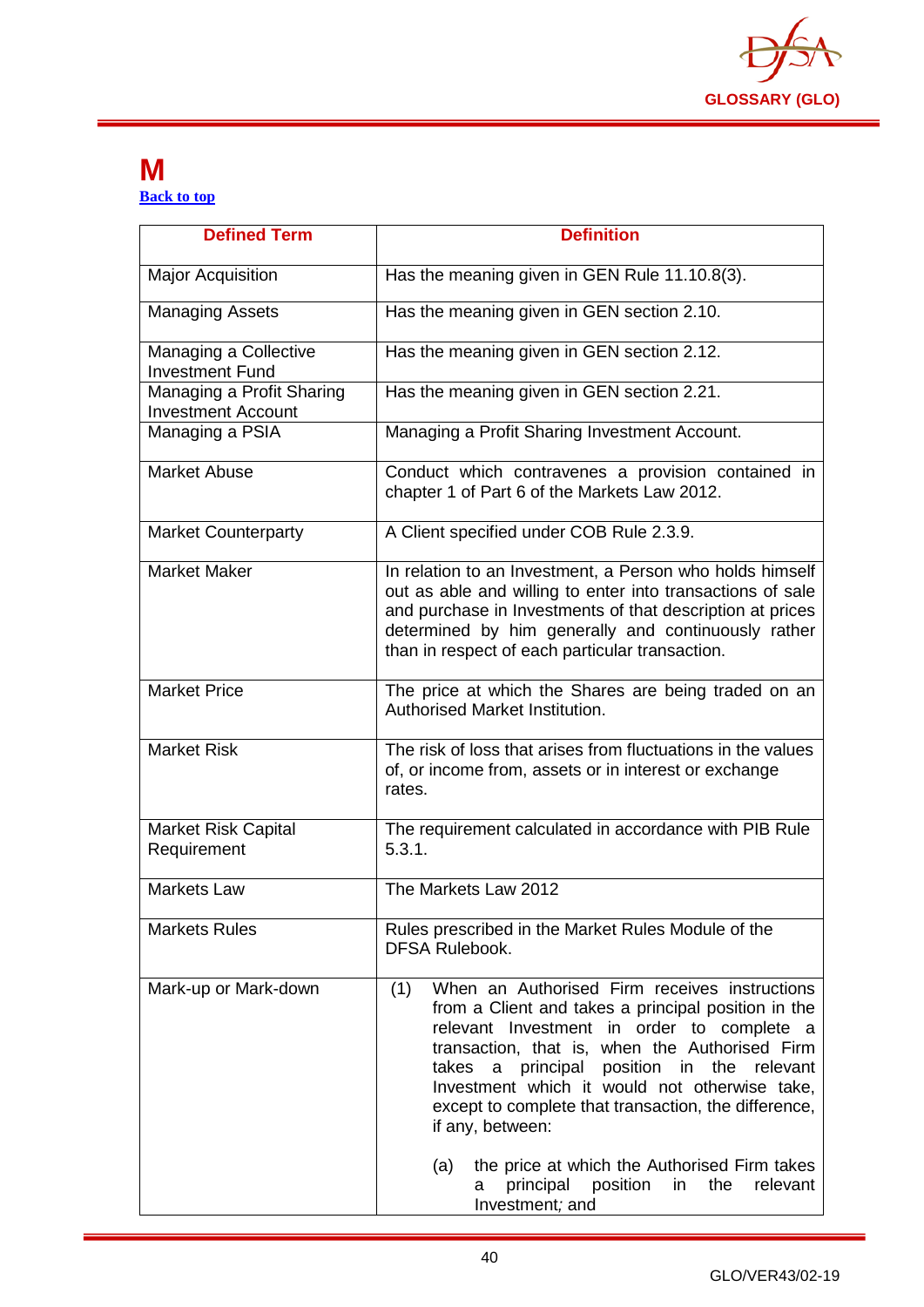

| <b>Defined Term</b>                                | <b>Definition</b>                                                                                                                                           |  |  |
|----------------------------------------------------|-------------------------------------------------------------------------------------------------------------------------------------------------------------|--|--|
|                                                    | the price at which the Authorised Firm<br>(b)<br>Executes the transaction with its Client; or                                                               |  |  |
|                                                    | When an Authorised Firm Executes a transaction<br>(2)<br>with its Client against its own book and owes a<br>duty of best execution, the difference between: |  |  |
|                                                    | the price at which best execution would be<br>(a)<br>achieved; and                                                                                          |  |  |
|                                                    | the price at which the Authorised Firm<br>(b)<br>Executes the transaction with its Client.                                                                  |  |  |
| Master Fund                                        | Has the meaning given in CIR Rule 3.1.5                                                                                                                     |  |  |
| <b>Maturity Mismatch</b>                           | A difference between the maturity of an asset and the<br>corresponding liability.                                                                           |  |  |
| Member                                             | A Person admitted as a member of an Authorised<br>Market Institution in accordance with its Business Rules.                                                 |  |  |
| Minimum Capital<br>Requirement                     | The requirement calculated in accordance with PIN Rule<br>A4.2.1.                                                                                           |  |  |
| Minimum Cellular Capital<br>Requirement            | The Minimum Segmental Capital Requirement in respect<br>of a cell.                                                                                          |  |  |
| Minimum Fund Capital<br>Requirement                | The requirement calculated in accordance with PIN Rule<br>A8.2.1.                                                                                           |  |  |
| Minimum Non-Cellular<br><b>Capital Requirement</b> | The Minimum Segmental Capital Requirement in respect<br>of that part of a protected cell company that is not a cell.                                        |  |  |
| Minimum Segmental Capital<br>Requirement           | The requirement calculated in accordance with PIN<br>section A6.2.                                                                                          |  |  |
| <b>MKT</b>                                         | The Markets module of the Rulebook.                                                                                                                         |  |  |
| Money                                              | Any form of money, including cheques and other<br>payable orders.                                                                                           |  |  |
| Money Laundering Reporting<br>Officer (MLRO)       | For the purposes of AMI, the Key Individual<br>(1)<br>function described in AMI Rule 5.3.8.                                                                 |  |  |
|                                                    | For the purposes of an Authorised Firm other than<br>(2)<br>a Credit Rating Agency, the Licensed Function<br>described in GEN Rule 7.4.8.                   |  |  |
|                                                    | For all other purposes, has the meaning in AML<br>(3)<br>Rule 3.2.1.                                                                                        |  |  |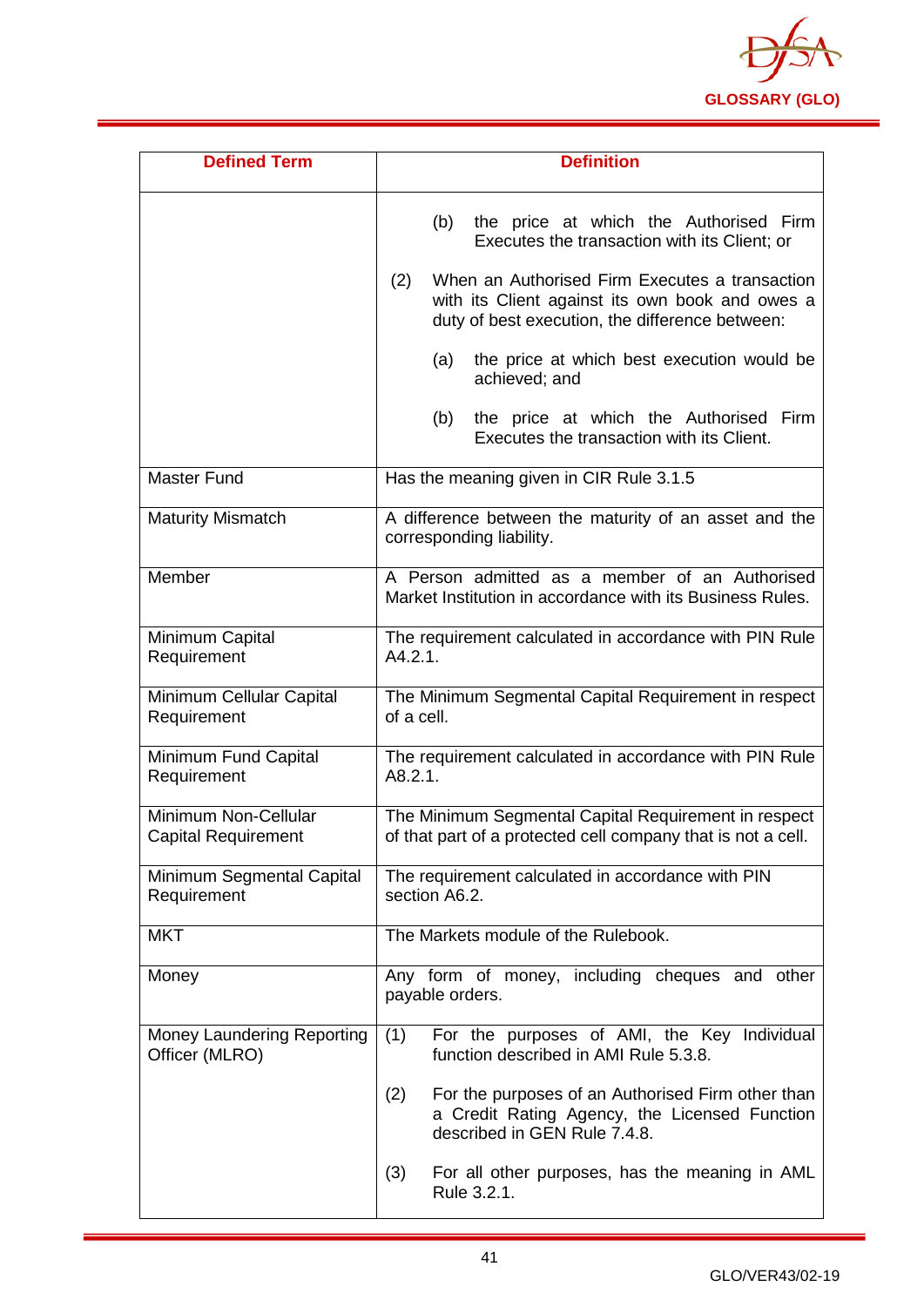

| <b>Defined Term</b>                            | <b>Definition</b>                                                                                                                                                                                                                                                |  |  |
|------------------------------------------------|------------------------------------------------------------------------------------------------------------------------------------------------------------------------------------------------------------------------------------------------------------------|--|--|
| Money Market Fund                              | Has the meaning given in CIR Rule 3.1.11.                                                                                                                                                                                                                        |  |  |
| <b>MTF</b>                                     | A Multilateral Trading Facility.                                                                                                                                                                                                                                 |  |  |
| <b>Multilateral Development</b><br><b>Bank</b> | Any one of the following banks:                                                                                                                                                                                                                                  |  |  |
|                                                | (a)<br>African Development Bank (AfDB);                                                                                                                                                                                                                          |  |  |
|                                                | Asian Development Bank (ASB);<br>(b)                                                                                                                                                                                                                             |  |  |
|                                                | Caribbean Development Bank (CDB);<br>(c)                                                                                                                                                                                                                         |  |  |
|                                                | Council of Europe Development Bank;<br>(d)                                                                                                                                                                                                                       |  |  |
|                                                | European Bank for Reconstruction and<br>(e)<br>Development (EBRD);                                                                                                                                                                                               |  |  |
|                                                | (f)<br>European Investment Bank (EIB);                                                                                                                                                                                                                           |  |  |
|                                                | European Investment Fund (EIF);<br>(g)                                                                                                                                                                                                                           |  |  |
|                                                | Inter-American Development Bank (IADB);<br>(h)                                                                                                                                                                                                                   |  |  |
|                                                | (i)<br>Inter-American Investment Corporation (IAIC);                                                                                                                                                                                                             |  |  |
|                                                | (j)<br>International Bank for Reconstruction and<br>Development (IBRD);                                                                                                                                                                                          |  |  |
|                                                | International Finance Corporation (IFC); or<br>(k)                                                                                                                                                                                                               |  |  |
|                                                | (1)<br>Nordic Investment Bank (NIB).                                                                                                                                                                                                                             |  |  |
| <b>Multilateral Trading Facility</b>           | Pursuant to GEN Rule 2.22.1(a), a system which brings<br>together multiple third party buying and selling interests<br>in Investments, in accordance with its non-discretionary<br>rules, in a way that results in a contract in respect of<br>such Investments. |  |  |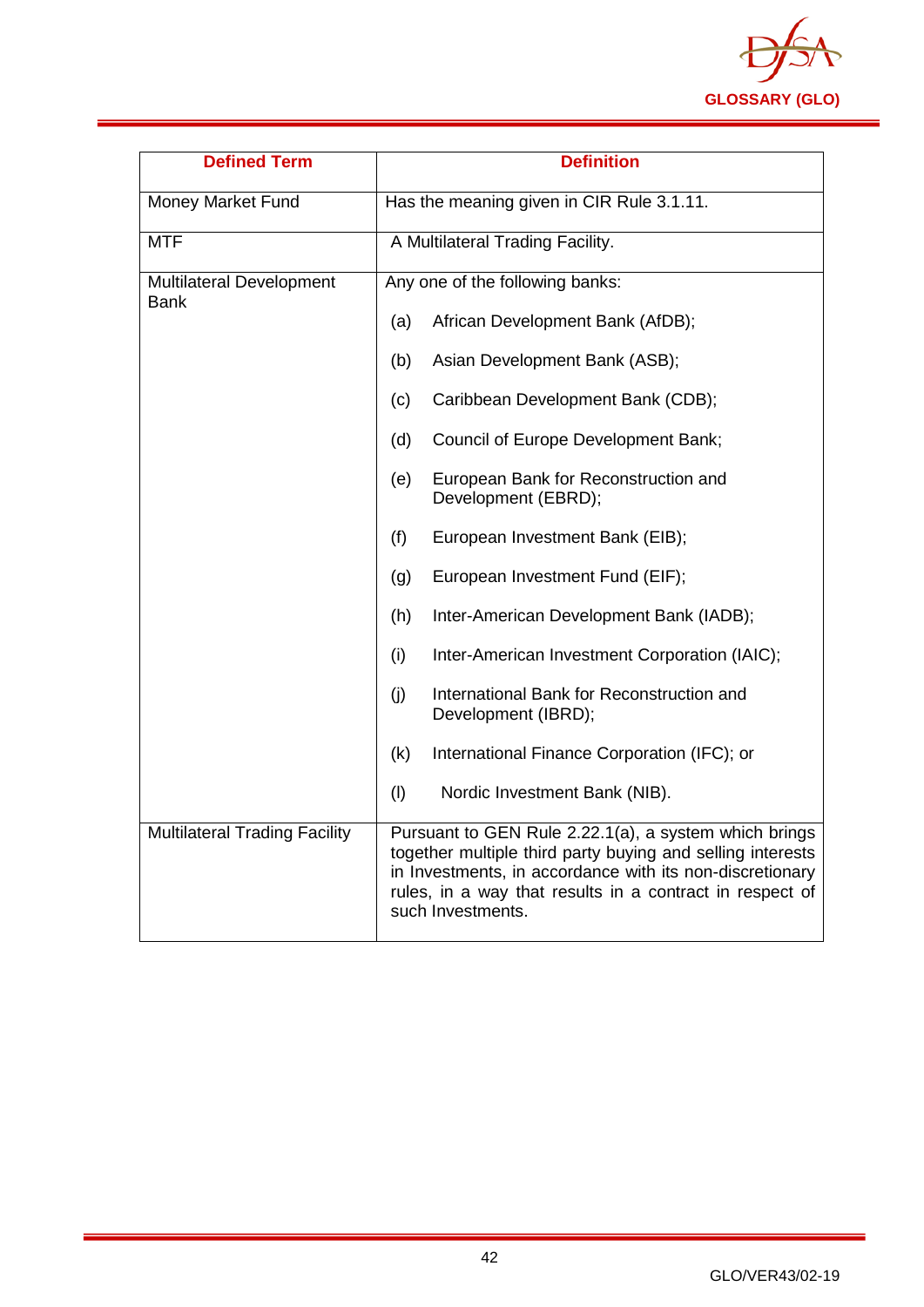

# <span id="page-43-0"></span>**N [Back to top](#page-1-0)**

| <b>Defined Term</b>             | <b>Definition</b>                                                                                                                                                                                                                                                                                                                                                                                        |  |  |
|---------------------------------|----------------------------------------------------------------------------------------------------------------------------------------------------------------------------------------------------------------------------------------------------------------------------------------------------------------------------------------------------------------------------------------------------------|--|--|
| <b>Net Outstanding Claims</b>   | In respect of an Insurer as at a date, Gross Outstanding<br>Claims of the Insurer as at that date, less the amount of<br>reinsurance and other recoveries expected to be<br>received in respect of those claims.                                                                                                                                                                                         |  |  |
| <b>Net Written Premium</b>      | In respect of an Insurer during a period, Gross Written<br>Premium of the Insurer during that period less the<br>amount of premium on reinsurance contracts entered<br>into by the Insurer as cedant during the same period.                                                                                                                                                                             |  |  |
| <b>Netting by Novation</b>      | The process of automatically amalgamating some or all<br>claims and obligations between two Counterparties to<br>create a single new claim or obligation replacing the<br>relevant former claims or obligations.                                                                                                                                                                                         |  |  |
| Nominee Company                 | A company incorporated in the DIFC whose business<br>consists solely of acting as a holder of Client Assets<br>where such assets are held by the Nominee Company<br>as agent of an Authorised Firm.                                                                                                                                                                                                      |  |  |
| <b>Non-Cellular Assets</b>      | Assets of a Protected Cell Company which are not<br>Cellular Assets.                                                                                                                                                                                                                                                                                                                                     |  |  |
| <b>Non-Cellular Liabilities</b> | Liabilities that may not be settled by disposition of<br>cellular assets.                                                                                                                                                                                                                                                                                                                                |  |  |
| Non-DIFC insurer                | A Person, other than an Insurer, who is authorised and<br>supervised as an insurer by a Financial Services<br>Regulator.                                                                                                                                                                                                                                                                                 |  |  |
| Non-Performing                  | (1) In the case of loans and other financial instruments<br>to which an Authorised Firm is exposed, having<br>either of the following qualities:                                                                                                                                                                                                                                                         |  |  |
|                                 | (a)<br>Contractual payments of interest or principal<br>are 90 days or more past the date on which<br>they were due and payable, and the current<br>value of any security held in respect of the<br>financial<br>loan<br>other<br>instrument<br>or<br>is<br>insufficient,<br>after making allowance<br>for<br>expenses of realisation, to meet the total<br>amount of principal and accrued interest; or |  |  |
|                                 | having an enhanced risk of default, assessed<br>(b)<br>on the basis of reasonable criteria.                                                                                                                                                                                                                                                                                                              |  |  |
|                                 | (2)<br>In regard to $(1)(a)$ , if a loan or other financial<br>instrument has a regular payment schedule, the<br>loan or other instrument is 90 days past due when                                                                                                                                                                                                                                       |  |  |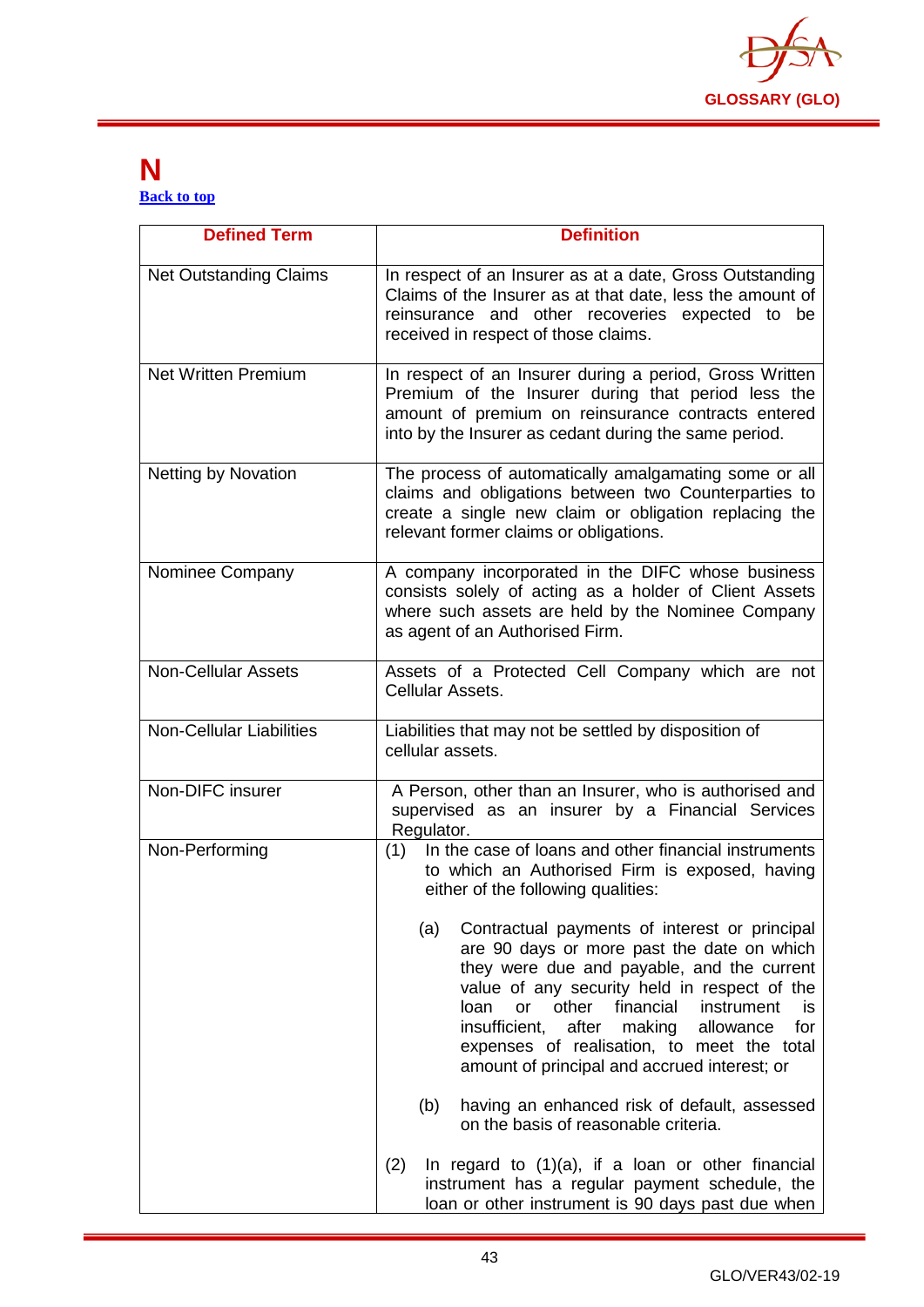

| <b>Defined Term</b> | <b>Definition</b>                                                                                                                                                                                                                                 |
|---------------------|---------------------------------------------------------------------------------------------------------------------------------------------------------------------------------------------------------------------------------------------------|
|                     | 90 calendar days have elapsed since the due date<br>of a contractual payment that has not been met in<br>full; and the total amount that is due but has not yet<br>been paid is equivalent to at least 90 days' worth of<br>contractual payments. |
| Non-Trading Book    | Describes positions, exposures and on-and off-balance<br>sheet items, which are not in the Trading Book.                                                                                                                                          |
| Notice of Objection | A notice filed by a Person who has received a Notice of<br>Administrative Censure or a Notice of Administrative<br>Fine who objects to the imposition of the censure or fine<br>as the case may be.                                               |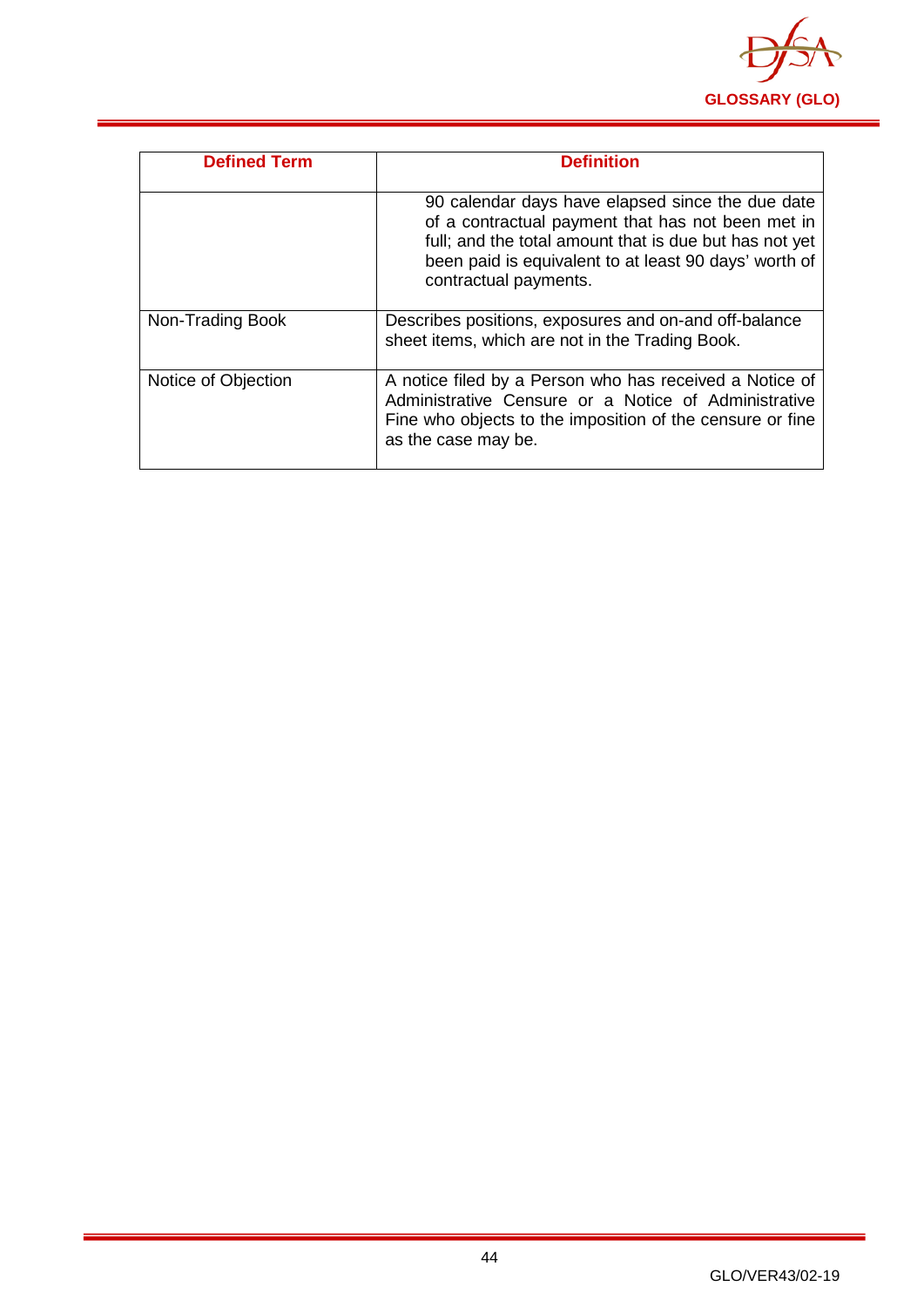

# <span id="page-45-0"></span>**O**

| <b>Back to top</b> |  |  |
|--------------------|--|--|
|                    |  |  |

| <b>Defined Term</b>                                     | <b>Definition</b>                                                                                                                                                                                          |  |  |
|---------------------------------------------------------|------------------------------------------------------------------------------------------------------------------------------------------------------------------------------------------------------------|--|--|
| Offer                                                   | (1)<br>In relation to Securities other than Units, an offer<br>of Securities falling within Article 12 of the Markets<br>Law 2012.                                                                         |  |  |
|                                                         | In relation to Units, an offer of Units falling within<br>(2)<br>Article 19 of the Collective Investment Law 2010.                                                                                         |  |  |
| Offer of Securities to the<br>Public                    | Has the meaning given in Article 12 of the Markets Law<br>2012.                                                                                                                                            |  |  |
| <b>Offer Period</b>                                     | The period during which an Offer of Securities to the<br>Public made pursuant to a Prospectus remains open to<br>investors.                                                                                |  |  |
| <b>Offer Price</b>                                      | The price at which the Shares were offered and<br>accepted under the offer document. In the event that an<br>auction process was used to determine the offer price,<br>then that price is the offer price. |  |  |
| Offeree                                                 | A Person to whom an Offer of Securities is made.                                                                                                                                                           |  |  |
| Offeror                                                 | A Person who makes an Offer of Securities.                                                                                                                                                                 |  |  |
| <b>Official List of Securities</b>                      | A list of Securities maintained by the DFSA in<br>accordance with the Markets Law 2012.                                                                                                                    |  |  |
| Open-ended Fund                                         | Has the meaning given in Article 18A(2) of the Collective<br>Investment Law.                                                                                                                               |  |  |
| <b>Operating a Clearing House</b>                       | Has the meaning given in GEN section 2.18.                                                                                                                                                                 |  |  |
| Operating a Crowdfunding<br>Platform                    | Has the meaning given in GEN Rule 2.29.1.                                                                                                                                                                  |  |  |
| Operating a Loan<br><b>Crowdfunding Platform</b>        | Has the meaning given in GEN Rules 2.29.1(2) and (3).                                                                                                                                                      |  |  |
| Operating an Alternative<br><b>Trading System</b>       | Has the meaning given in GEN section 2.22.                                                                                                                                                                 |  |  |
| Operating an Exchange                                   | Has the meaning given in GEN section 2.17.                                                                                                                                                                 |  |  |
| Operating an Investment<br><b>Crowdfunding Platform</b> | Has the meaning given in GEN Rules 2.29.1(4) and (5).                                                                                                                                                      |  |  |
| Option                                                  | Has the meaning given in GEN Rule A2.3.1(a).                                                                                                                                                               |  |  |
| <b>Organised Trading Facility</b>                       | Pursuant to GEN Rule 2.22.1(b), a system which brings<br>together multiple third party buying and selling interests                                                                                        |  |  |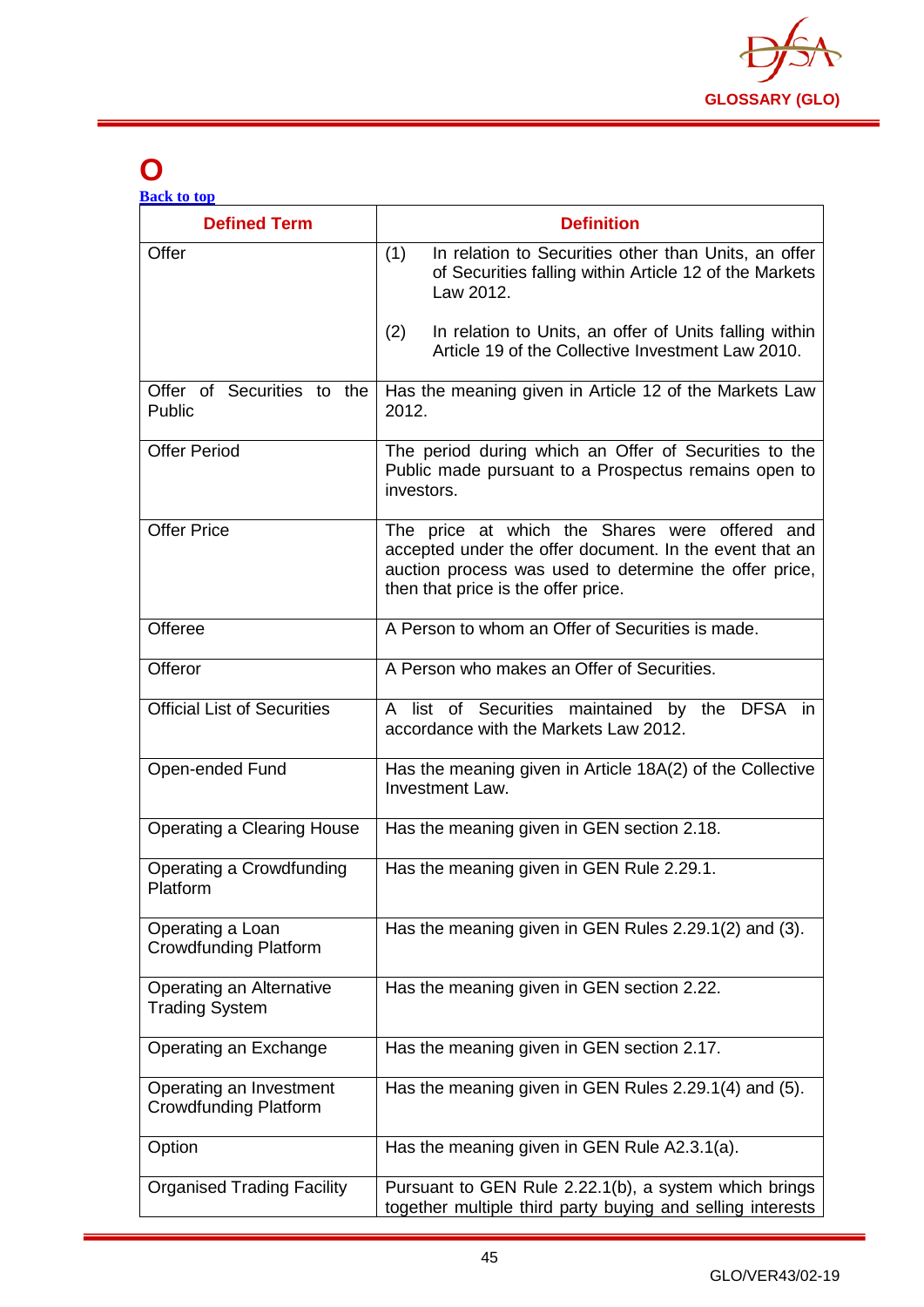

| <b>Defined Term</b>          | <b>Definition</b>                                                                                                                                                                 |
|------------------------------|-----------------------------------------------------------------------------------------------------------------------------------------------------------------------------------|
|                              | in Investments, in accordance with its discretionary<br>rules, in a way that results in a contract in respect of<br>such Investments.                                             |
| OTF                          | An Organised Trading Facility.                                                                                                                                                    |
| <b>Outsourcing Agreement</b> | An agreement in writing entered into by an Fund<br>Manager or Trustee with a Service Provider in relation<br>to outsourced functions, which fulfils the criteria in CIR<br>App 1. |
| Own Account Transaction      | A transaction Executed by the Authorised Firm for its<br>own benefit or for the benefit of its Associate.                                                                         |
| <b>Owner's Equity</b>        | In relation to a Takaful Insurer, the amount of the assets,<br>less the liabilities, of the Insurer that are not attributed to<br>the insurance fund of the Insurer.              |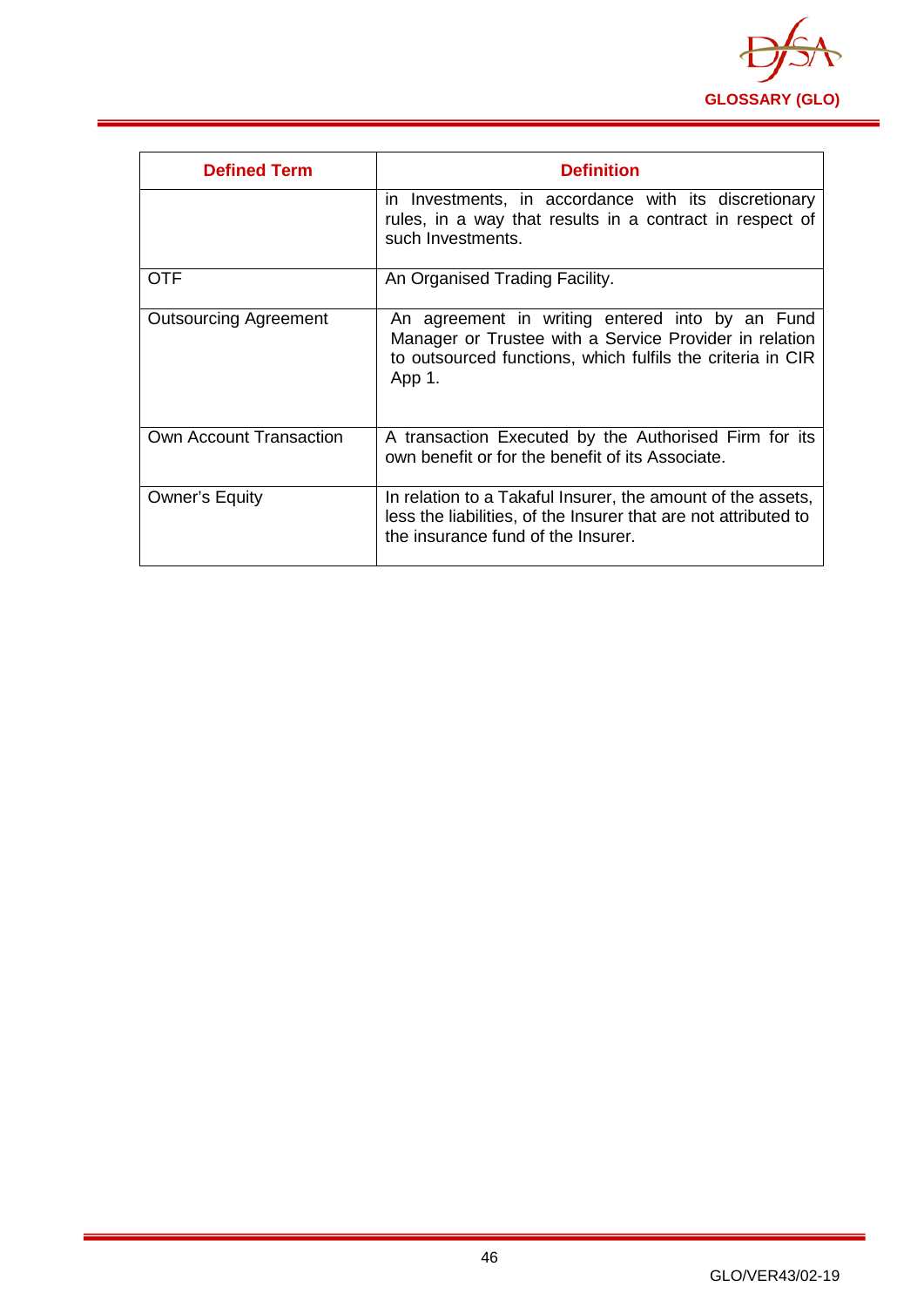

# <span id="page-47-0"></span>**P**

| <b>Back to top</b> |  |  |
|--------------------|--|--|
|                    |  |  |

| <b>Defined Term</b>                                 | <b>Definition</b>                                                                                                                                                                               |
|-----------------------------------------------------|-------------------------------------------------------------------------------------------------------------------------------------------------------------------------------------------------|
| Parent                                              | A Holding Company.                                                                                                                                                                              |
| Partner                                             | In relation to an Undertaking which is a Partnership, a<br>Person occupying the position of a partner, by whatever<br>name called.                                                              |
| Partnership                                         | Any partnership, including a partnership constituted<br>under the law of a country or territory outside the DIFC,<br>but not including a Limited Liability Partnership.                         |
| Passported Fund                                     | Has the meaning given in FPR section 1.3.                                                                                                                                                       |
| <b>Permanent Health Insurance</b>                   | Has the meaning given in GEN Rule A4.1.2(d).                                                                                                                                                    |
| <b>Permanent Share Capital</b>                      | Ordinary paid-up share capital or similar shareholders' or<br>members' equity, including retained earnings, however<br>called.                                                                  |
| Person                                              | A Person includes any natural person, Body Corporate<br>or body unincorporated, including a legal person,<br>Partnership,<br>unincorporated<br>association,<br>company,<br>government or state. |
| <b>Personal Account</b><br>Transaction              | A transaction undertaken by an Employee of an<br>Authorised Firm in a Investment, other than:                                                                                                   |
|                                                     | (a)<br>a transaction in a government and public Security;                                                                                                                                       |
|                                                     | (b)<br>a transaction in a life policy; or                                                                                                                                                       |
|                                                     | a discretionary transaction if there is no prior<br>(c)<br>communication<br>with the Employee and the<br>discretion is not exercised by the Authorised Firm.                                    |
| Persons Undertaking Key<br><b>Control Functions</b> | Persons undertaking compliance, risk management,<br>internal audit and similar control functions.                                                                                               |
| <b>PIB</b>                                          | The Prudential - Investment, Insurance Intermediation<br>and Banking module of the Rulebook.                                                                                                    |
| <b>PIN</b>                                          | The Prudential – Insurance Business module of the<br>Rulebook.                                                                                                                                  |
| Policyholder                                        | Includes a potential policyholder.                                                                                                                                                              |
| <b>Policy Benefit</b>                               | An amount payable under an insurance contract as a<br>result of the occurrence of an event insured under the<br>contract.                                                                       |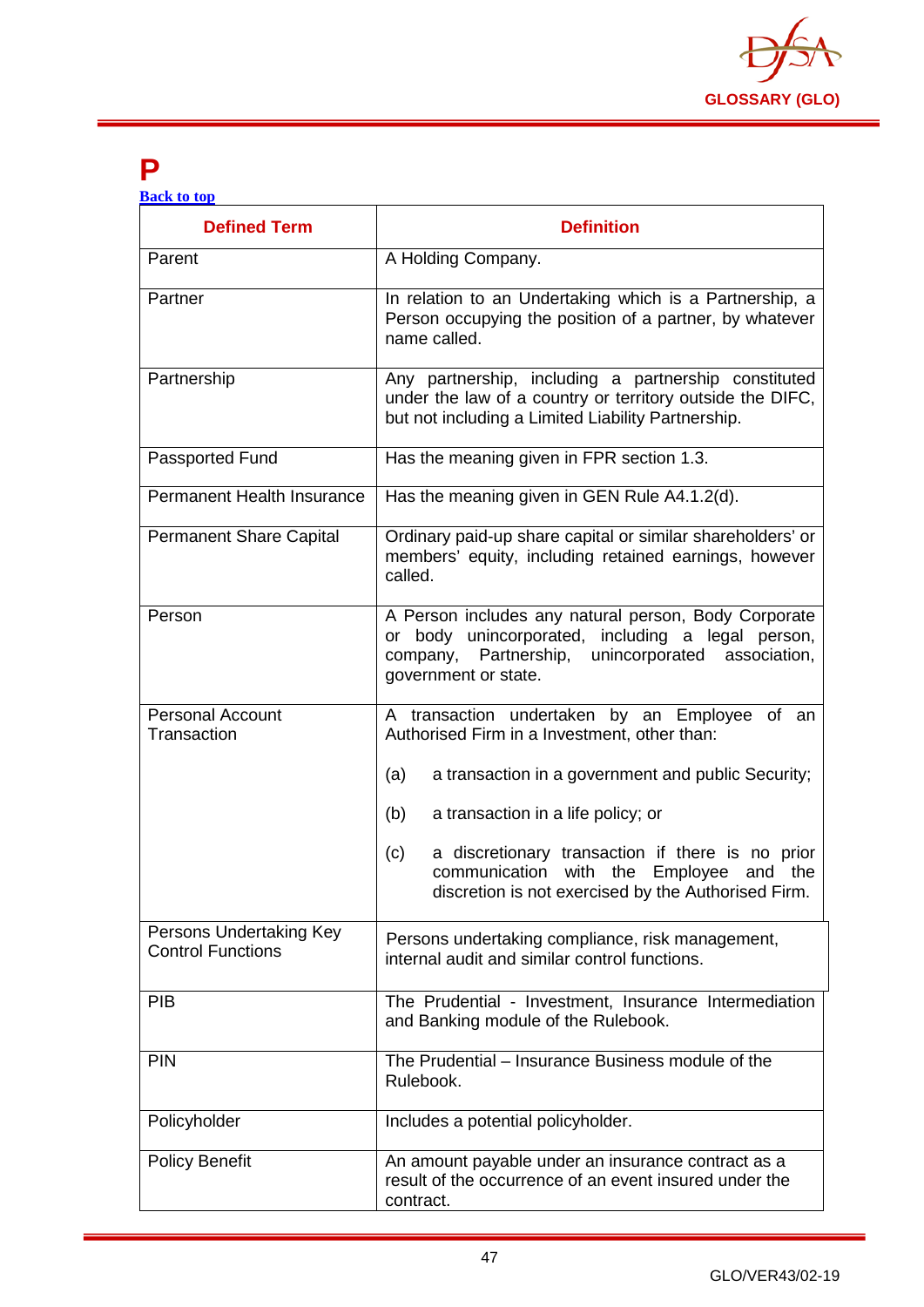

| <b>Defined Term</b>                        | <b>Definition</b>                                                                                                                                                                                                                                                                                                                                                                                                                                                                                 |
|--------------------------------------------|---------------------------------------------------------------------------------------------------------------------------------------------------------------------------------------------------------------------------------------------------------------------------------------------------------------------------------------------------------------------------------------------------------------------------------------------------------------------------------------------------|
| <b>Politically Exposed Person</b><br>(PEP) | Means a natural person (and includes, where relevant, a<br>family member or close associate) who is or has been<br>entrusted with a prominent public function, including but<br>not limited to, a head of state or of government, senior<br>politician, senior government, judicial or military official,<br>ambassador, senior executive of a state owned<br>corporation, or an important political party official, but not<br>middle ranking or more junior individuals in these<br>categories. |
| <b>Practice Note</b>                       | Guidelines issued from time to time by the DFSA to<br>assist a Registered Auditor in applying a relevant<br>standard.                                                                                                                                                                                                                                                                                                                                                                             |
| <b>Preliminary Notice</b>                  | a written notice given by the DFSA to a Person pursuant<br>to paragraph 4(1) of Schedule 3 to the Regulatory Law<br>2004.                                                                                                                                                                                                                                                                                                                                                                         |
| <b>Premium Liability</b>                   | The liability referred to in PIN Rule 5.4.7.                                                                                                                                                                                                                                                                                                                                                                                                                                                      |
| <b>Price Information Provider</b>          | In CIR, has the meaning given to that term in CIR<br>(1)<br>Rule 13.9.4(2).<br>(2)<br>In AMI, has the meaning given to that term in Rule<br>$A2.1.2(2)$ .                                                                                                                                                                                                                                                                                                                                         |
| <b>Price Sensitive Information</b>         | Information of a type which is liable to cause substantial<br>movement in the price of Securities or (in the case of<br>Debentures) to affect significantly the ability of the Issuer<br>to meet its commitments.                                                                                                                                                                                                                                                                                 |
| <b>Price Stabilisation</b>                 | The activity of stabilising the price of an Eligible Security<br>in the manner described in the PRS Module.                                                                                                                                                                                                                                                                                                                                                                                       |
| <b>Principal Representative</b>            | An individual designated by a Representative Office in<br>accordance with REP.                                                                                                                                                                                                                                                                                                                                                                                                                    |
| Principle                                  | In relation to an Authorised Firm or Authorised<br>(1)<br>Individual, a principle prescribed in GEN chapter<br>4.<br>(2)<br>In relation to an Audit Principal, a principle                                                                                                                                                                                                                                                                                                                        |
|                                            | prescribed in AUD section 2.6.                                                                                                                                                                                                                                                                                                                                                                                                                                                                    |
| <b>Private Equity Fund</b>                 | Has the meaning given in CIR Rule 3.1.6                                                                                                                                                                                                                                                                                                                                                                                                                                                           |
| <b>Private Placement</b>                   | An Offer made to a Person who is likely to be interested<br>in the Offer having regard to:                                                                                                                                                                                                                                                                                                                                                                                                        |
|                                            | (i)<br>previous contact between the Person making<br>the Offer and that Person;                                                                                                                                                                                                                                                                                                                                                                                                                   |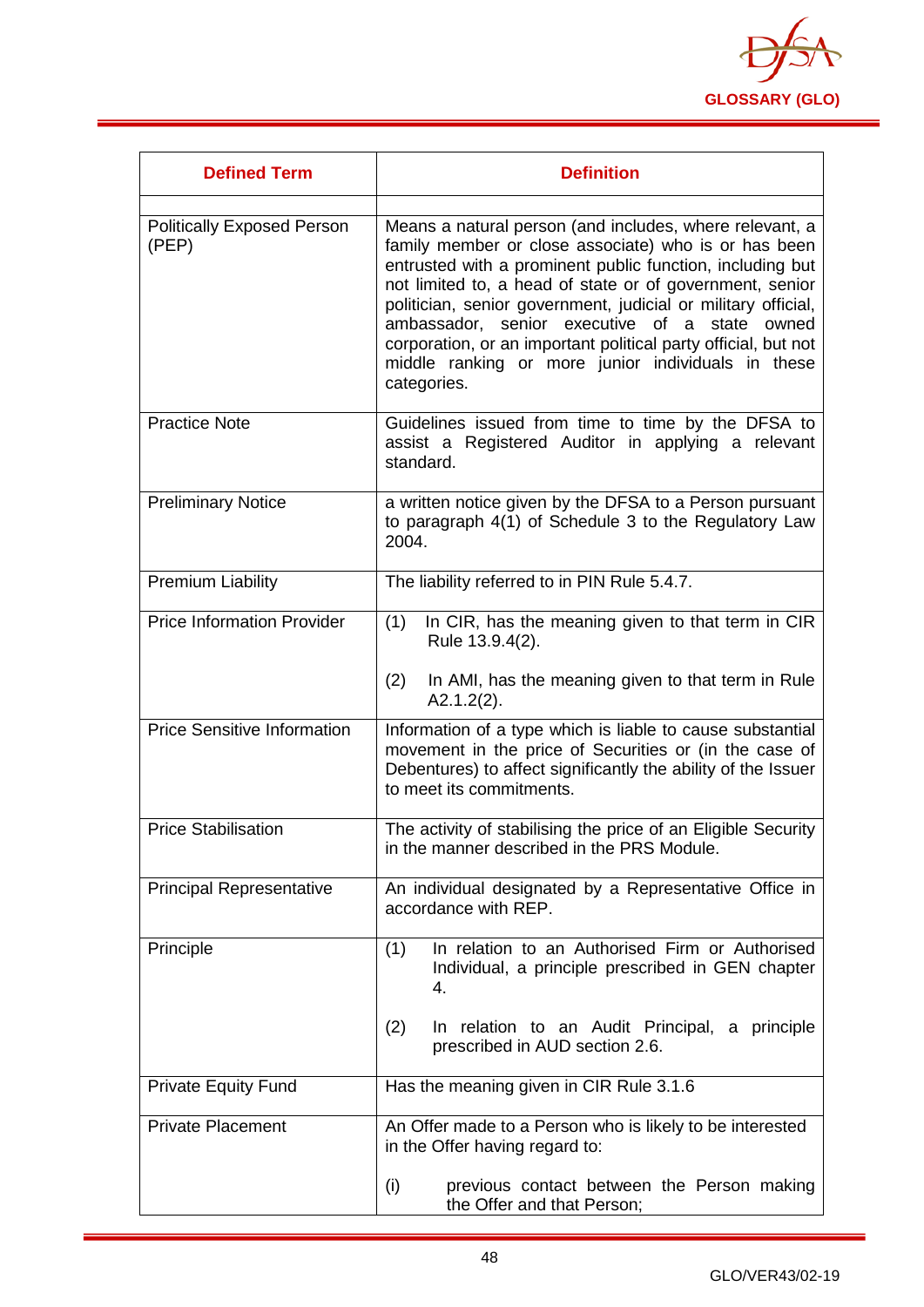

| <b>Defined Term</b>                | <b>Definition</b>                                                                                                                                                                                                                                          |
|------------------------------------|------------------------------------------------------------------------------------------------------------------------------------------------------------------------------------------------------------------------------------------------------------|
|                                    | (ii)<br>a professional or other connection between the<br>Person making the Offer and that Person; or                                                                                                                                                      |
|                                    | (iii)<br>statements or actions by that Person that<br>indicate that he is interested in Offers of that<br>kind.                                                                                                                                            |
| <b>Private Trust Company</b>       | Means a body corporate the purpose of which is solely<br>to provide trust business services in respect of a specific<br>trust or trusts:                                                                                                                   |
|                                    | of which a Family Member of a Single Family or<br>(a)<br>a Family Entity related to a Single Family is the<br>settlor; and                                                                                                                                 |
|                                    | the beneficiaries are all:<br>(b)                                                                                                                                                                                                                          |
|                                    | (i)<br>charities; or                                                                                                                                                                                                                                       |
|                                    | (ii)<br>Family Members, Family Entities, or Family<br>Fiduciary Structures of that Single Family.                                                                                                                                                          |
| <b>Privileged Communication</b>    | A privilege arising from the provision of professional<br>legal advice and any other like privilege properly<br>applicable at law to the communication in question, but<br>does not include a general duty of confidentiality.                             |
| <b>Professional Client</b>         | A Client specified under COB Rule 2.3.3.                                                                                                                                                                                                                   |
| <b>Profit Equalisation Reserve</b> | Represents<br>the<br>amount appropriated<br>out<br>οf<br>the<br>Mudaraba income, before allocating the Mudarib's<br>share, in order to maintain a certain level of investment<br>returns for investment account holders and to increase<br>owners' equity. |
| <b>Profit Sharing Investment</b>   | An account or portfolio managed:                                                                                                                                                                                                                           |
| Account (PSIA)                     | (a)<br>in relation to property of any kind, including the<br>currency of any country or territory, held for or<br>within the account or portfolio;                                                                                                         |
|                                    | in accordance with Shari'a and held out as such;<br>(b)<br>and                                                                                                                                                                                             |
|                                    | under the term of an agreement whereby:<br>(c)                                                                                                                                                                                                             |
|                                    | (i)<br>the investor agrees to share any profit with<br>the manager of the account or portfolio in<br>accordance with a predetermined specified<br>percentage or ratio; and                                                                                 |
|                                    | the investor agrees that he alone will bear<br>(ii)<br>any losses in the absence of negligence or                                                                                                                                                          |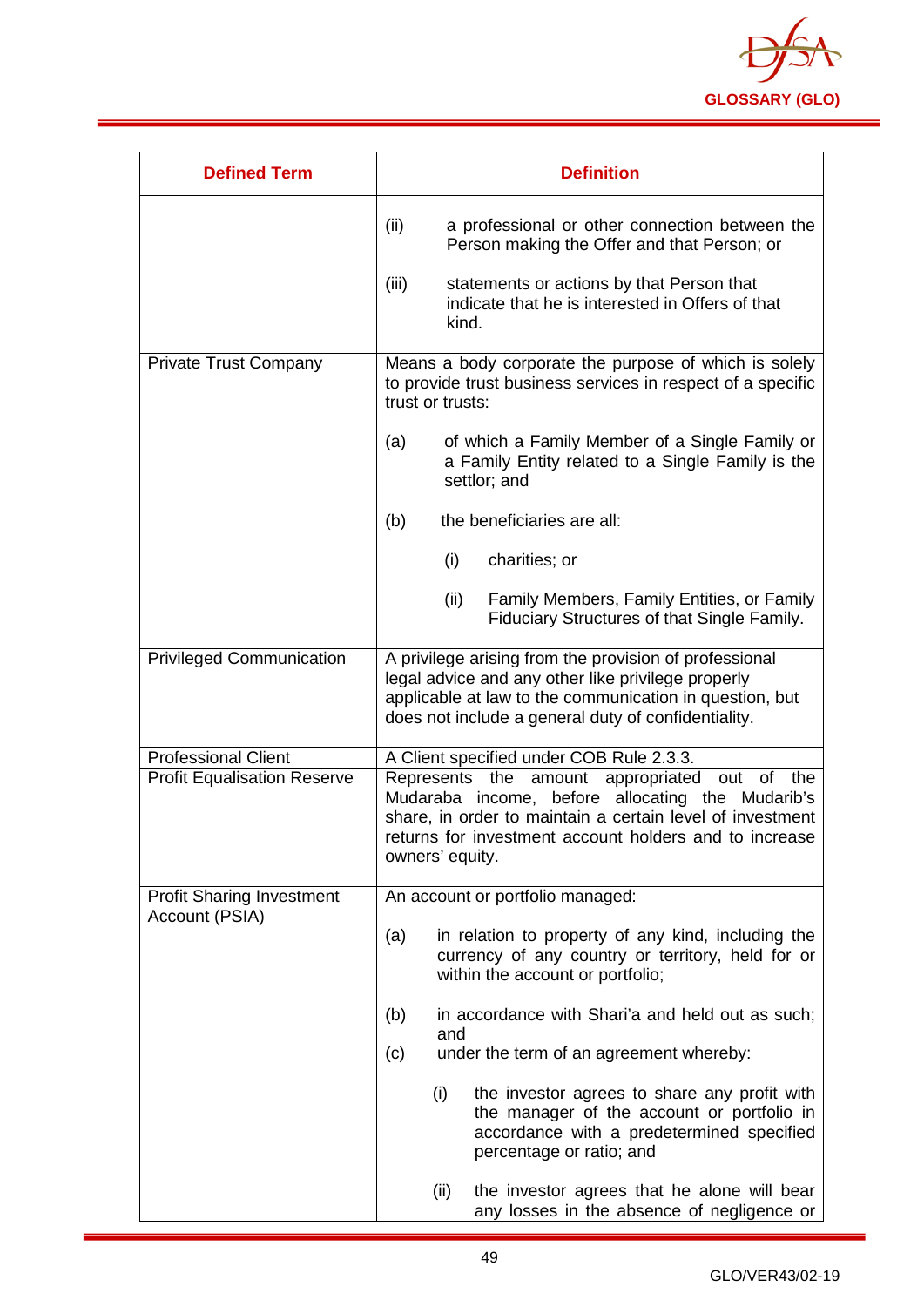

| <b>Defined Term</b>            | <b>Definition</b>                                                                                                                                                                                                                                                                           |
|--------------------------------|---------------------------------------------------------------------------------------------------------------------------------------------------------------------------------------------------------------------------------------------------------------------------------------------|
|                                | breach of contract on the part of the<br>manager.                                                                                                                                                                                                                                           |
| Promote                        | In relation to a Passported Fund, has the meaning given<br>in FPR section 1.3.                                                                                                                                                                                                              |
| Property                       | Has the meaning given in Articles (1) and (2) of the<br>U.A.E. Federal Law No.4 of 2002.                                                                                                                                                                                                    |
| <b>Property Fund</b>           | Has the meaning given in CIR Rule 3.1.7                                                                                                                                                                                                                                                     |
| <b>Property Related Assets</b> | Assets which are Shares, Debentures or Warrants which<br>are issued by a Body Corporate, a substantial activity of<br>which relates to investment in Real Property and<br>Certificates which confer rights in respect of such<br>Investments.                                               |
| Prospectus                     | In relation to an Offer of Securities to the Public, a<br>(1)<br>document containing the information specified in<br>Article 15 of the Markets Law 2012 and the MKT<br>Rules, and includes a Supplementary Prospectus.                                                                      |
|                                | (2)<br>In relation to a Fund, a document containing the<br>prescribed<br>the<br>information<br>under<br>Collective<br>Investment Law 2010<br>and the CIR<br>Rules.<br>a Short Form<br>including<br>Prospectus<br>or<br>Supplementary Prospectus.                                            |
| Prospectus Offer               | An Offer of Securities referred to in Article $14(4)(a)$ of the<br>Markets Law 2012.                                                                                                                                                                                                        |
| <b>Protected Cell Company</b>  | A company incorporated as, or converted into, a<br>Protected Cell Company in accordance with the<br>provisions of the Regulations made under DIFC the<br>Companies Law.                                                                                                                     |
| <b>Protection Buyer</b>        | The Counterparty to a Credit Derivative contract that<br>wishes to reduce the exposure to Credit Risk by<br>protecting itself from potential loss suffered as a result of<br>deterioration in the creditworthiness of the reference<br>assets.                                              |
| <b>Protection Seller</b>       | The Counterparty to a Credit Derivative contract that<br>wishes to take on Credit Risk arises from potential loss<br>of<br>deterioration<br>the<br>suffered<br>result<br>in<br>as<br>a<br>creditworthiness of the reference assets in return for<br>compensation from the Protection Buyer. |
| <b>Providing Credit</b>        | Has the meaning given in GEN section 2.5.                                                                                                                                                                                                                                                   |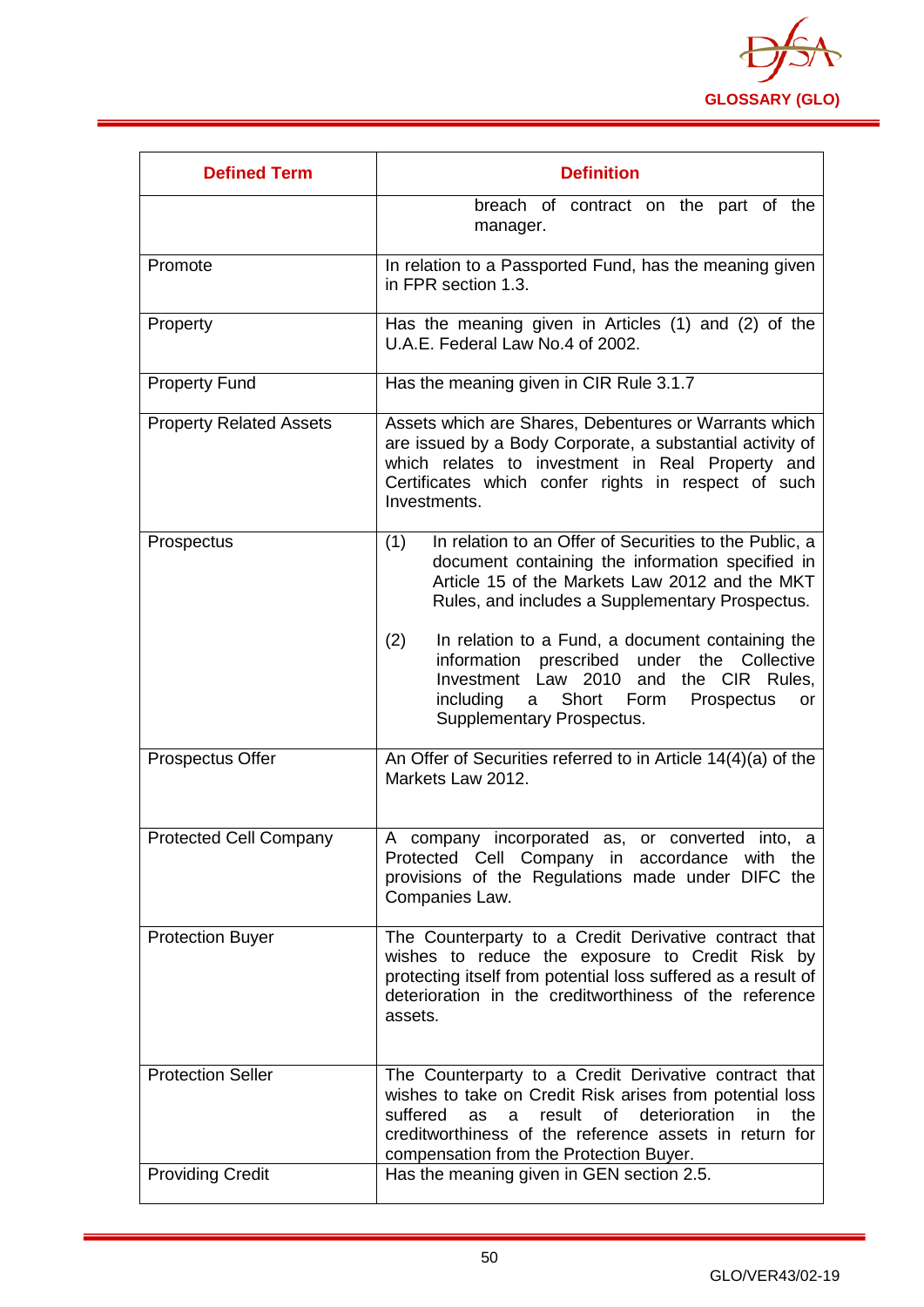

| <b>Defined Term</b>                     | <b>Definition</b>                                                                                                                                                                                                                                                                                                                                                                                                     |
|-----------------------------------------|-----------------------------------------------------------------------------------------------------------------------------------------------------------------------------------------------------------------------------------------------------------------------------------------------------------------------------------------------------------------------------------------------------------------------|
| <b>Providing Custody</b>                | Has the meaning given in GEN section 2.13.                                                                                                                                                                                                                                                                                                                                                                            |
| <b>Providing Fund</b><br>Administration | Has the meaning given in GEN section 2.24                                                                                                                                                                                                                                                                                                                                                                             |
| <b>Providing Money Services</b>         | Has the meaning given in GEN section 2.6.                                                                                                                                                                                                                                                                                                                                                                             |
| <b>Providing Trust Services</b>         | Has the meaning given in GEN section 2.23.                                                                                                                                                                                                                                                                                                                                                                            |
| <b>PRU</b>                              | The Prudential Returns module of the Sourcebook.                                                                                                                                                                                                                                                                                                                                                                      |
| <b>Prudential Context</b>               | In relation to activities carried on by a Authorised Firm,<br>the context in which the activities might have, or might<br>reasonably be regarded as likely to have, a negative<br>effect on:                                                                                                                                                                                                                          |
|                                         | confidence in the financial stability of the DIFC;<br>(a)                                                                                                                                                                                                                                                                                                                                                             |
|                                         | the ability of the Authorised Firm to meet the<br>(b)<br>applicable DFSA requirements and standards<br>Firm's<br>relating to the Authorised<br>financial<br>resources; or                                                                                                                                                                                                                                             |
|                                         | (c)<br>the fitness and propriety of the Authorised Firm to<br>remain authorised.                                                                                                                                                                                                                                                                                                                                      |
| <b>PSIA</b>                             | Profit Sharing Investment Account.                                                                                                                                                                                                                                                                                                                                                                                    |
| <b>PSIAr</b>                            | Profit Sharing Investment Account received on a<br>restricted basis.                                                                                                                                                                                                                                                                                                                                                  |
| <b>PSIAu</b>                            | Profit Sharing Investment Account received on an<br>unrestricted basis.                                                                                                                                                                                                                                                                                                                                               |
| <b>Public Appearance</b>                | Any participation in an interview which is part of a<br>seminar, forum, radio, television, website, newspaper,<br>journal, magazine, or other periodical or other public<br>speaking activity, or the writing of an article for a<br>website,<br>newspaper, journal, magazine<br>other<br>or<br>periodical in which an Investment Analyst makes a<br>recommendation or offers an opinion concerning an<br>Investment. |
| <b>Public Fund</b>                      | (1) In relation to a Passported Fund, has the meaning<br>given in FPR section 1.3; and                                                                                                                                                                                                                                                                                                                                |
|                                         | (2) In any other case, has the meaning given in Article<br>16(1) of the Collective Investment Law 2010.                                                                                                                                                                                                                                                                                                               |
| <b>Public Listed Company</b>            | Has the meaning given in Schedule 1 to the Regulatory<br>Law 2004.                                                                                                                                                                                                                                                                                                                                                    |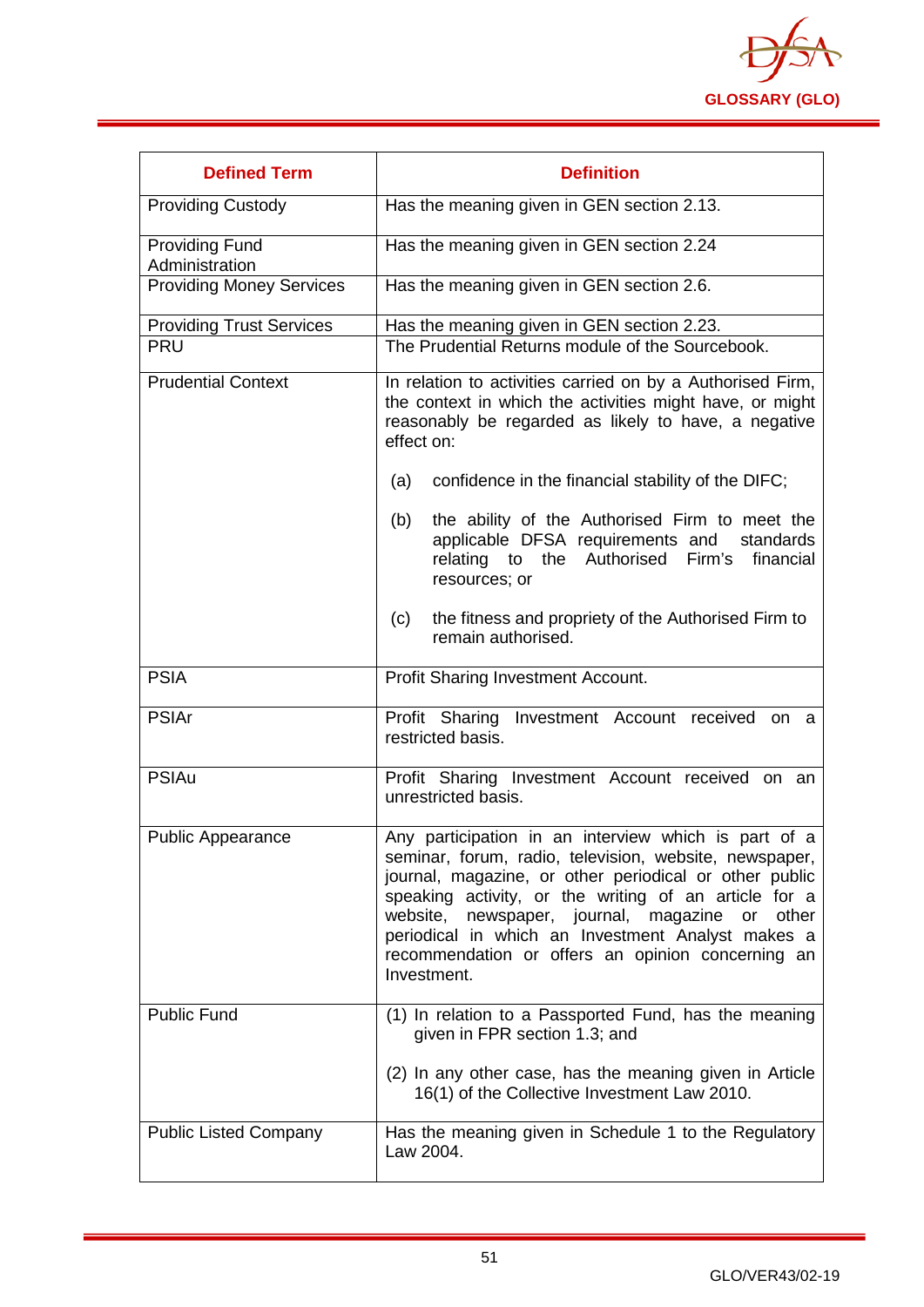

| Public<br>Listed<br>Company<br><b>Auditor's Report</b> | A report referred to in MKT Rule 5.2.7(b).                                                                                              |
|--------------------------------------------------------|-----------------------------------------------------------------------------------------------------------------------------------------|
| <b>Public Property Fund</b>                            | Is a Public Fund which is also a Property Fund                                                                                          |
| <b>Public REIT</b>                                     | A Public Fund that is a Real Estate Investment Trust<br>(REIT).                                                                         |
| <b>Public Sector Entities</b>                          | Bodies owned by central or regional governments or<br>Local Authorities which perform regulatory and other<br>non-commercial functions. |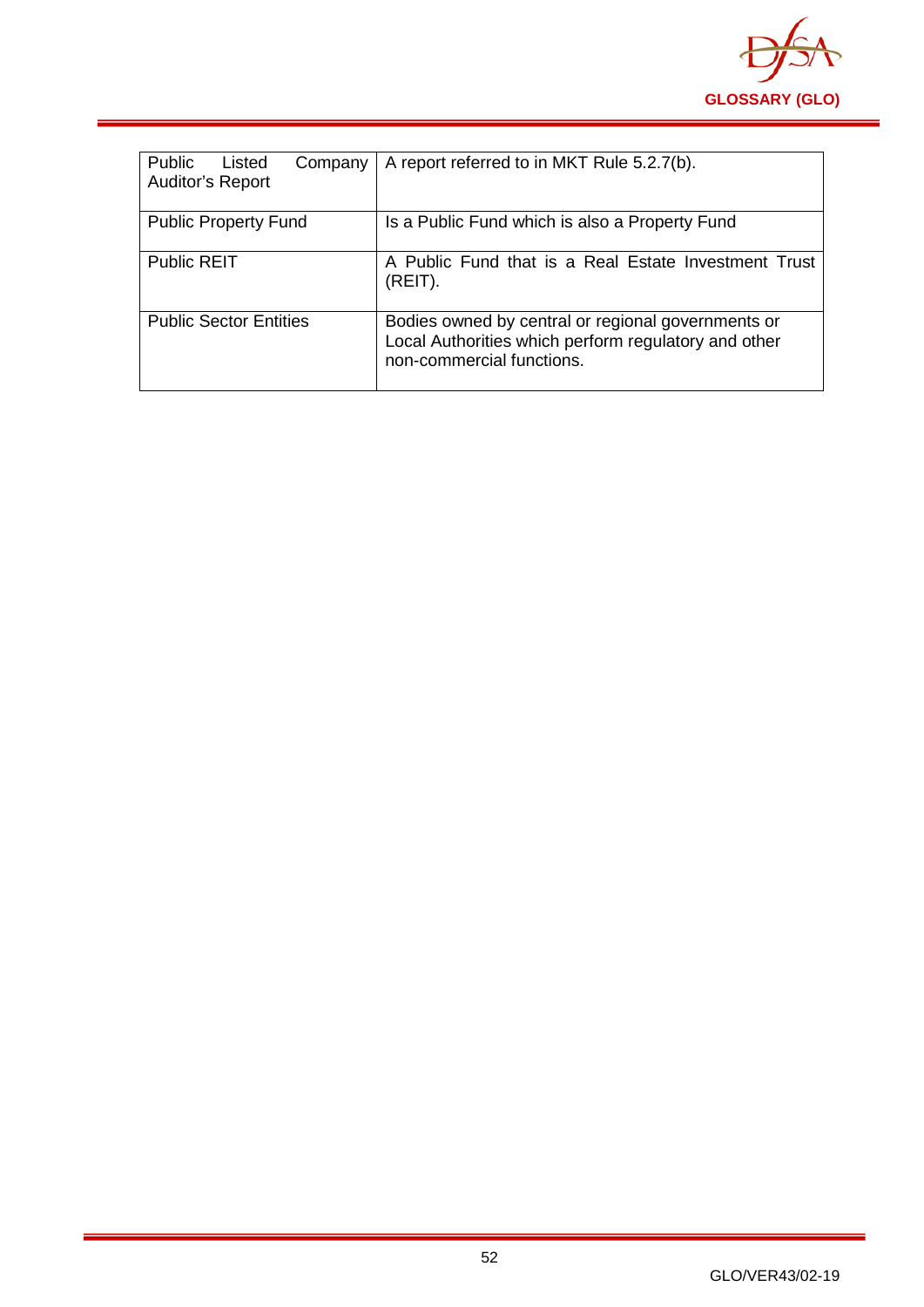

# <span id="page-53-0"></span>**Q [Back to top](#page-1-0)**

| <b>Defined Term</b>                | <b>Definition</b>                                                                                                                                                                                                                                                                       |
|------------------------------------|-----------------------------------------------------------------------------------------------------------------------------------------------------------------------------------------------------------------------------------------------------------------------------------------|
| <b>Qualified Investor Fund</b>     | Has the meaning given in Article 16(5) of the Collective<br>Investment Law 2010.                                                                                                                                                                                                        |
| <b>Qualifying Holding</b>          | Any holding in the capital of a non-financial Undertaking<br>of which the Authorised Firm is a controller.                                                                                                                                                                              |
| <b>Quarterly Regulatory Return</b> | A quarterly return of the type specified in PIN Rule<br>A <sub>10.3.1</sub> .                                                                                                                                                                                                           |
| <b>Quiet Period</b>                | In relation to an initial public offering of securities, the<br>period beginning on the day of publication of listing<br>particulars or a prospectus relating to the offering of that<br>Investment and ending 30 days after the day on which<br>the Investment is admitted to trading. |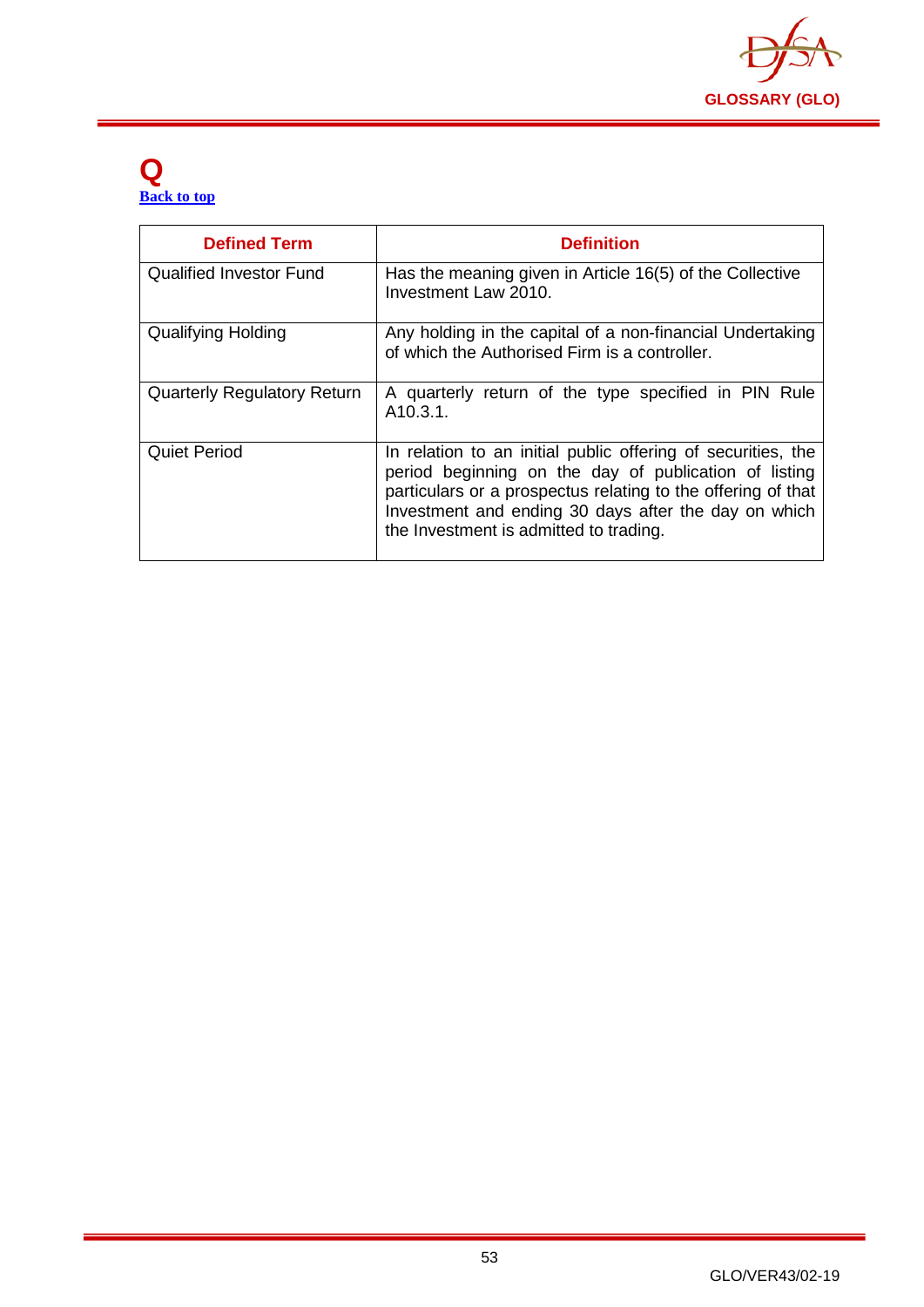

## <span id="page-54-0"></span>**R [Back to top](#page-1-0)**

| <b>Defined Term</b>                            | <b>Definition</b>                                                                                                                                                                                                                                                                                                                                                  |
|------------------------------------------------|--------------------------------------------------------------------------------------------------------------------------------------------------------------------------------------------------------------------------------------------------------------------------------------------------------------------------------------------------------------------|
| Rated                                          | In the case of an instrument or a counterparty, assigned<br>a rating by a Rating Agency in respect of the<br>counterparty credit risk associated with the instrument or<br>counterparty.                                                                                                                                                                           |
| <b>Rating Action</b>                           | Has the meaning given to it in COB Rule 8.3.5(2).                                                                                                                                                                                                                                                                                                                  |
| <b>Rating Agency</b>                           | Standard & Poor's, Moody's, AM Best, Fitch Ratings or<br>another agency approved in writing by the DFSA.                                                                                                                                                                                                                                                           |
| <b>Rating Analyst</b>                          | Has the meaning given to it in COB Rule 8.3.1(3).                                                                                                                                                                                                                                                                                                                  |
| <b>Rating Subject</b>                          | Has the meaning given to it in GEN Rule 2.27.1(3).                                                                                                                                                                                                                                                                                                                 |
| <b>Readily Realisable</b><br><b>Securities</b> | A government or public Security denominated in the<br>currency of the country of its issuer, or any other<br>Security which is admitted to official listing on an<br>exchange in a Zone 1 country and regularly traded on or<br>under the rules of such an exchange.                                                                                               |
| <b>Real Estate Investment Trust</b>            | Has the meaning given in CIR Rule 3.1.8                                                                                                                                                                                                                                                                                                                            |
| <b>Real Property</b>                           | Land or buildings, whether freehold or leasehold, where<br>the unexpired term of any lease exceeds 20 years.                                                                                                                                                                                                                                                       |
| <b>REC</b>                                     | The Recognition module of the Rulebook.                                                                                                                                                                                                                                                                                                                            |
| <b>Recognised Body</b>                         | Has the meaning given in Article 37(3)(a) of the Markets<br>Law 2012.                                                                                                                                                                                                                                                                                              |
| Recognised Jurisdiction                        | A jurisdiction which has been recognised by the DFSA<br>under Article 55 of the Collective Investment Law 2010<br>or, pursuant to Article 1(b) of that law, under Article 20 of<br>the Collective Investment Law 2006.                                                                                                                                             |
| Recognised Jurisdiction<br><b>Notice</b>       | A notice issued by the DFSA, pursuant Article 55 of the<br>Collective Investment Law 2010 or, pursuant to Article<br>1(b) of that law, under to Article 20 of the Collective<br>Investment Law 2006, listing countries and territories<br>which are Recognised Jurisdictions and Foreign Funds<br>which are Designated Funds in respect of these<br>jurisdictions. |
| <b>Recognised Member</b>                       | Has the meaning given in Article 37(3)(b) of the Markets<br>Law 2012.                                                                                                                                                                                                                                                                                              |
| <b>Recognised Person</b>                       | A Recognised Body or a Recognised Member.                                                                                                                                                                                                                                                                                                                          |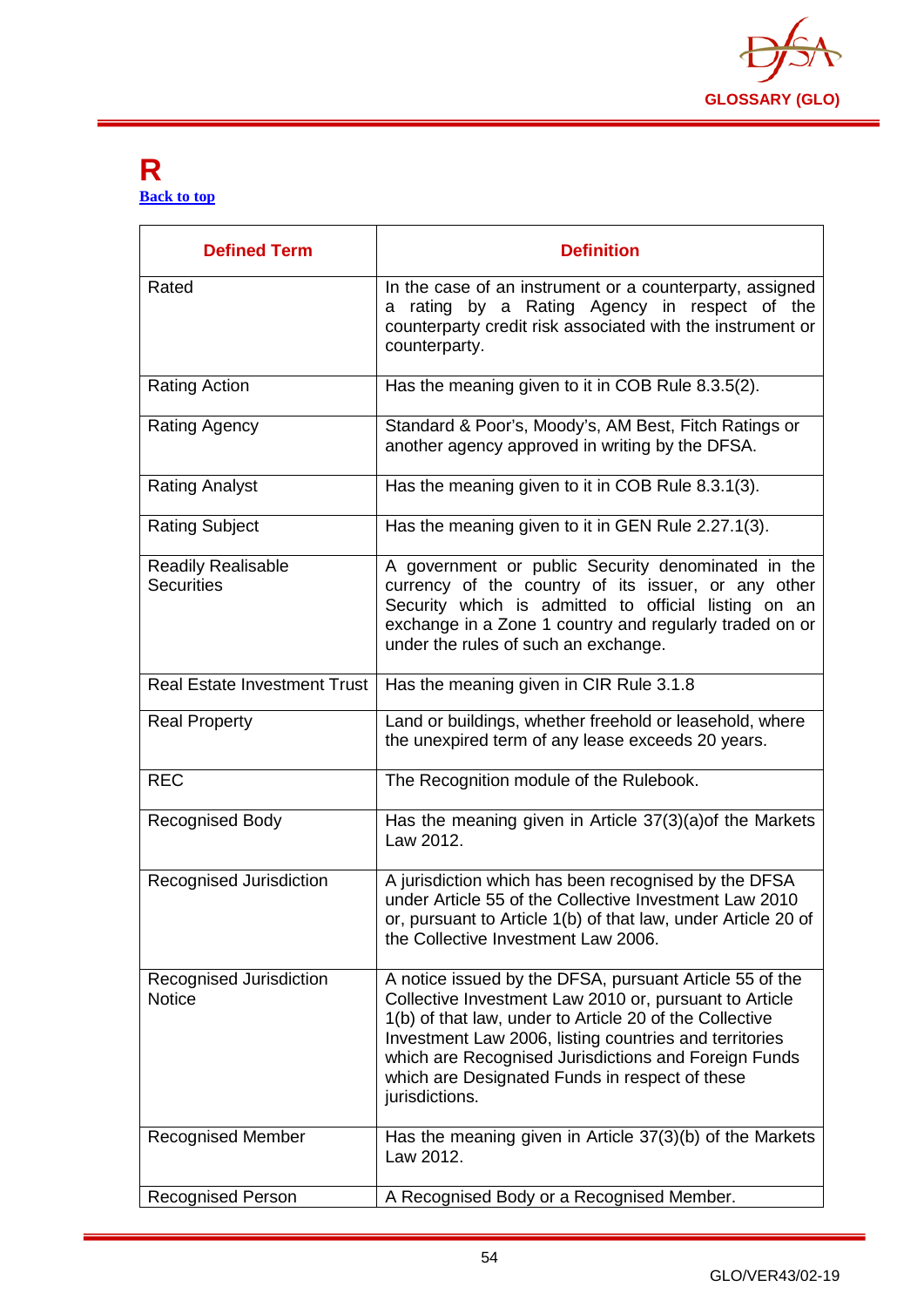

| <b>Defined Term</b>                               | <b>Definition</b>                                                                                                                                                                    |
|---------------------------------------------------|--------------------------------------------------------------------------------------------------------------------------------------------------------------------------------------|
| Recognised Professional<br><b>Body</b>            | A full member of IFAC.                                                                                                                                                               |
| Recognised Professional<br>Qualification          | A qualification conferred by a Recognised Professional<br>Body.                                                                                                                      |
| <b>Recognised Supervisory</b><br>Authority        | Means any government or quasi-government financial<br>services regulator in a Zone 1 country or such other<br>countries as the DFSA may accept.                                      |
| Recognition                                       | The status acquired by a Person who is admitted to the<br>list of Recognised Persons pursuant to Article 37(5) of<br>the Markets Law 2012.                                           |
| <b>Recognition Criteria</b>                       | Has the meaning in REC Rule 2.4 or 2.5.                                                                                                                                              |
| <b>Reference Asset</b>                            | The asset against which payments under a Derivative<br>contract are calculated.                                                                                                      |
| <b>Reference Date</b>                             | The date as at which an actuarial investigation is<br>performed for the purposes of PIN section 7.3.                                                                                 |
| <b>Reference Entity</b>                           | The entity against which payments under a Derivative<br>contract are calculated.                                                                                                     |
| <b>Registered Auditor</b>                         | Has the meaning given in Article 97 of the Regulatory<br>Law 2004.                                                                                                                   |
| <b>Registration Statement</b>                     | In relation to a Prospectus structured as multiple<br>documents, the document referred to in MKT Rule<br>$2.5.1(3)(b)$ .                                                             |
| <b>Regulated Exchange</b>                         | An exchange regulated by a Financial Services<br>Regulator.                                                                                                                          |
| <b>Regulated Financial</b><br>Institution         | A Person who does not hold a Licence but who is<br>authorised in a jurisdiction other than the DIFC to carry<br>on any financial service by another Financial Services<br>Regulator. |
| Regulation                                        | Legislation made under any DIFC law that is not<br>administered by the DFSA.                                                                                                         |
| <b>Regulators</b>                                 | In addition to the DFSA, regulators with recognised<br>jurisdiction in relation to financial services, whether in the<br>DIFC or outside of the DIFC.                                |
| <b>Regulatory Announcement</b><br><b>Services</b> | A service approved by the DFSA for the purposes of<br>making market disclosure of information pursuant to<br>MKT Rule 4.7.1(c).                                                      |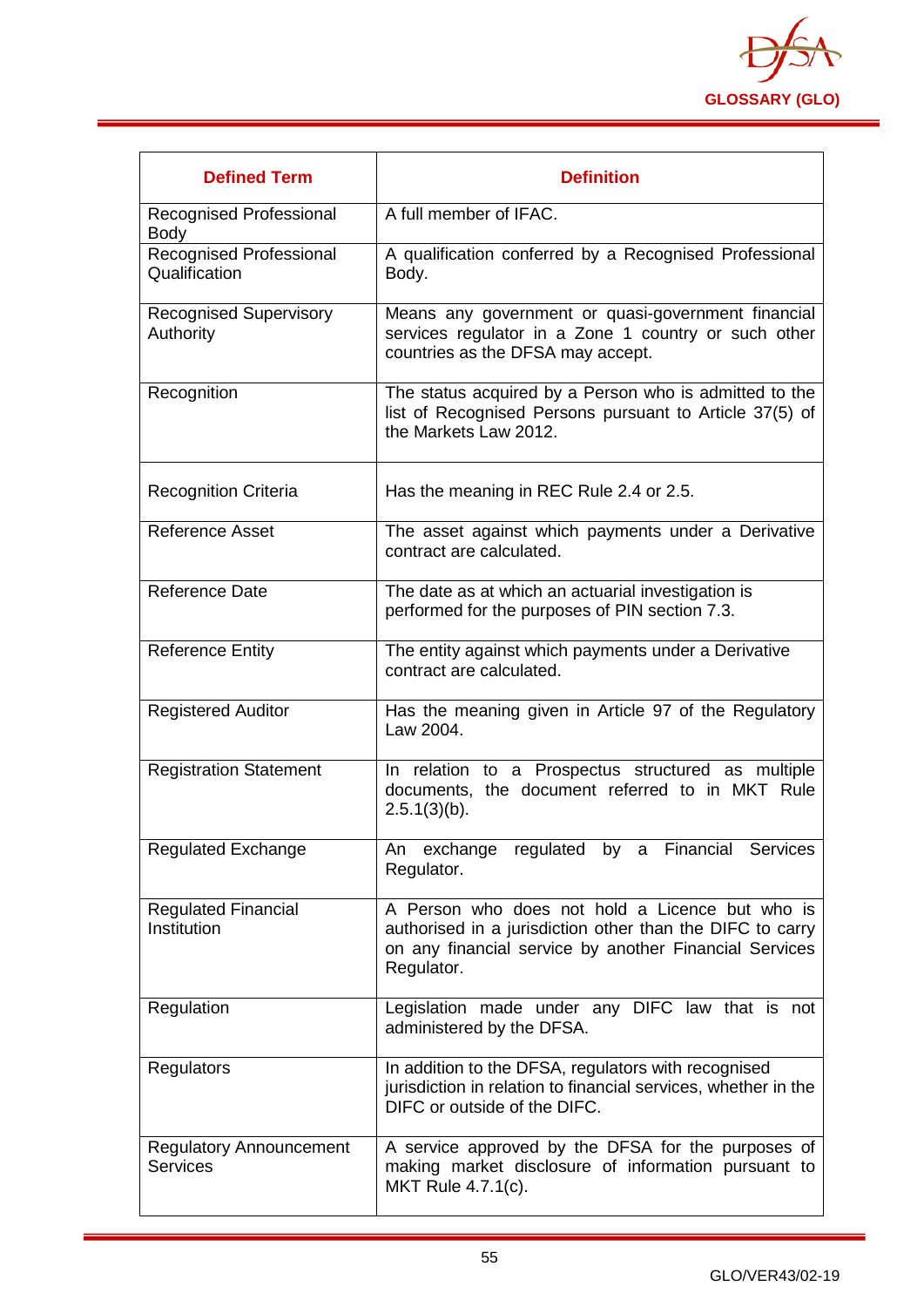

| <b>Defined Term</b>                           | <b>Definition</b>                                                                                                                                                                                                                                   |
|-----------------------------------------------|-----------------------------------------------------------------------------------------------------------------------------------------------------------------------------------------------------------------------------------------------------|
| <b>Regulatory Function</b>                    | In accordance with AMI Rule 4.4.1, in relation to an<br>Authorised Market Institution, means those functions<br>which directly contribute to the satisfaction by the<br>Authorised Market<br>Institution<br>of<br>its<br>Licensing<br>Requirements. |
| <b>Regulatory Law</b>                         | The Regulatory Law 2004.                                                                                                                                                                                                                            |
| <b>Regulatory Returns Auditor's</b><br>Report | A report referred to in GEN Rule 8.6.1(b).                                                                                                                                                                                                          |
| <b>REITS</b>                                  | A Real Estate Investment Trust.                                                                                                                                                                                                                     |
| Related                                       | In respect of one entity, the first entity, being in the<br>position relative to that entity of:                                                                                                                                                    |
|                                               | a second entity that is a Subsidiary, Associate or<br>(a)<br>Holding Company of the first entity;                                                                                                                                                   |
|                                               | a second entity that is a Subsidiary or Associate of<br>(b)<br>the Holding Company of the first entity;                                                                                                                                             |
|                                               | a director or officer of the first entity or of an entity<br>(c)<br>that is related to the first entity by reason of (a) or<br>(b) above;                                                                                                           |
|                                               | (d)<br>the spouse or minor child of a natural person<br>referred to in (c) above; or                                                                                                                                                                |
|                                               | a company that is a Subsidiary of or subject to<br>(e)<br>significant influence by or from a natural person<br>referred to in (c) or (d) above.                                                                                                     |
| <b>Related Party</b>                          | (1)<br>In MKT, has the meaning given to that term in MKT<br>Rule 3.5.2(a) except in relation to a Rating Subject,<br>where it has the meaning given to it in COB Rule<br>$8.5.2(2)$ .                                                               |
|                                               | In CIR, in relation to a Fund:<br>(2)                                                                                                                                                                                                               |
|                                               | (a) its Fund Manager;                                                                                                                                                                                                                               |
|                                               | (b) its Governing Body;                                                                                                                                                                                                                             |
|                                               | (c) an individual director of a Corporate Director;                                                                                                                                                                                                 |
|                                               | (d) its Custodian;                                                                                                                                                                                                                                  |
|                                               | (e) its Trustee or other Persons providing oversight;                                                                                                                                                                                               |
|                                               | any Advisor;<br>(f)                                                                                                                                                                                                                                 |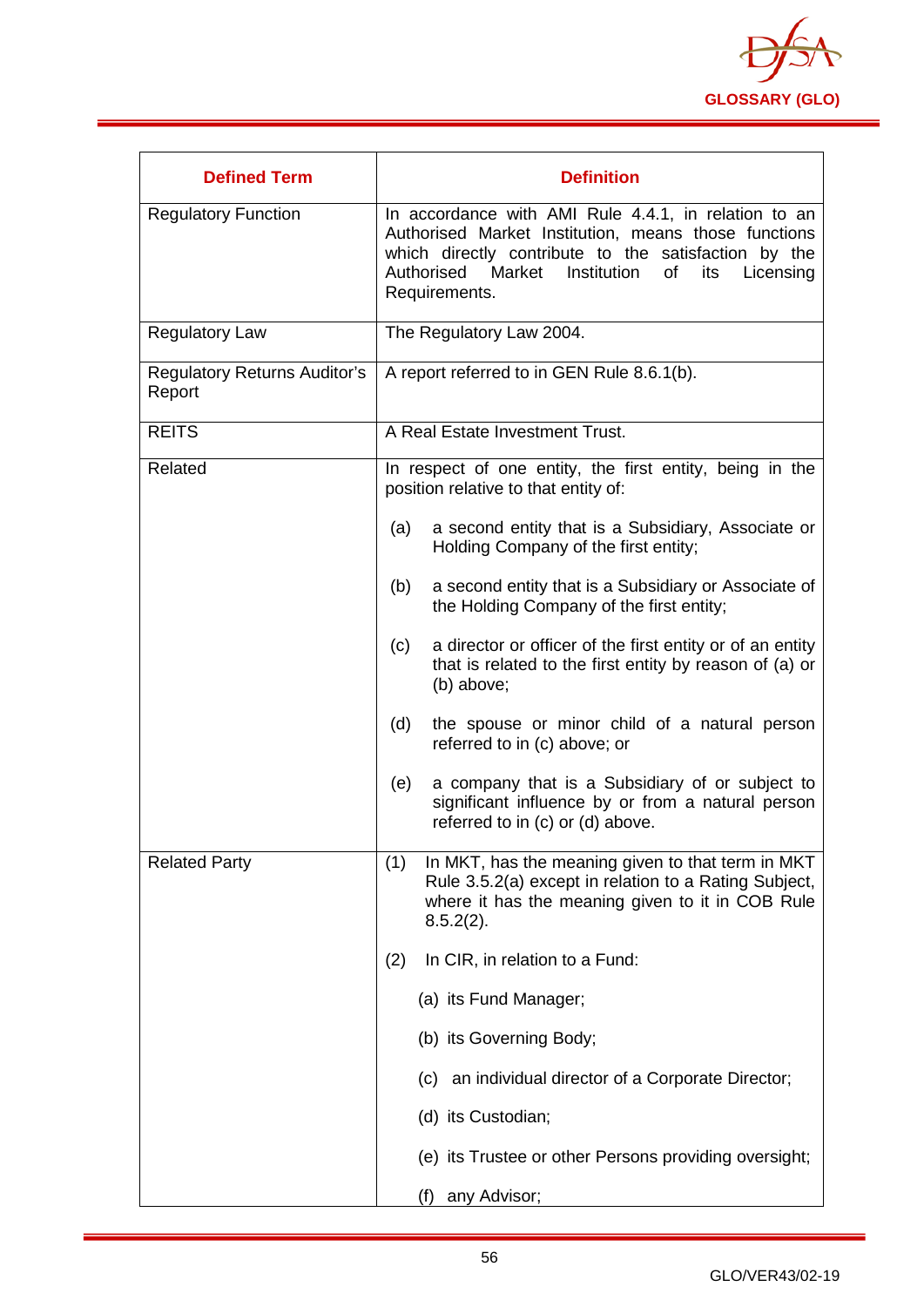

| <b>Defined Term</b>              | <b>Definition</b>                                                                                                                                                               |
|----------------------------------|---------------------------------------------------------------------------------------------------------------------------------------------------------------------------------|
|                                  | (g) a holder of 5% or more of the Units of the Fund;<br>or                                                                                                                      |
|                                  | (h) an Associate of a Person in (a) to (g).                                                                                                                                     |
|                                  | (3) In CIR Rule 13.9.5, in relation to the ETF Fund<br>Manager:                                                                                                                 |
|                                  | (a) a member of the Fund Manager's Group;                                                                                                                                       |
|                                  | (b) a Controller of the Fund Manager;                                                                                                                                           |
|                                  | (c) a director or senior officer of the Fund Manager<br>or a family member of such director or senior<br>officer; or                                                            |
|                                  | (d) a business associate of the Fund Manager or, of<br>a person referred to in (c).                                                                                             |
| <b>Related Party Transaction</b> | (1) in MKT, has the meaning given to that term in MKT<br>Rule 3.5.2(b).                                                                                                         |
|                                  | (2) in CIR, in relation to a Fund, means:                                                                                                                                       |
|                                  | (a)<br>a transaction in respect of Fund Property<br>entered into by a Fund Manager with a Related<br>Party; or                                                                  |
|                                  | in CIR Rule 13.9.5, an arrangement referred to<br>(b)<br>in that Rule relating to an index or benchmark<br>that is entered into by an ETF Fund Manager<br>with a Related Party. |
| <b>Related Person</b>            | Has the meaning given in PIB Rule 4.4.6.                                                                                                                                        |
| <b>Relevant Information</b>      | Has the meaning given to it in COB Rule 8.3.1(2)                                                                                                                                |
| <b>Relevant Person</b>           | In AML, has the meaning in AML Rule 1.1.2.<br>(1)                                                                                                                               |
|                                  | (2)<br>In AUD, has the meaning in AUD Rule 1.1.2.                                                                                                                               |
| Remuneration                     | Any form of remuneration, including benefits of any kind.                                                                                                                       |
| <b>Reporting Entity</b>          | Has the meaning given in Article 38 of the Markets Law<br>2012.                                                                                                                 |
| <b>Representative Office</b>     | A Person carrying on in the DIFC the Financial Service<br>of Operating a Representative Office for which it has                                                                 |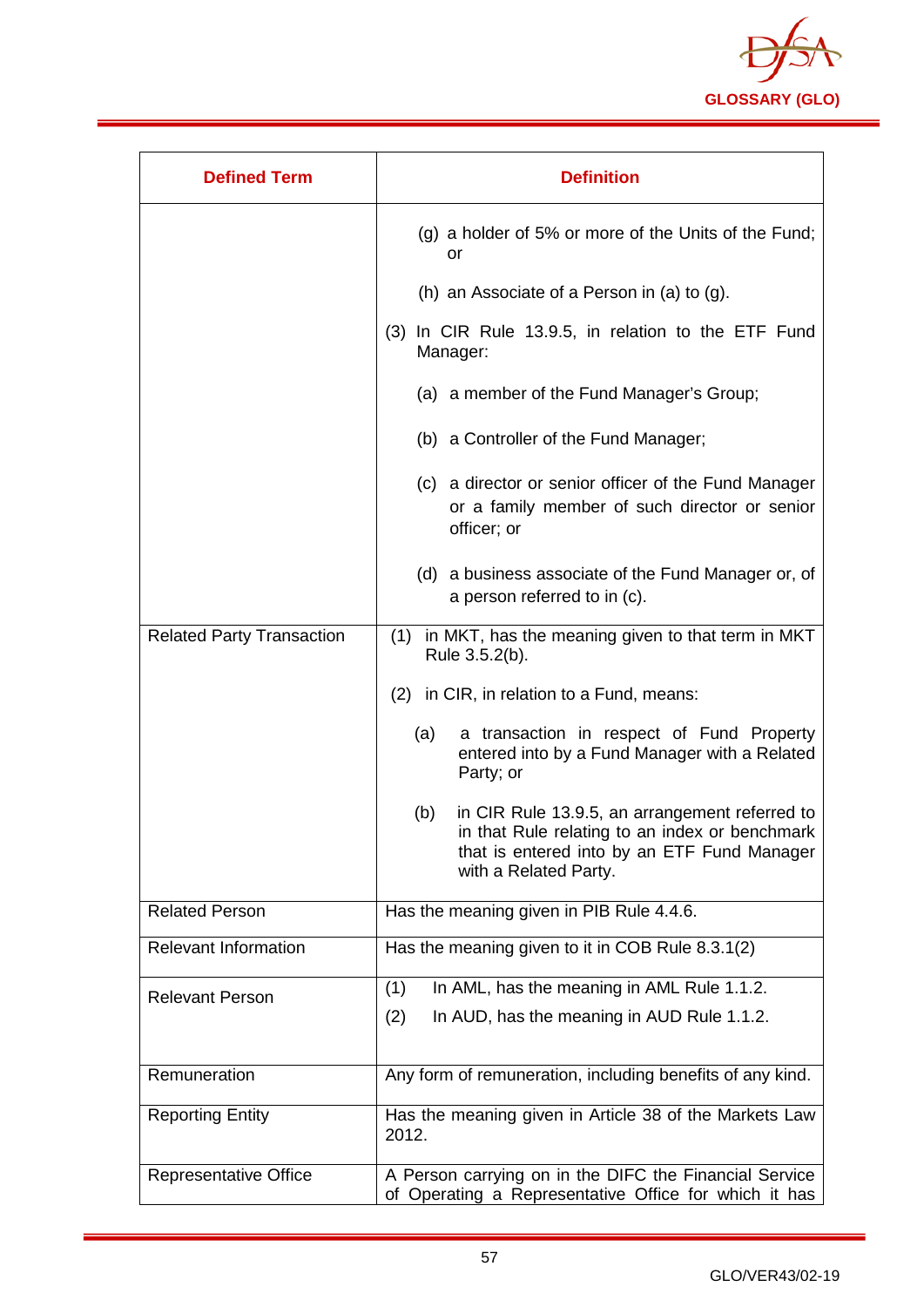

| <b>Defined Term</b>                                     | <b>Definition</b>                                                                                                                                         |
|---------------------------------------------------------|-----------------------------------------------------------------------------------------------------------------------------------------------------------|
|                                                         | authorisation under its Licence.                                                                                                                          |
| Responsible Officer                                     | The Licensed Function described in GEN Rule 7.4.9                                                                                                         |
| <b>Restricted Person</b>                                | Has the meaning given to that term in MKT Rule<br>$3.4.1(2)$ .                                                                                            |
| <b>Restricted Profit Sharing</b><br>Investment Accounts | A PSIA in respect of the investment account holder<br>imposes certain restrictions as to where, how and for<br>what purpose his funds are to be invested. |
| <b>Retail Client</b>                                    | A Client specified under COB Rule 2.3.2.                                                                                                                  |
| Return                                                  | Includes both Quarterly Regulatory Returns and Annual<br><b>Regulatory Returns.</b>                                                                       |
| <b>Risk Officer</b>                                     | The Key Individual function described in AMI Rule 5.3.7.                                                                                                  |
| Rule                                                    | Legislation made by the Board under Article 23 of the<br>Regulatory Law 2004 for the purposes of that law or any<br>law administered by the DFSA.         |
| <b>Rulebook</b>                                         | The DFSA Rulebook.                                                                                                                                        |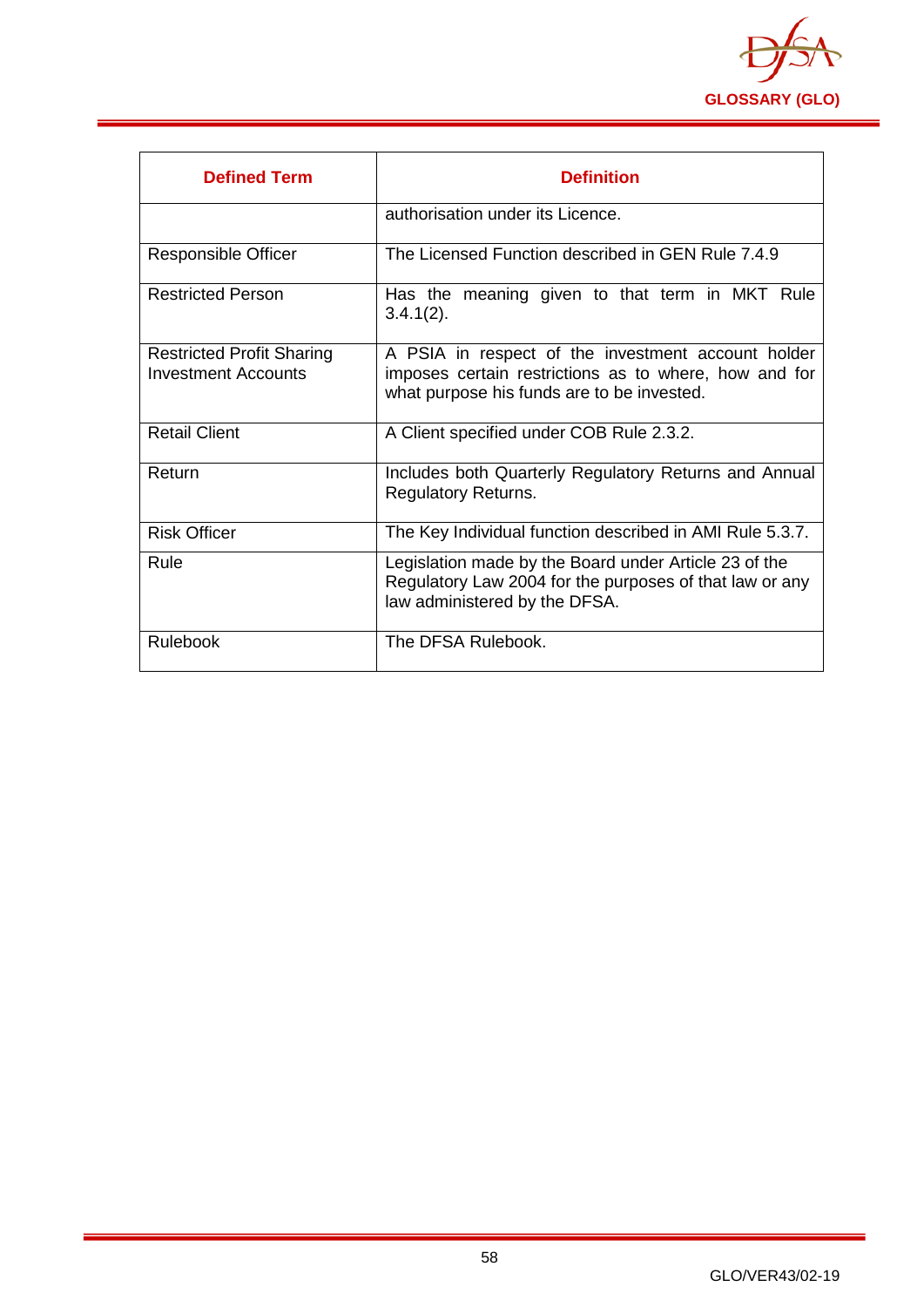

# <span id="page-59-0"></span>**S**

**[Back to top](#page-1-0)**

| <b>Defined Term</b>                    | <b>Definition</b>                                                                                                                                                                                                                                                 |
|----------------------------------------|-------------------------------------------------------------------------------------------------------------------------------------------------------------------------------------------------------------------------------------------------------------------|
| Safe Custody Auditor's<br>Report       | A report referred to in GEN Rule 8.6.1(e).                                                                                                                                                                                                                        |
| Safe Custody Investment                | Means a Client Investment held or to be held for<br>safekeeping by an Authorised Firm or Third Party Agent.                                                                                                                                                       |
| <b>Safe Custody Provisions</b>         | The provisions under COB App6.                                                                                                                                                                                                                                    |
| <b>SCA</b>                             | The Securities and Commodities Authority of the UAE.                                                                                                                                                                                                              |
| Schedule                               | In the case of a schedule referred to in the MKT module,<br>a schedule that forms part of that module.                                                                                                                                                            |
| Securities Exchange Bid                | Has the meaning given under Section 1.4 of TKO.                                                                                                                                                                                                                   |
| <b>Securities Note</b>                 | In relation to a Prospectus structured as multiple<br>documents, the document referred to in MKT Rule<br>$2.5.1(3)(c)$ .                                                                                                                                          |
| <b>Securities Settlement</b><br>System | Pursuant to GEN Rule 2.18.1(4), a system operated by a<br>Person which enables Investments held in accounts to<br>be transferred and settled by book entry according to a<br>set of predetermined multilateral rules.                                             |
| Security                               | Has the meaning given in GEN Rule A2.1.2.                                                                                                                                                                                                                         |
| <b>Segregated Account</b>              | An account established and maintained in accordance<br>with COB App5.                                                                                                                                                                                             |
| Segregated Client                      | Has the meaning given in COB Rule A5.2.1(2).                                                                                                                                                                                                                      |
| <b>Senior Executive Officer</b>        | In relation to:                                                                                                                                                                                                                                                   |
|                                        | an Authorised Firm, the Licensed Function<br>(a)<br>described in GEN Rule 7.4.2; and                                                                                                                                                                              |
|                                        | Authorised<br>Market<br>Institution,<br>(b)<br>an<br>the<br>Key<br>Individual function described in AMI Rule 5.3.4.                                                                                                                                               |
| Senior Manager                         | In relation to an:                                                                                                                                                                                                                                                |
|                                        | (a)<br>Authorised Firm, the Licensed Function described<br>in GEN Rule 7.4.7; and                                                                                                                                                                                 |
|                                        | (b)<br>Authorised Market Institution, an individual who is<br>responsible either alone or jointly with other<br>individuals for the management, supervision or<br>control of the Authorised Market Institution's<br>Financial Services and who is not a member of |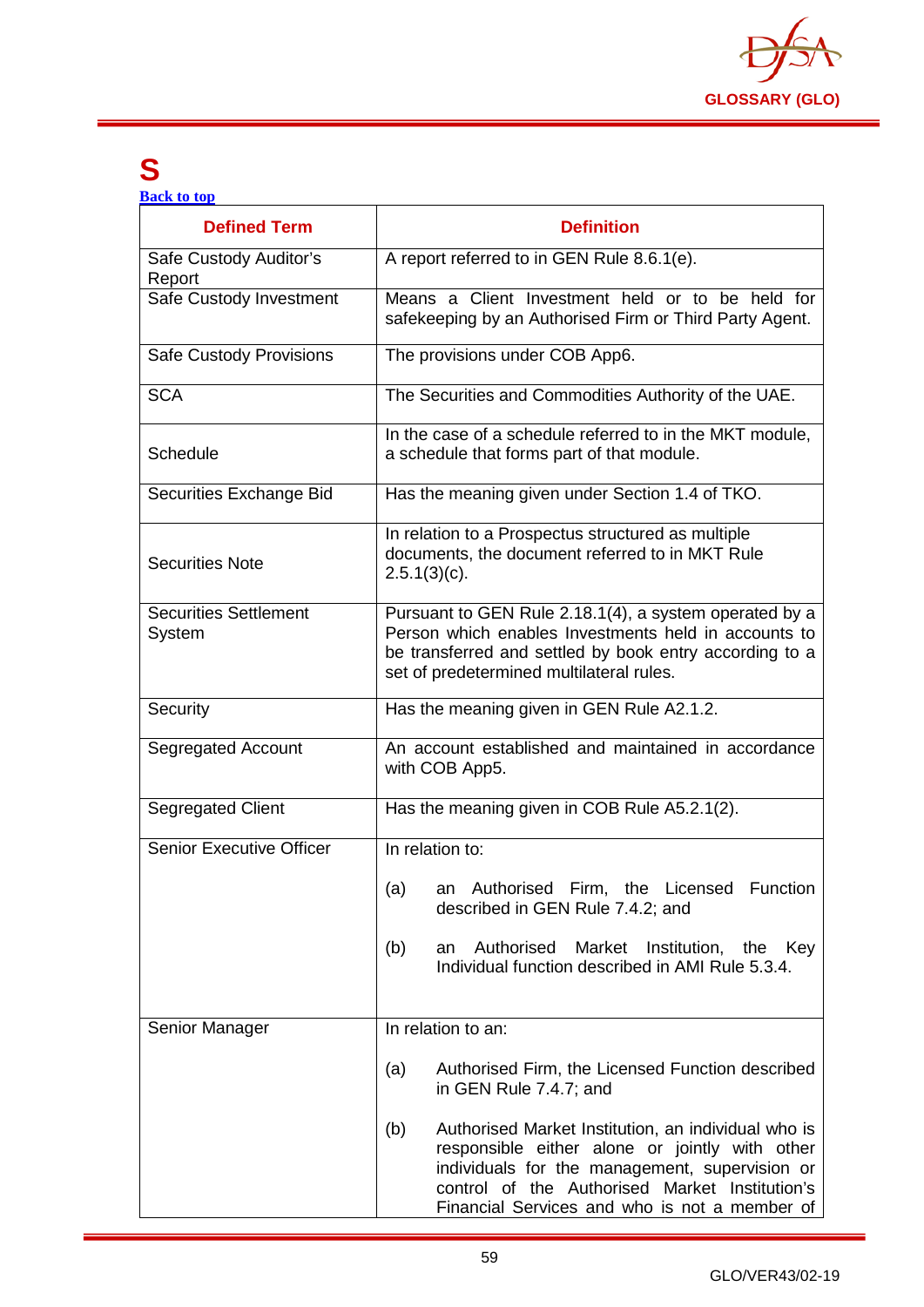

| <b>Defined Term</b>            | <b>Definition</b>                                                                                                                                                                                                                                                                                                           |
|--------------------------------|-----------------------------------------------------------------------------------------------------------------------------------------------------------------------------------------------------------------------------------------------------------------------------------------------------------------------------|
|                                | the Governing Body.                                                                                                                                                                                                                                                                                                         |
| Service Provider               | For the purpose of CIR, a Person who is delegated an<br>activity or outsourced a function by an Fund Manager or<br>Trustee under the terms of a Service Agreement, as<br>described in chapter 7 of CIR.                                                                                                                     |
| Share                          | Has the meaning given in GEN Rule A2.2.1(a).                                                                                                                                                                                                                                                                                |
| <b>Shareholder Statement</b>   | Means a statement which<br>describes the<br>Share<br>ownership profile of the Applicant prior to listing,<br>summarising the key classes of shareholder and<br>confirming that the Applicant complies with, or will<br>comply with, MKT Rule 9.3.10(1) on its date of<br>admission to the List.                             |
| Shari'a Supervisory Board      | The board comprised of individuals appointed by an<br>Authorised Person and entrusted with the duty of<br>directing, reviewing and supervising the activities of the<br>Authorised<br>Person<br>conducting<br>Islamic<br>Financial<br>Business in order to ensure that the Authorised Person<br>in compliance with Shari'a. |
| <b>Short Selling</b>           | In relation to:                                                                                                                                                                                                                                                                                                             |
|                                | an Authorised Firm, has the meaning given to that<br>(a)<br>term in COB Rule 9.6.6(3); and                                                                                                                                                                                                                                  |
|                                | an Authorised Market Institution, has the meaning<br>(b)<br>given to that term in AMI Rule 6.7.1(3).                                                                                                                                                                                                                        |
| Single Family                  | Has the meaning given to that term in the DIFC Single<br>Family Office Regulations.                                                                                                                                                                                                                                         |
| <b>Single Family Office</b>    | Has the meaning given to that term in the DIFC Single<br>Family Office Regulations.                                                                                                                                                                                                                                         |
| Soft Dollar Agreement          | An agreement in any form under which an Authorised<br>Firm receives goods or services in return for Investment<br>Business put through or in the way of another Person.                                                                                                                                                     |
| Solvency Reference Date        | A date at which an Insurer's compliance with capital<br>adequacy requirements in PIN chapter 4 are assessed.                                                                                                                                                                                                                |
| <b>Special Purpose Vehicle</b> | In FER 1.2.7(3) and MKT App 5, a legal entity the<br>(1)<br>object and purpose of which is primarily to issue<br>Securities; and                                                                                                                                                                                            |
|                                | (2)<br>In any other case, a Body Corporate whose sole<br>purpose, either generally or when acting in a<br>particular capacity, is to carry out one or more of                                                                                                                                                               |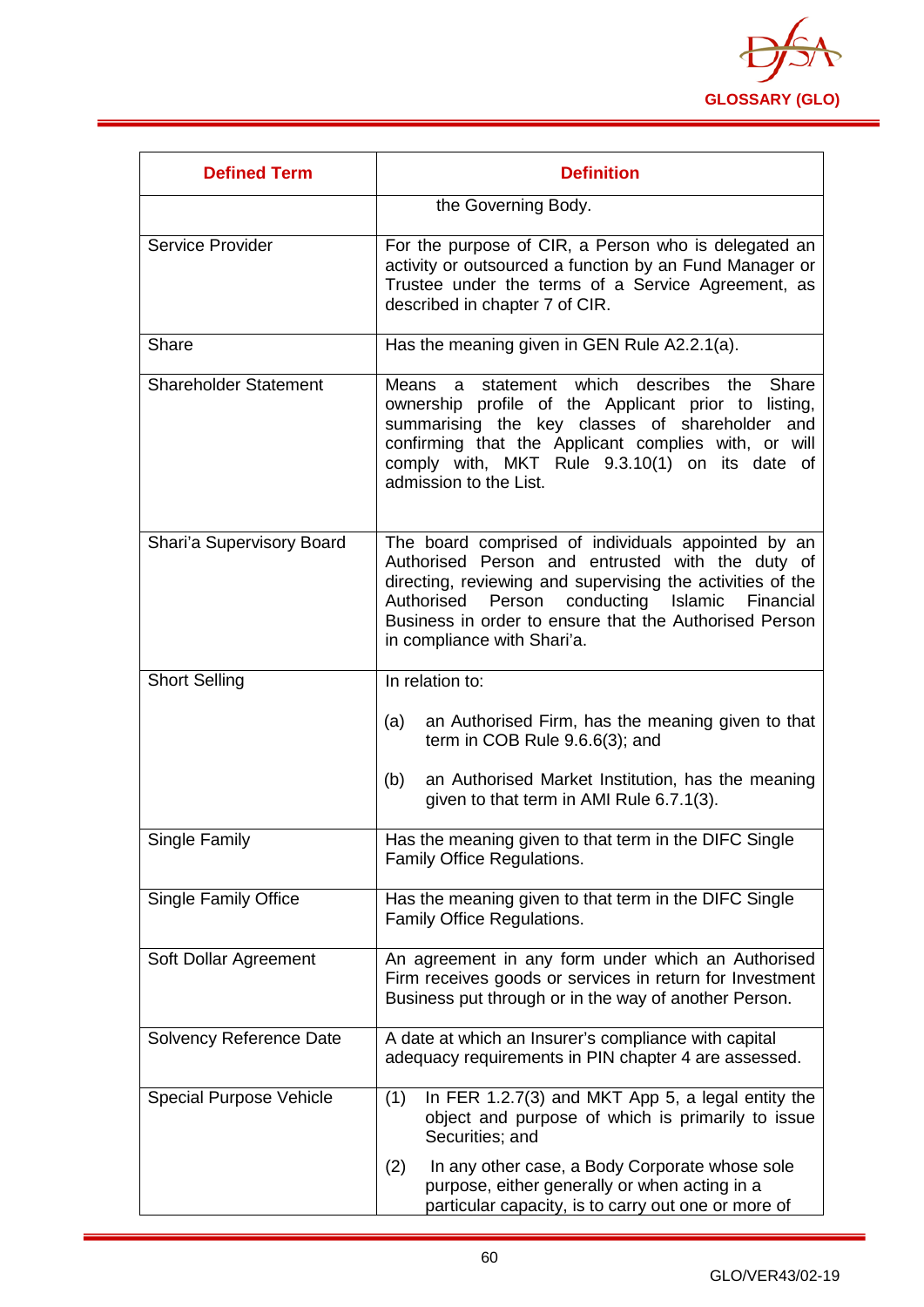

| <b>Defined Term</b>          | <b>Definition</b>                                                                                                                                                                                                                                                                                                                                                                 |
|------------------------------|-----------------------------------------------------------------------------------------------------------------------------------------------------------------------------------------------------------------------------------------------------------------------------------------------------------------------------------------------------------------------------------|
|                              | the following functions:                                                                                                                                                                                                                                                                                                                                                          |
|                              | issuing Investments;<br>(a)                                                                                                                                                                                                                                                                                                                                                       |
|                              | (b)<br>redeeming or terminating or repurchasing,<br>whether with a view to re-issue or to cancellation,<br>an issue, in whole or par, of Investments; or                                                                                                                                                                                                                          |
|                              | (c)<br>into<br>transactions<br>terminating<br>entering<br>or<br>transactions involving Investments in connection<br>with the issue, redemption, termination or re-<br>purchase of Investments;                                                                                                                                                                                    |
|                              | and has been explicitly established for the purpose of:                                                                                                                                                                                                                                                                                                                           |
|                              | (d)<br>securitising assets; or.                                                                                                                                                                                                                                                                                                                                                   |
|                              | (e)<br>investing in Real Property                                                                                                                                                                                                                                                                                                                                                 |
|                              | and, in the case of (d), has been assessed by a rating<br>agency.                                                                                                                                                                                                                                                                                                                 |
| <b>Special Resolution</b>    | In relation to a Domestic Fund, a resolution passed by a<br>majority of not less than 75% of the votes validly cast<br>(whether on a show of hands or on a poll) for and<br>against the resolution at a general meeting or class<br>meeting of Unitholders, of which notice specifying the<br>intention to propose the resolution as a special<br>resolution has been duly given. |
| <b>Specific Risk</b>         | The risk that losses on an Authorised Firm's net long or<br>short position in an individual equity or Security may<br>arise from a negative or positive price movement of that<br>equity or Security relative to the relevant market<br>generally.                                                                                                                                |
| Sponsor                      | An Authorised Firm that repackages third party assets<br>directly into a securitisation scheme. Where<br>an<br>Authorised Firm repackages non-Investment Grade third<br>party assets, it may fall within the definition of an<br>Originator unless it originates or repackages no more<br>than 10% of the scheme's total assets.                                                  |
| <b>SSB</b>                   | Shari'a Supervisory Board.                                                                                                                                                                                                                                                                                                                                                        |
| <b>SSS</b>                   | A Securities Settlement System.                                                                                                                                                                                                                                                                                                                                                   |
| <b>Stabilisation Agent</b>   | A Person appointed by a Stabilisation Manager under<br>PRS Rule 3.4.1 to assist him in conducting Price<br>Stabilisation.                                                                                                                                                                                                                                                         |
| <b>Stabilisation Manager</b> | A Person appointed by an Issuer of Shares under PRS<br>Rule 3.2.1 to conduct Price Stabilisation.                                                                                                                                                                                                                                                                                 |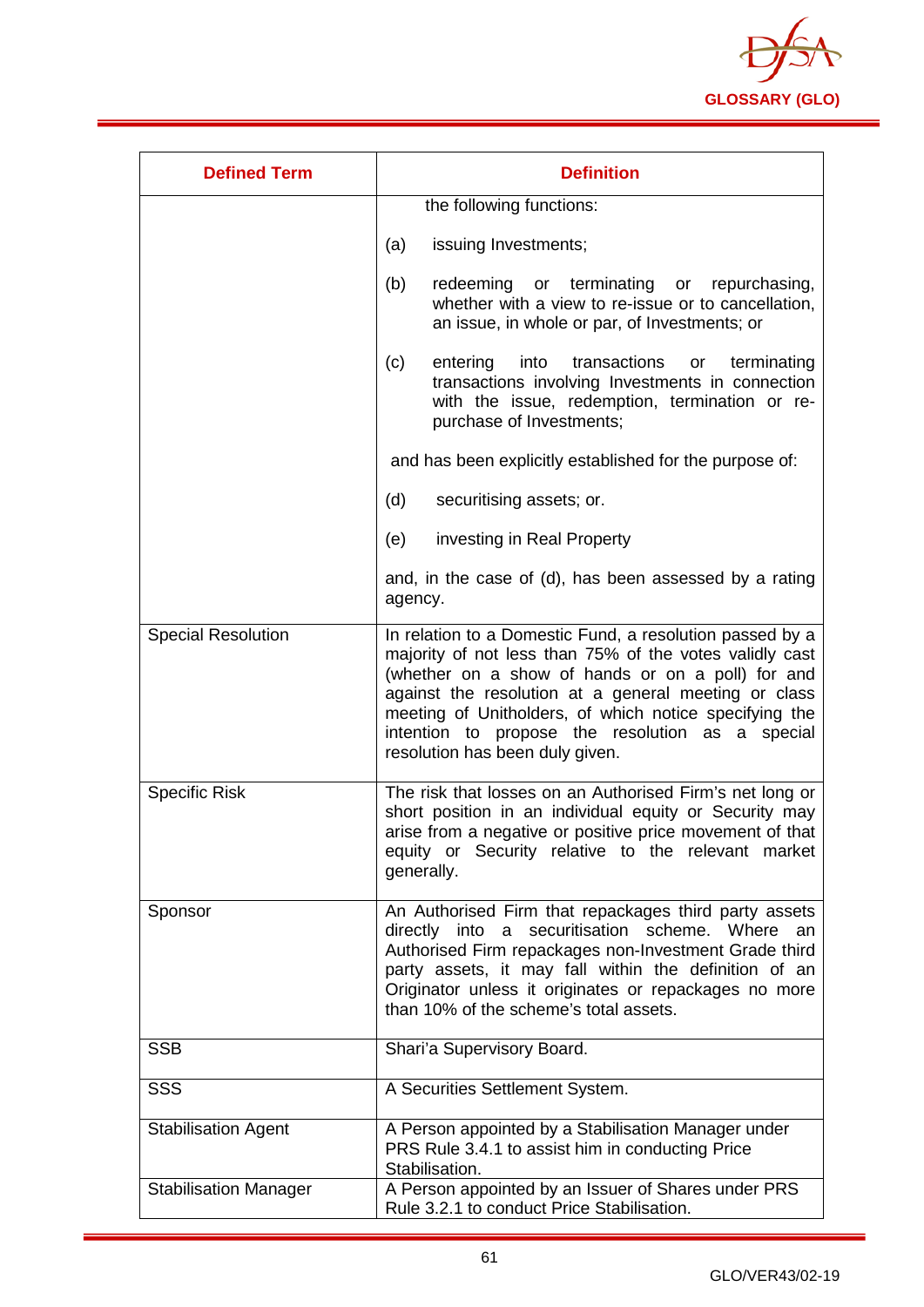

| <b>Defined Term</b>                                | <b>Definition</b>                                                                                                                                                                                                                                                                                                                                                     |
|----------------------------------------------------|-----------------------------------------------------------------------------------------------------------------------------------------------------------------------------------------------------------------------------------------------------------------------------------------------------------------------------------------------------------------------|
| <b>Stabilisation Window</b>                        | The period of time specified in PRS Rule 1.4.1(2) during<br>which Price Stabilisation may occur.<br>The U.A.E.                                                                                                                                                                                                                                                        |
| State                                              |                                                                                                                                                                                                                                                                                                                                                                       |
| <b>Statement by Directors</b>                      | The statement described under PIN section A10.5.                                                                                                                                                                                                                                                                                                                      |
| <b>Statement of Recommended</b><br>Practice (SORP) | The Statement of Recommended Practice as issued and<br>amended<br>from<br>time<br>time<br>by the Investment<br>to<br>Management Association (IMA) in the United Kingdom.                                                                                                                                                                                              |
| <b>Structured Product</b>                          | Has the meaning given in GEN Rule A2.2.1(f).                                                                                                                                                                                                                                                                                                                          |
| Sub-Fund                                           | A separate pool of Fund Property within an Umbrella<br>Fund.                                                                                                                                                                                                                                                                                                          |
| Subsidiary                                         | Has the meaning given in Schedule 1 to the DIFC<br>Companies Law and, without limiting the generality of<br>that definition, is taken to include, in relation to a relevant<br>Body Corporate (the Holding Company), the Holding<br>Company's ultimate Subsidiary and any Subsidiary<br>between the Holding Company and the Holding<br>Company's ultimate Subsidiary. |
| Summary                                            | The document referred to in MKT Rule 2.5.2(1) or in CIR<br>Rule 14.3.1(d).                                                                                                                                                                                                                                                                                            |
| <b>Supplementary Notes</b>                         | A note which is supplementary to a Return.                                                                                                                                                                                                                                                                                                                            |
| <b>Supplementary Prospectus</b>                    | An updated or replacement Prospectus produced in<br>accordance with Article 18 of the Markets Law 2012 or<br>Article 52 of the Collective Investment Law 2010, as<br>applicable.                                                                                                                                                                                      |
| <b>Suspicious Activity Report</b><br>(SAR)         | Means a report in the prescribed format regarding<br>suspicious activity (including a suspicious transaction)<br>made to the AMLSCU under AML Rule 13.3.1(c).                                                                                                                                                                                                         |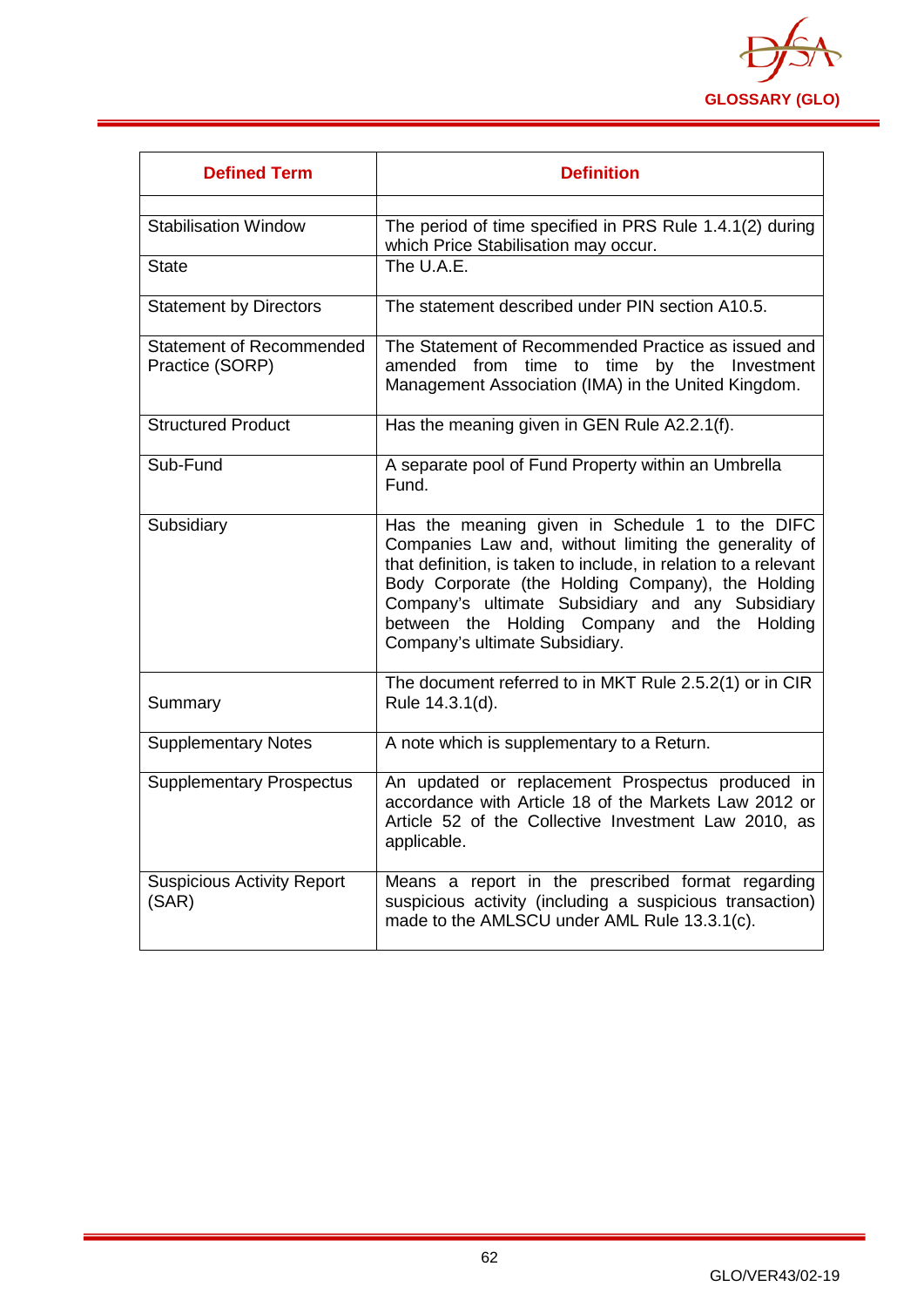

# <span id="page-63-0"></span>**T [Back to top](#page-1-0)**

| <b>Defined Term</b>                            | <b>Definition</b>                                                                                                                                                                                                                                                                                                                                                                             |
|------------------------------------------------|-----------------------------------------------------------------------------------------------------------------------------------------------------------------------------------------------------------------------------------------------------------------------------------------------------------------------------------------------------------------------------------------------|
| <b>Takaful Insurer</b>                         | An Insurer, any part of whose Insurance Business<br>consists of Takaful transactions.                                                                                                                                                                                                                                                                                                         |
| Takeover                                       | has the meaning given in the Markets Law 2012.                                                                                                                                                                                                                                                                                                                                                |
| <b>Takeover Principle</b>                      | means a takeover principle prescribed in Section 1.5 of<br>TKO in accordance with Article 53 of the Markets Law<br>2012.                                                                                                                                                                                                                                                                      |
| Target                                         | includes a Reporting Entity subject to a Bid made under<br>TKO.                                                                                                                                                                                                                                                                                                                               |
| <b>Target Circular</b>                         | means a document circulated by the Governing Body of<br>a Target in response to a Takeover as described in<br>Section 8.2 of TKO.                                                                                                                                                                                                                                                             |
| <b>Third Party Agent</b>                       | In relation to a Client Account, means an Authorised<br>Firm or Regulated Financial Institution (including a bank,<br>custodian, an intermediate broker, a settlement agent, a<br>clearing house, an exchange and 'over the counter'<br>counterparty) that is a separate legal entity from the<br>Authorised Firm that is required under COB to establish<br>the Client Account.              |
| <b>TKO</b>                                     | the Takeover Rules Module of the Rulebook.                                                                                                                                                                                                                                                                                                                                                    |
| <b>Trade Repository</b>                        | Pursuant to GEN Rule 2.2.13, a Trade Repository is a<br>Person who maintains a centralised registry that<br>maintains an electronic database containing records of<br>transactions<br>and<br>over-the-counter<br>in<br>Investments<br>derivatives undertaken by other Persons including<br>Authorised<br>Recognised<br>Persons,<br>Persons<br>and<br><b>Regulated Financial Institutions.</b> |
| <b>Trading Book</b>                            | The positions and exposures including, on and off-<br>balance sheet items eligible for inclusion in the Trading<br>Book, as described in PIB section 2.2.                                                                                                                                                                                                                                     |
| Transaction                                    | Any transaction undertaken by an Authorised Firm in the<br>course of carrying on a Financial Service in or from the<br>DIFC.                                                                                                                                                                                                                                                                  |
| <b>Trust Administration</b><br><b>Services</b> | The provision of Trust Administration Services include:                                                                                                                                                                                                                                                                                                                                       |
|                                                | the keeping of Accounting Records relating to an<br>(a)<br>express trust and the preparation of trust<br>accounts;                                                                                                                                                                                                                                                                            |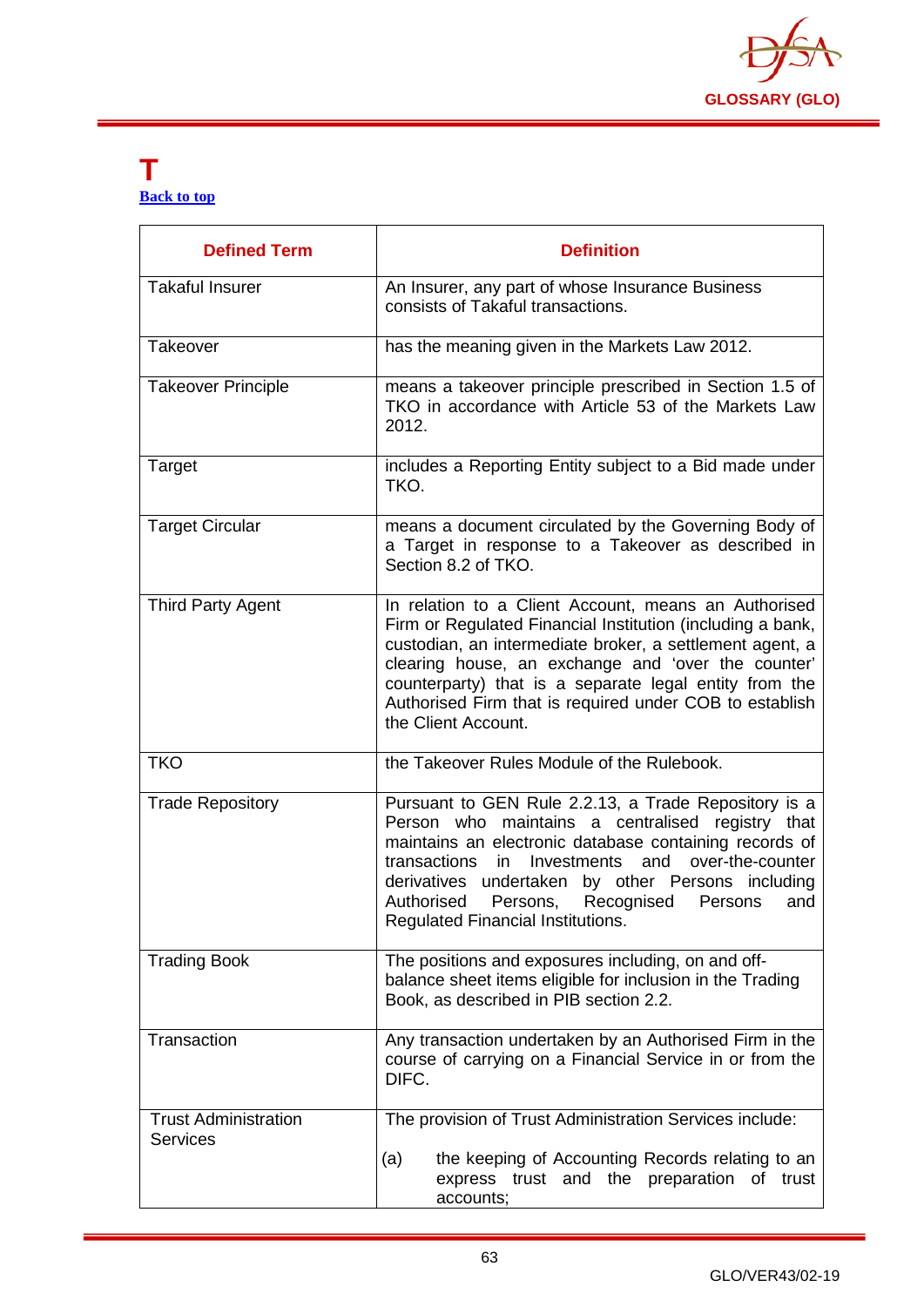

| <b>Defined Term</b>           | <b>Definition</b>                                                                                                                                                                                                                                                                                                                                                                |
|-------------------------------|----------------------------------------------------------------------------------------------------------------------------------------------------------------------------------------------------------------------------------------------------------------------------------------------------------------------------------------------------------------------------------|
|                               | the preparation of trust instruments or other<br>(b)<br>documents relating to an express trust;                                                                                                                                                                                                                                                                                  |
|                               | the management and administration of trust<br>(c)<br>assets subject to an express trust;                                                                                                                                                                                                                                                                                         |
|                               | dealing with trust assets subject to an express<br>(d)<br>trust, including the investment, transfer and<br>disposal of such assets;                                                                                                                                                                                                                                              |
|                               | the distribution of trust assets subject to an<br>(e)<br>express trust; and                                                                                                                                                                                                                                                                                                      |
|                               | (f)<br>the payment of expenses or remuneration out of<br>an express trust.                                                                                                                                                                                                                                                                                                       |
| <b>Trust Deed</b>             | A deed entered into by an Fund Manager and the<br>Trustee to create an Investment Trust.                                                                                                                                                                                                                                                                                         |
| <b>Trust Law</b>              | The Trust Law 2005.                                                                                                                                                                                                                                                                                                                                                              |
| <b>Trust Service Provider</b> | An Authorised Firm which is authorised under its<br>Licence it to carry on the activity of Providing Trust<br>Services.                                                                                                                                                                                                                                                          |
| <b>Trustee</b>                | The Person, described under Article 18<br>of the<br>Investment Trust Law 2006 who is appointed under a<br>Trust Deed as the trustee of an Investment Trust to hold<br>the Fund's Property on trust for the Unitholders and to<br>oversee the operation of the Fund and, in relation to a<br>Domestic Fund, is authorised under its License to act as<br>the trustee of the Fund. |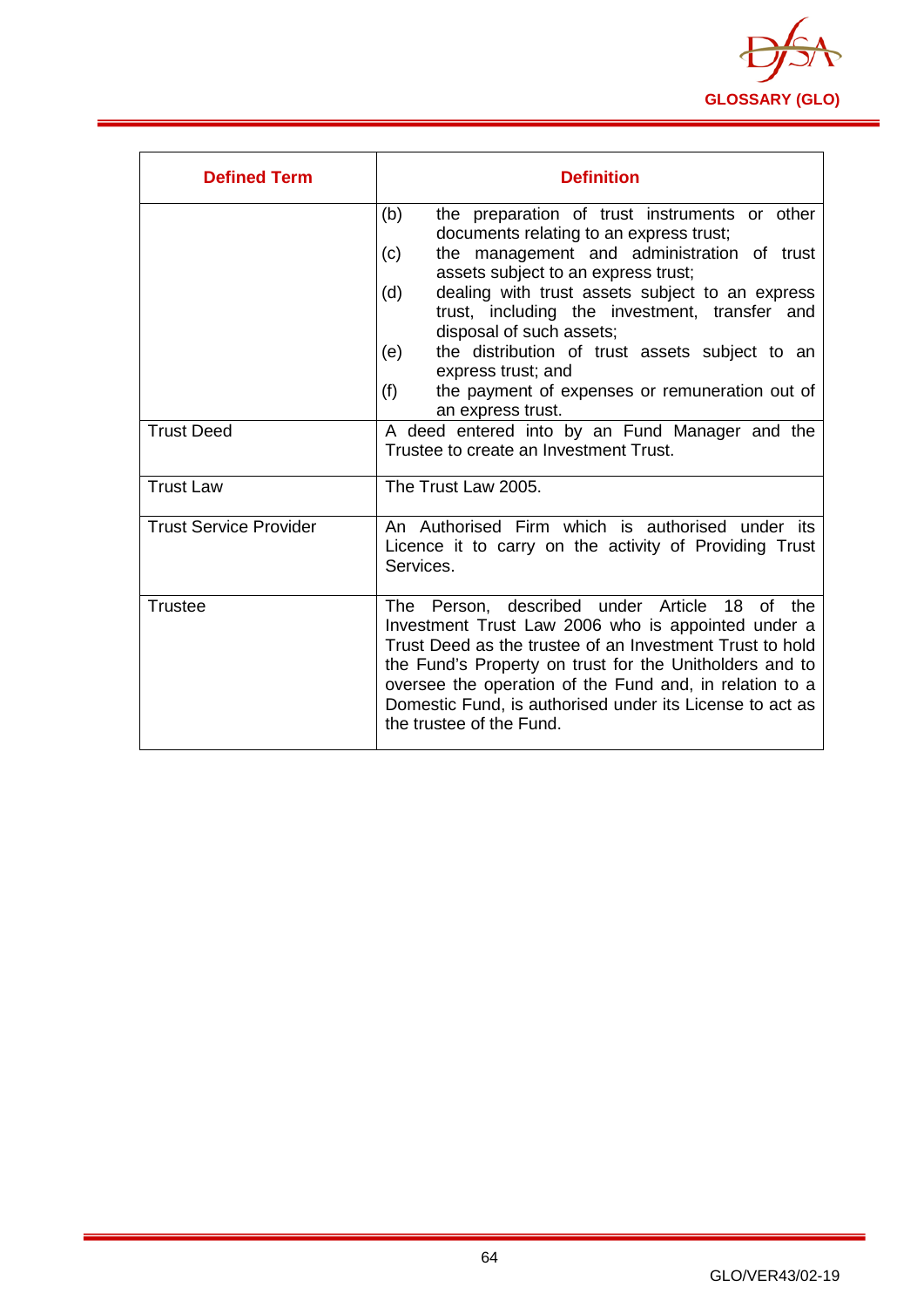

# <span id="page-65-0"></span>**U [Back to top](#page-1-0)**

| <b>Defined Term</b>                                             | <b>Definition</b>                                                                                                                                                                                                                                                                                            |
|-----------------------------------------------------------------|--------------------------------------------------------------------------------------------------------------------------------------------------------------------------------------------------------------------------------------------------------------------------------------------------------------|
| U.A.E.                                                          | United Arab Emirates.                                                                                                                                                                                                                                                                                        |
| Umbrella Fund                                                   | Has the meaning given in CIR Rule 3.1.10                                                                                                                                                                                                                                                                     |
| Undertaking                                                     | Means:                                                                                                                                                                                                                                                                                                       |
|                                                                 | a Body Corporate or Partnership; or<br>(a)                                                                                                                                                                                                                                                                   |
|                                                                 | an unincorporated association carrying on a trade<br>(b)<br>or business, with or without a view to profit.                                                                                                                                                                                                   |
| Underwriting                                                    | An arrangement under which a party agrees to buy,<br>before issue, a specified quantity of Securities in an<br>issue of Securities on a given date at a given price, if no<br>other party has purchased or acquired them.                                                                                    |
| Unit                                                            | Has the meaning given in GEN Rule A2.2.1(e)                                                                                                                                                                                                                                                                  |
| Unitholder                                                      | In relation to a Fund, means any holder of a Unit in the<br>Fund or of any right or interest in such a Unit, and whose<br>name is entered on the Fund's register in relation to that<br>Unit.                                                                                                                |
| <b>Unrestricted Profit Sharing</b><br><b>Investment Account</b> | A PSIA in respect of which the investment account<br>holder authorises the Authorised Firm to invest the<br>account holder's funds in a manner which the Authorised<br>Firm deems appropriate without laying down any<br>restrictions as to where, how and for what purpose the<br>funds should be invested. |
| <b>US GAAP</b>                                                  | Generally Accepted Accounting Principles as issued and<br>amended from time to time by the Financial Accounting<br>Standards Board in the United States.                                                                                                                                                     |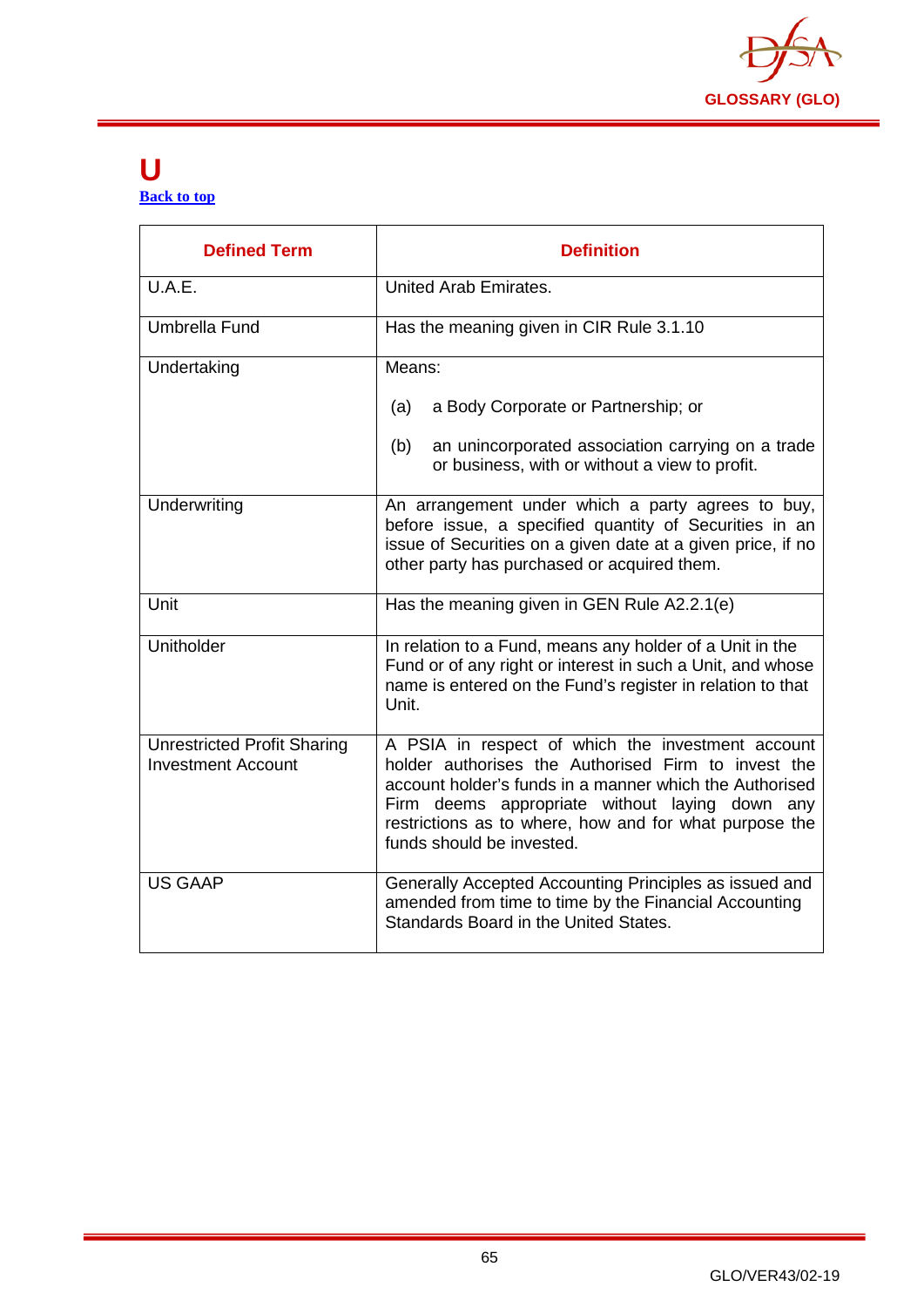

# <span id="page-66-0"></span>**V [Back to top](#page-1-0)**

| <b>Defined Term</b>  | <b>Definition</b>                                                                                                                          |
|----------------------|--------------------------------------------------------------------------------------------------------------------------------------------|
| <b>Voluntary Bid</b> | A Bid made for acquisition of the equity Share capital of<br>a Reporting Entity where there is no obligation to extend<br>a Mandatory Bid. |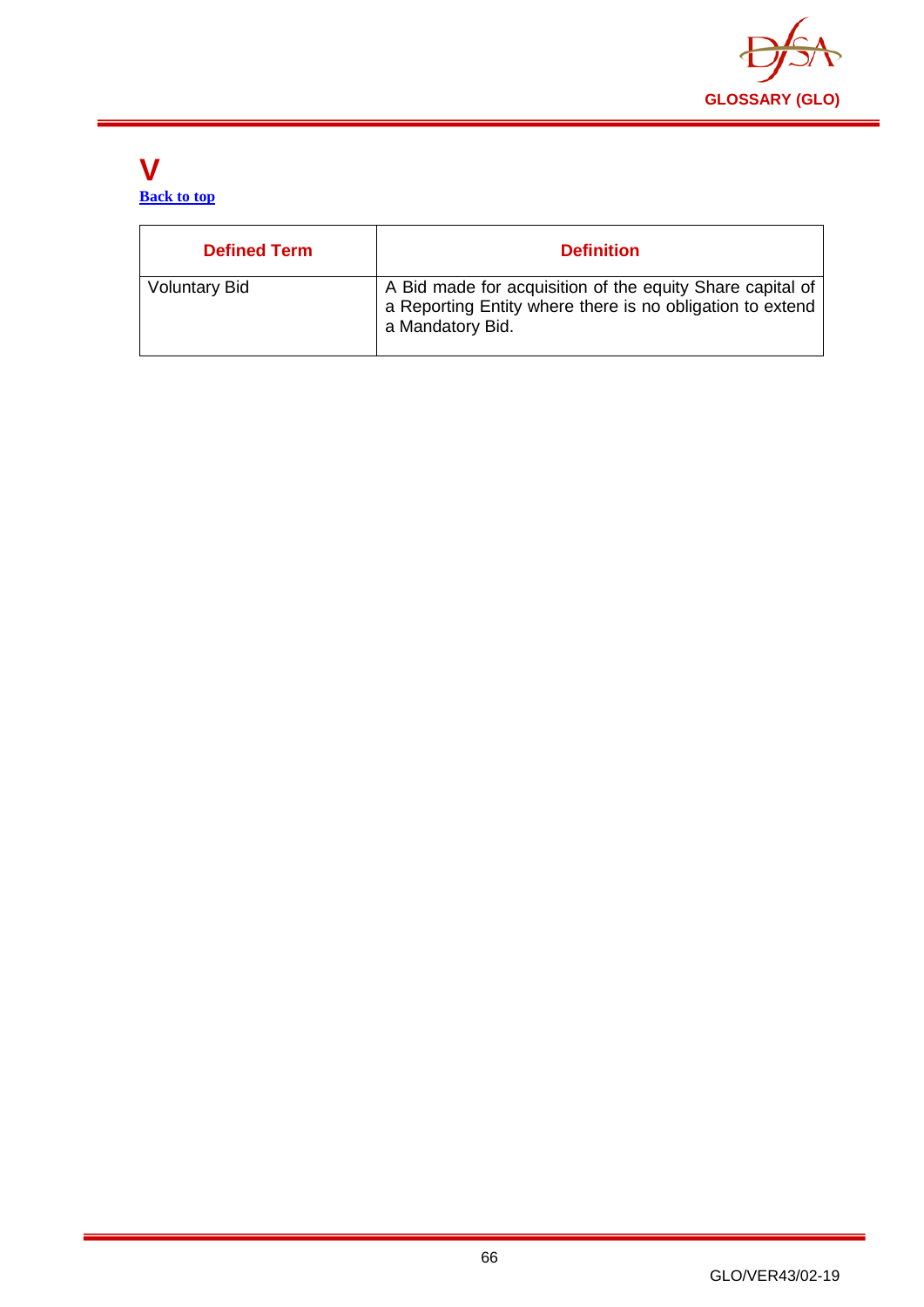

# <span id="page-67-0"></span>**W [Back to top](#page-1-0)**

| <b>Defined Term</b>   | <b>Definition</b>                                                                                                                                                                                                                                                                                                                                                                                    |
|-----------------------|------------------------------------------------------------------------------------------------------------------------------------------------------------------------------------------------------------------------------------------------------------------------------------------------------------------------------------------------------------------------------------------------------|
| Warrant               | Has the meaning given in GEN Rule A2.2.1(c).                                                                                                                                                                                                                                                                                                                                                         |
| <b>Working Papers</b> | Means all material (whether in the form of data stored on<br>paper, film, electronic media or other media or<br>otherwise) prepared by or for, or obtained by a<br>Registered Auditor in connection with, the performance<br>of the audit concerned and includes:<br>(a)<br>the record of audit procedures performed;<br>(b)<br>relevant audit evidence obtained; and<br>(c)<br>conclusions reached. |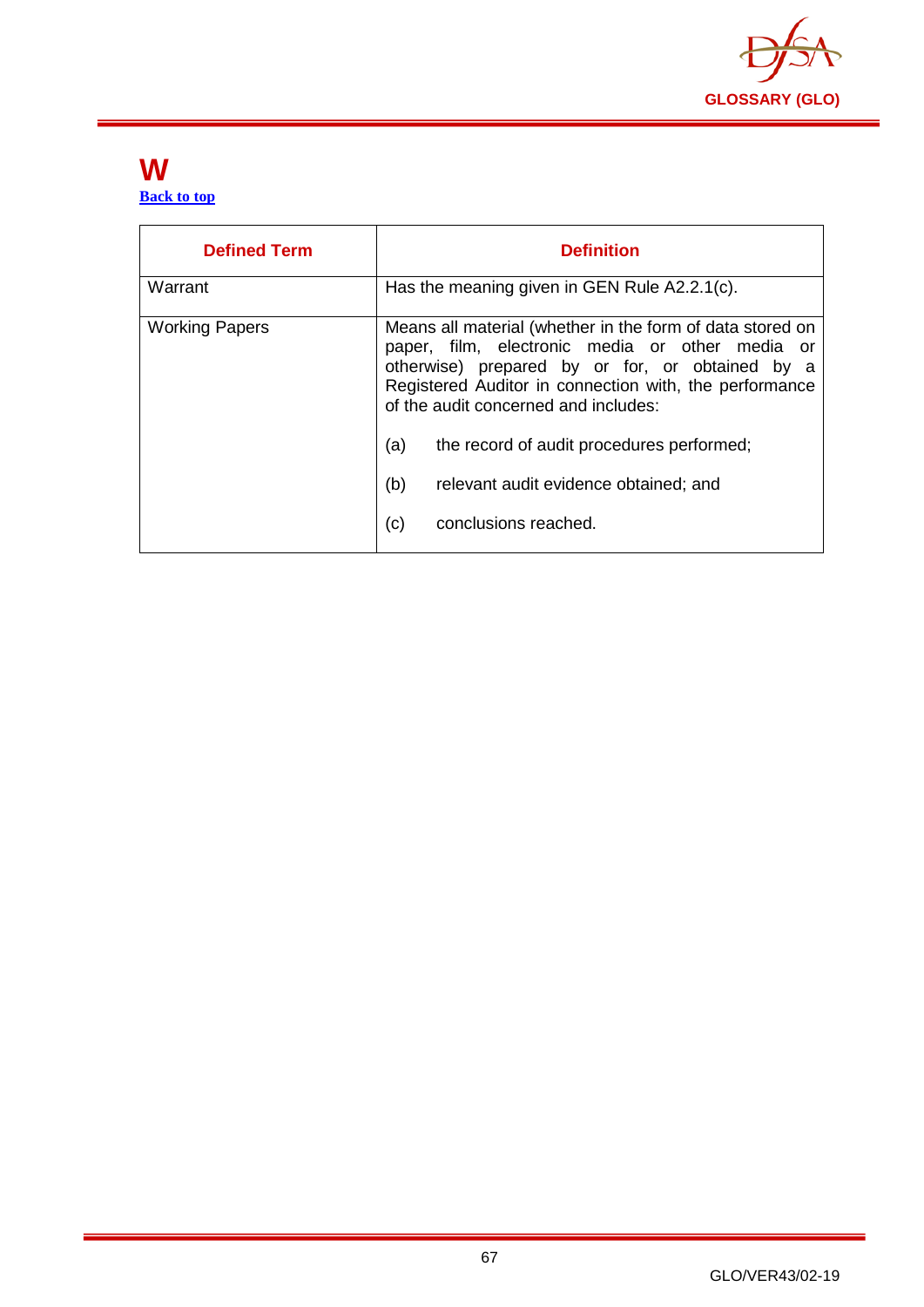

<span id="page-68-0"></span>**X [Back to top](#page-1-0)**

[no definitions]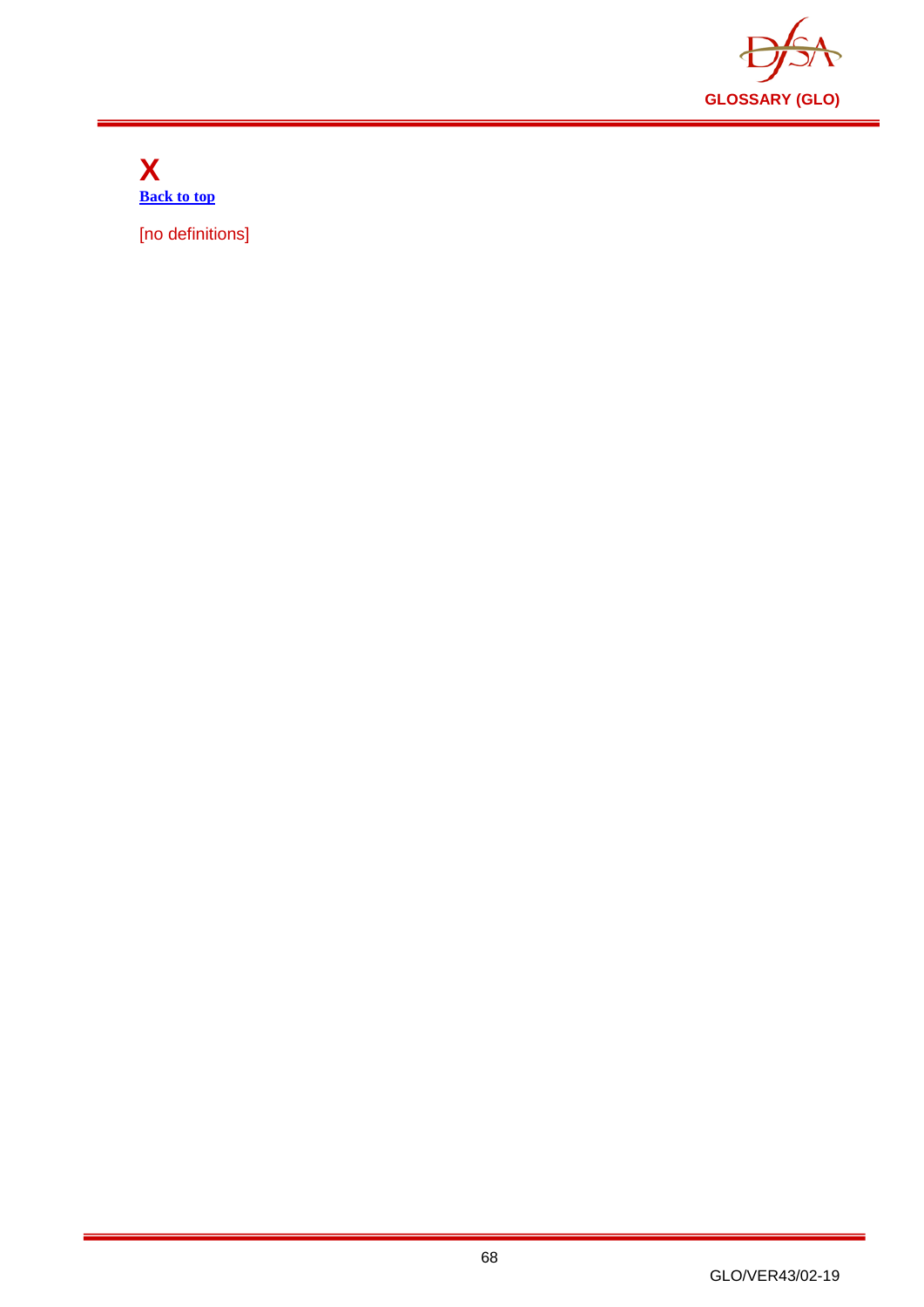

<span id="page-69-0"></span>**Y [Back to top](#page-1-0)**

[no definitions]